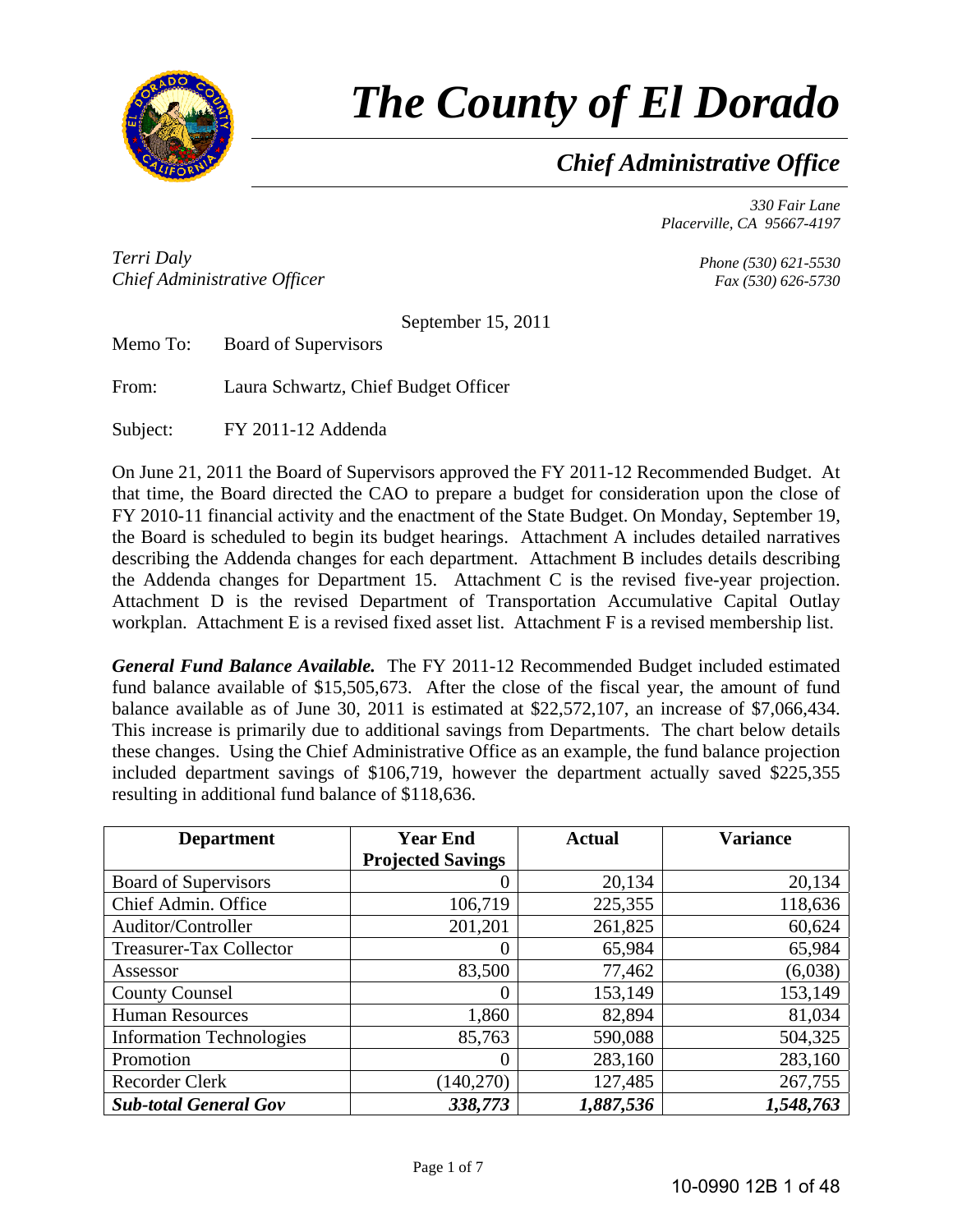| <b>Department</b>                   | <b>Year End</b><br><b>Actual</b> |           | <b>Variance</b> |
|-------------------------------------|----------------------------------|-----------|-----------------|
|                                     | <b>Projected Savings</b>         |           |                 |
| <b>Grand Jury</b>                   | 0                                | 250       | 250             |
| <b>Court MOE</b>                    | $\overline{0}$                   | 16,233    | 16,233          |
| <b>District Attorney</b>            | $\overline{0}$                   | 137,687   | 137,687         |
| <b>Public Defender</b>              | 103,594                          | 184,633   | 81,039          |
| Sheriff                             | 1,061,787                        | 2,813,064 | 1,751,277       |
| Probation                           | 853,710                          | 1,305,767 | 452,057         |
| <b>Sub-total Law &amp; Justice</b>  | 2,019,091                        | 4,457,634 | 2,438,543       |
|                                     |                                  |           |                 |
| Surveyor                            | 77,533                           | 124,407   | 46,874          |
| Agriculture                         | 12,000                           | 94,719    | 82,719          |
| <b>DOT</b>                          | 313,989                          | 563,309   | 249,320         |
| <b>Development Services</b>         | 0                                | 554,804   | 554,804         |
| <b>Environmental Management</b>     | $\overline{0}$                   | 767       | 767             |
| <b>UCCE</b>                         | $\overline{0}$                   | 10,481    | 10,481          |
| <b>Sub-total Land Use &amp; Dev</b> | 403,522                          | 1,348,487 | 944,965         |
|                                     |                                  |           |                 |
| Health - Animal Services            | 18,901                           | 187,424   | 168,523         |
| Veteran Affairs                     | 39,744                           | 25,088    | (14, 656)       |
| <b>Human Services</b>               | 60,000                           | (77, 715) | (137, 715)      |
| Library                             | 33,065                           | 57,988    | 24,923          |
| <b>Child Support</b>                | (3,632)                          | (6, 135)  | (2,503)         |
| <b>Sub-total Health &amp; Human</b> | 148,078                          | 186,650   | 38,572          |
|                                     |                                  |           |                 |
| <b>Total Department Savings</b>     | 2,909,464                        | 7,880,307 | 4,970,843       |

In addition to more Department Savings than anticipated, there were also increased revenues and savings within Department 15 (non-departmental). The charts below detail these variances:

| <b>Department 15</b>            | <b>Year End</b>          | <b>Actual</b> | <b>Variance</b> |
|---------------------------------|--------------------------|---------------|-----------------|
| <b>Non-Departmental Revenue</b> | <b>Projected Revenue</b> |               |                 |
| <b>Property Taxes</b>           | 70,261,374               | 69,454,977    | (806, 397)      |
| Sales Tax                       | 8,448,902                | 8,626,695     | 177,793         |
| <b>Hotel Motel Tax</b>          | 1,557,929                | 1,631,326     | 73,397          |
| <b>Property Transfer Tax</b>    | 1,230,381                | 1,240,679     | 10,298          |
| <b>Tax Loss Reserve</b>         | 2,600,000                | 3,609,648     | 1,009,648       |
| Timber Yield Tax                | 7,381                    | 8,854         | 1,473           |
| <b>Sub-total Taxes</b>          | 84,105,967               | 84,572,179    | 466,212         |
|                                 |                          |               |                 |
| <b>Franchise Fees</b>           | 695,136                  | 667,709       | (27, 427)       |
| Penalties                       | 275,000                  | 297,340       | 22,340          |
| Interest                        | 44,859                   | 49,512        | 4,653           |
| State (Includes Realignment)    | 7,665,431                | 7,224,155     | (441, 276)      |
| Federal                         | 183,705                  | 183,877       | 172             |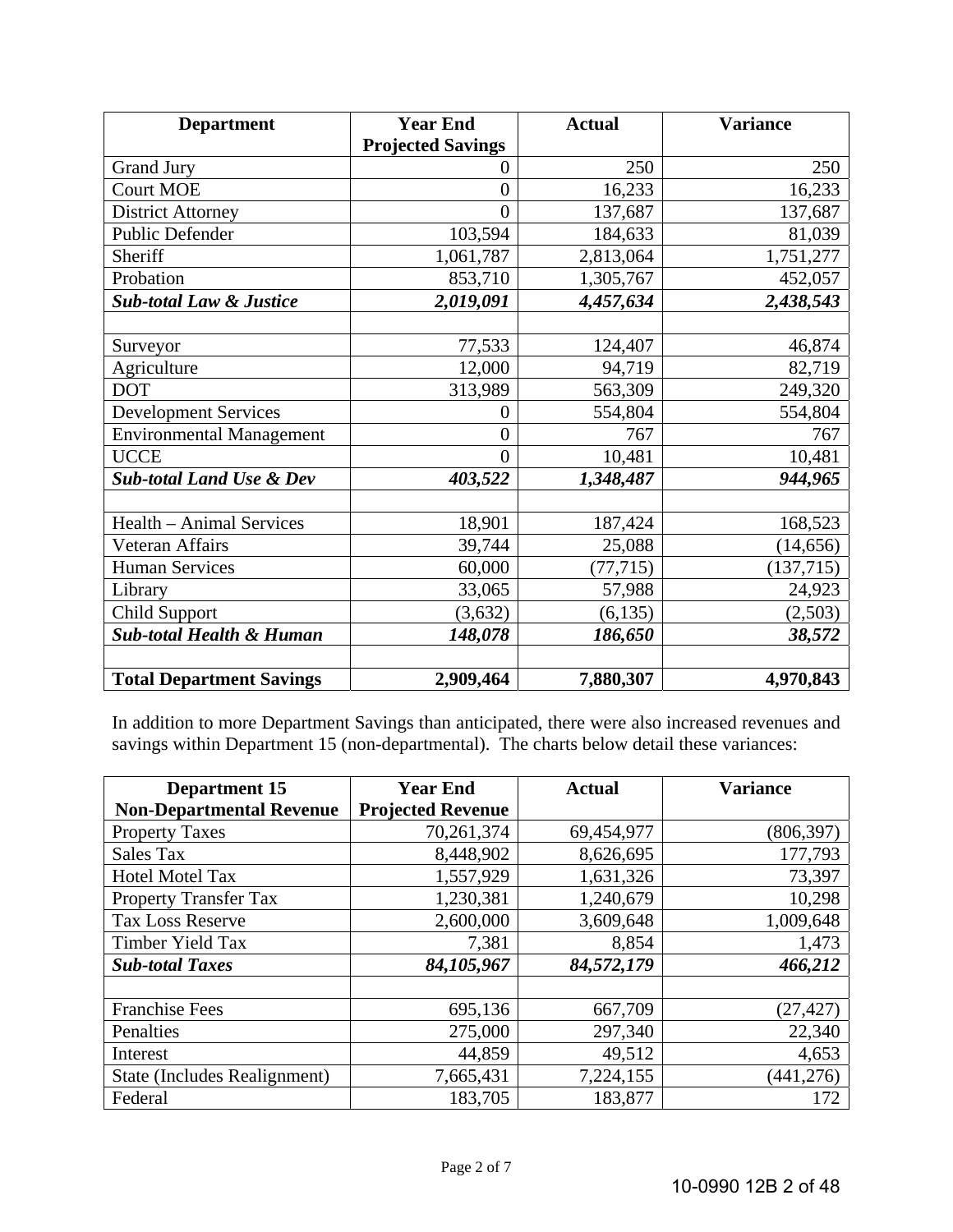| <b>Department 15</b>               | <b>Year End</b>          | <b>Actual</b> |            |
|------------------------------------|--------------------------|---------------|------------|
| <b>Non-Departmental Revenue</b>    | <b>Projected Revenue</b> |               |            |
| RDA Pass through                   | 244,300                  | 190,196       | (54, 104)  |
| Shingle Springs Rancheria          | 2,500,000                | 2,600,000     | 100,000    |
| <b>Assessment/Tax Collect Fees</b> | 2,372,034                | 2,372,034     |            |
| A 87 Charges                       | 2,264,616                | 2,264,616     |            |
| <b>Operating Transfers In</b>      | 1,647,597                | 1,670,017     | 22,420     |
| Other                              | 375,961                  | 436,031       | 60,070     |
| <b>Sub-total Other Revenue</b>     | 18,268,639               | 17,955,487    | (313, 152) |
|                                    |                          |               |            |
| <b>Total Revenue</b>               | 102,374,606              | 102,527,666   | 153,060    |

| Department 15                    | <b>Year End</b>          | <b>Actual</b> | <b>Variance</b> |  |
|----------------------------------|--------------------------|---------------|-----------------|--|
| <b>Non-Departmental Expenses</b> | <b>Projected Savings</b> |               |                 |  |
| GF to Community Services         | 0                        | 202,633       | 202,633         |  |
| GF to DOT                        | 48,890                   | 51,699        | 2,809           |  |
| Realignment                      | 0                        | 472,185       | 472,185         |  |
| Contingency                      | 9,923,011                | 10,247,973    | 324,962         |  |
| GF to Health                     | 68,740                   | 519,240       | 450,500         |  |
| Special Projects (EDWPA)         | 200,000                  | 200,000       | O               |  |
|                                  |                          |               |                 |  |
| <b>Total Expenses</b>            | 10,240,641               | 11,693,480    | 1,452,839       |  |

| <b>Summary of Fund Balance</b> | <b>Projected Change</b>    | <b>Actual Change</b> | <b>Variance</b> |
|--------------------------------|----------------------------|----------------------|-----------------|
| <b>Estimates</b>               | to Fund Balance<br>to Fund |                      |                 |
|                                |                            | <b>Balance</b>       |                 |
| <b>Department Savings</b>      | 2,909,464                  | 7,880,307            | 4,970,843       |
| Department 15 Revenue          | 2,355,568                  | 2,508,628            | 153,060         |
| Department 15 Savings          | 10,240,641                 | 11,693,480           | 1,452,839       |
| <b>Audit Adjustments</b>       | 0                          | 489,692              | 489,692         |
| <b>Total Fund Balance</b>      | 15,505,673                 | 22,572,107           | 7,066,434       |

**Increased Fund Balance.** The Chief Administrative Office is recommending that the increased fund balance of \$7,066,434 be allocated as follows:

\$4,342,195 designated as a reserve against liability associated with the Meyers Landfill. Currently the County is pursuing legal action and hopes to recover all costs. However, until this action is settled, the Auditor-Controller recommends setting General Funds aside to cover costs to date. If the County does receive revenues to offset these expenses, then these funds could be utilized in FY 2012-13 to help fund future county-wide one-time expenses, such as investments in information technology or facilities.

\$1,939,817 designated as a reserve for capital projects. The Chief Administrative Office will be discussing an investment plan with the Board during the Budget Hearings. Currently the County has several needs related to infrastructure improvements related to information technology and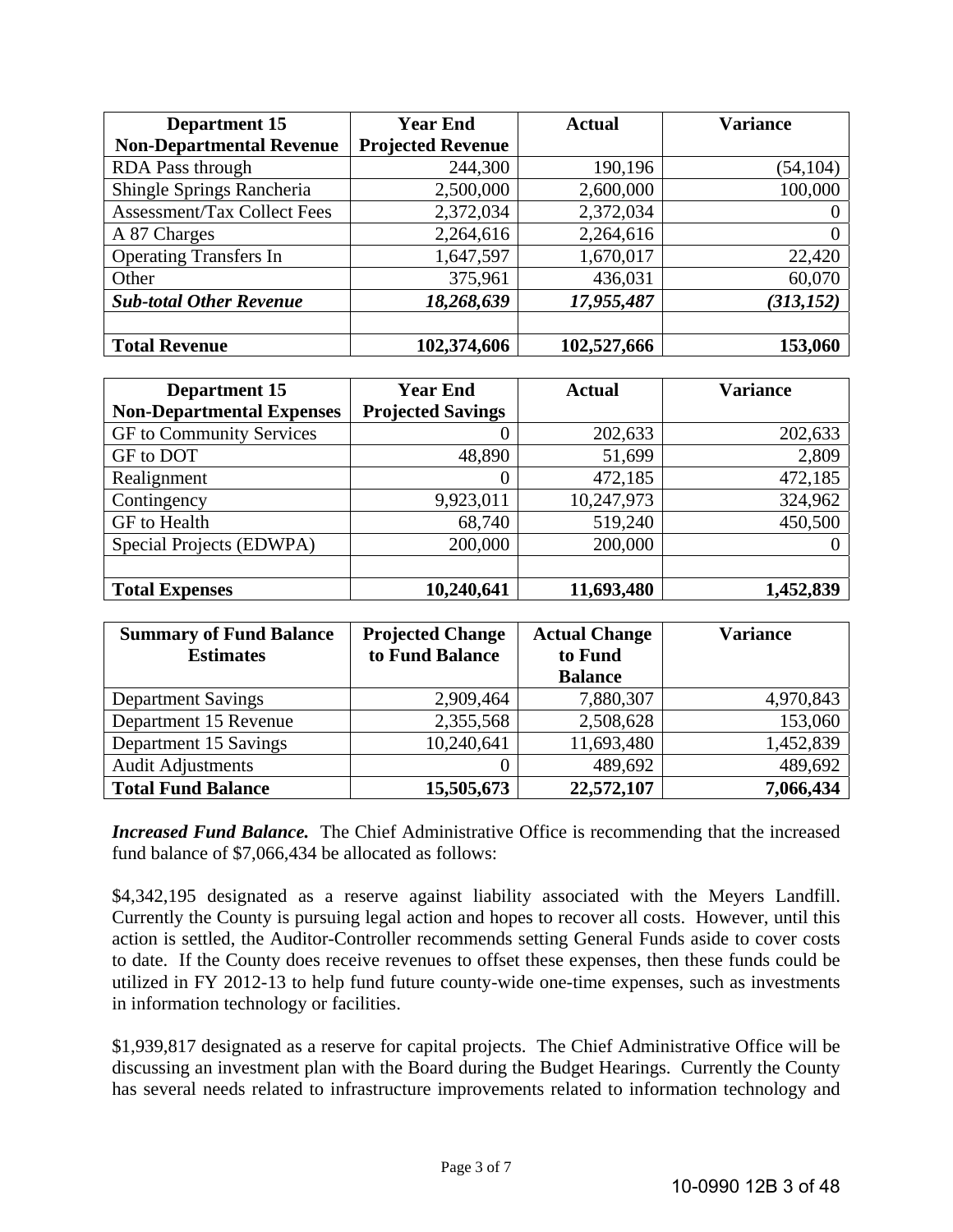facilities. The Capital Project reserve account currently has \$6,582,596 set aside for capital projects. This amount would bring the total reserve to \$8,522,413. **It is important to note that the additional fund balance is considered one time in nature and will not be available to fund ongoing operations.** Therefore, setting these funds aside for one-time capital projects is using one-time funds for one time expenses. If the Board chose to use these funds for ongoing operational expenses, this would increase the structural deficit that the County is trying to close.

\$623,551 increased appropriations in various departments based on FY 2010-11 carryover fund balance. At the end of each year all encumbrances are liquidated and these savings are included in the department savings that roll into fund balance. Some items must be re-appropriated during the addenda. The chart below details appropriation increases in departments related to carryover.

| <b>Department</b>               | Carryover to be re-appropriated |
|---------------------------------|---------------------------------|
| Treasurer-Tax Collector         | \$34,000                        |
| <b>Information Technologies</b> | \$179,650                       |
| Promotions                      | \$283,160                       |
| Sheriff                         | \$124,200                       |
| Probation                       | \$2,541                         |
| Total                           | \$623,551                       |

\$160,871 increase to general reserves. The remaining fund balance increases the general reserves. The County's standard practice has been to keep 5% of adjusted general fund appropriations in the general reserve. Overall general fund appropriations have increased in the addenda, therefore in order to maintain the 5% general reserve, additional funds must be added.

*Other General Fund Adjustments.* In addition to the changes in fund balance, the FY 2011-12 Addenda includes increases to Net County Cost totaling \$1,258,811. Almost half of this increase is related to carryover funds as noted above. \$390,000 is related to one time expenditures including \$250,000 in Development Services for the potential Integrated Natural Resource Management Plan (INRMP) and \$140,000 in IT for the implementation of a new e-mail system. The remaining \$245,260 is related to changes within departments based on justification for additional staffing needs resulting in better service and increased efficiencies. A summary of all changes are noted in the chart below with details provided in Attachment A – Summaries of Department Addenda changes and Attachment B – Summary of Department 15 Addenda changes:

| <b>Department</b>               | <b>Change in</b> | <b>Change</b> in      | <b>Change in Net</b> |  |
|---------------------------------|------------------|-----------------------|----------------------|--|
|                                 | <b>Revenues</b>  | <b>Appropriations</b> | <b>County Cost</b>   |  |
| Board of Supervisors            | 0                | 121,904               | 121,904              |  |
| Chief Admin. Office             | 0                | (27, 869)             | (27, 869)            |  |
| Auditor/Controller              | 40,474           | 209,786               | 169,312              |  |
| Treasurer-Tax Collector         | 117,902          | 143,643               | 25,741               |  |
| Assessor                        | 0                |                       |                      |  |
| <b>County Counsel</b>           | 0                | 50,000                | 50,000               |  |
| <b>Human Resources</b>          | 0                |                       |                      |  |
| <b>Information Technologies</b> | 0                | 344,650               | 344,650              |  |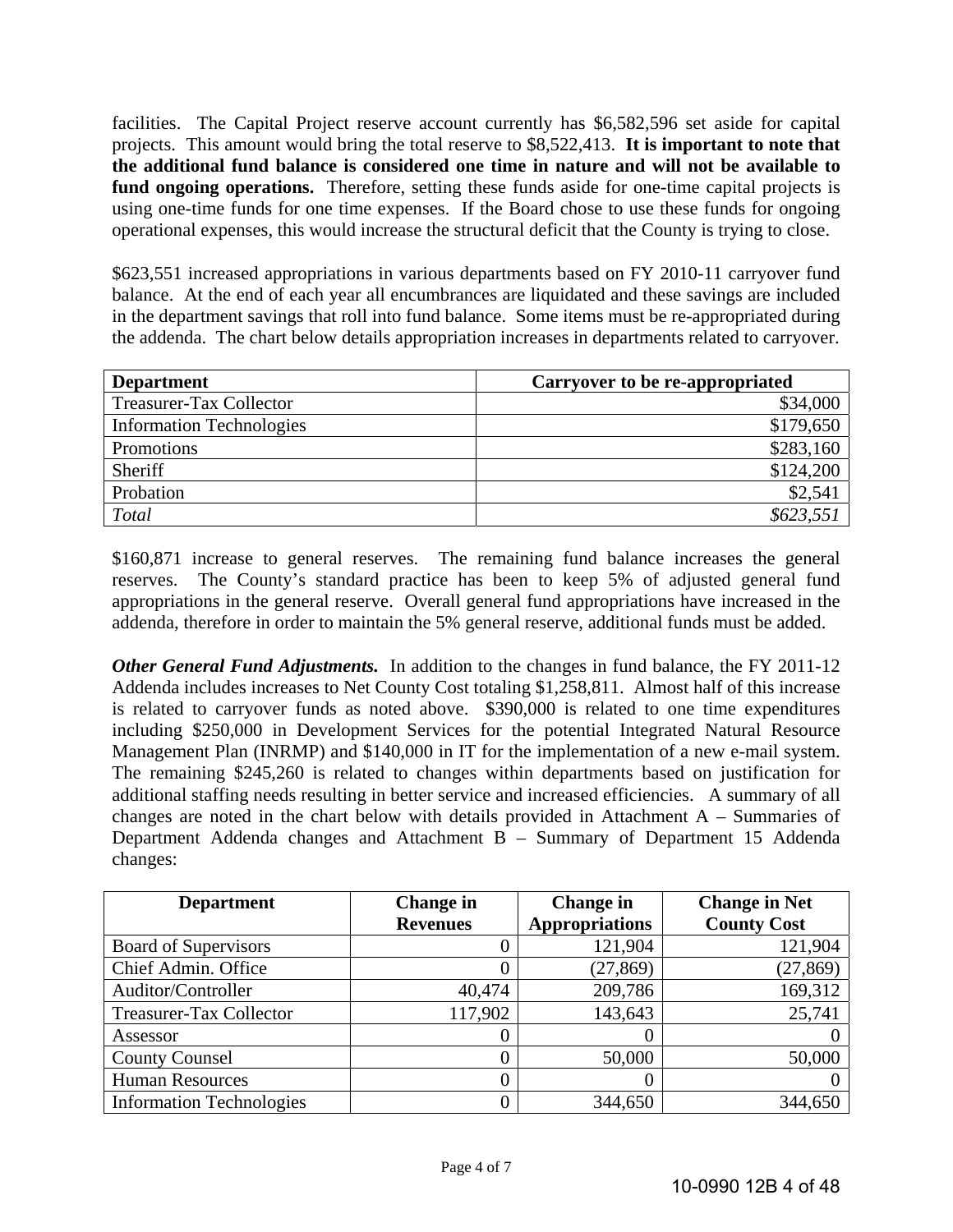| <b>Department</b>                  | <b>Change</b> in<br><b>Change</b> in |                       | <b>Change in Net</b> |  |
|------------------------------------|--------------------------------------|-----------------------|----------------------|--|
|                                    | <b>Revenues</b>                      | <b>Appropriations</b> | <b>County Cost</b>   |  |
| Promotions                         | $\overline{0}$                       | 394,636               | 394,636              |  |
| <b>Recorder Clerk</b>              | $\overline{0}$                       | $\theta$              | $\theta$             |  |
| <b>Subtotal General Gov</b>        | 158,376                              | 1,236,750             | 1,078,374            |  |
|                                    |                                      |                       |                      |  |
| <b>Grand Jury</b>                  | $\boldsymbol{0}$                     | $\overline{0}$        | $\theta$             |  |
| <b>Court MOE</b>                   | $\theta$                             | 120,000               | 120,000              |  |
| <b>District Attorney</b>           | 359,321                              | 359,320               | (1)                  |  |
| Public Defender                    | 34,898                               | 21,698                | (13,200)             |  |
| Sheriff                            | 1,880,875                            | 2,145,196             | 264,321              |  |
| Probation                          | 1,293,179                            | 1,240,585             | (52, 594)            |  |
| <b>Subtotal Law &amp; Justice</b>  | 3,568,273                            | 3,886,799             | 318,526              |  |
|                                    |                                      |                       |                      |  |
| Surveyor                           | $\boldsymbol{0}$                     | $\boldsymbol{0}$      | $\boldsymbol{0}$     |  |
| Agriculture                        | $\theta$                             | $\theta$              | $\theta$             |  |
| <b>DOT</b>                         | (27,094)                             | 30,649                | 57,743               |  |
| <b>Development Services</b>        | 95,727                               | 345,727               | 250,000              |  |
| <b>Environmental Management</b>    | 79,800                               | (116,200)             | (196,000)            |  |
| <b>UCCE</b>                        | $\theta$                             | (232, 032)            | (232, 032)           |  |
| <b>Subtotal Land Use &amp; Dev</b> | 148,433                              | 28,144                | (120, 289)           |  |
|                                    |                                      |                       |                      |  |
| <b>Health Services</b>             | (38,290)                             | (38, 886)             | (596)                |  |
| Veteran Affairs                    | 21,700                               | 29,200                | 7,500                |  |
| <b>Human Services</b>              | 1,495,164                            | 1,470,460             | (24,704)             |  |
| Library                            | (160, 876)                           | (160, 876)            | $\theta$             |  |
| <b>Child Support</b>               | 90,932                               | 90,932                | $\theta$             |  |
| <b>Subtotal Health &amp; Human</b> | 1,408,630                            | 1,390,830             | (17,800)             |  |
|                                    |                                      |                       |                      |  |
| <b>Total Departmental</b>          | 5,283,712                            | 6,542,523             | 1,258,811            |  |
|                                    |                                      |                       |                      |  |
| <b>Department 15</b>               | 3,913,534                            | 2,654,723             | (1,258,811)          |  |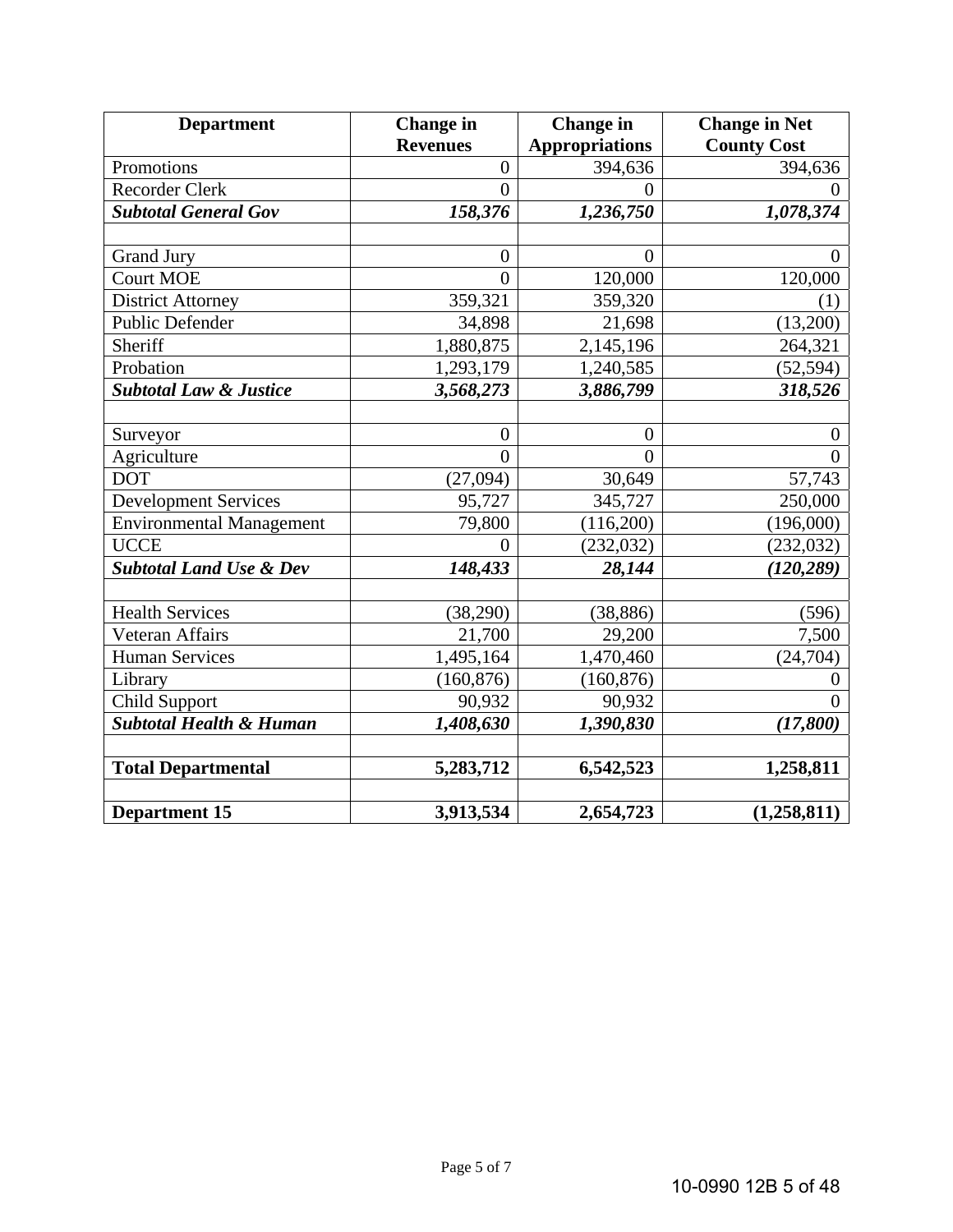# *Non General Fund Adjustments*

| <b>Department</b>                            | <b>Change</b> in | <b>Change</b> in      |
|----------------------------------------------|------------------|-----------------------|
|                                              | <b>Revenues</b>  | <b>Appropriations</b> |
| Sheriff – Fund $11$ – Jail Commissary        | 204,788          | 204,788               |
| DOT – Fund Type 11 – Road Fund, CIP, Erosion | (3,819,180)      | (3,819,180)           |
| DOT – Fund 12 – Special Districts            | 105,957          | 105,957               |
| $DOT - ACO$ Fund 13 $*$                      | (2,181,134)      | (2,181,134)           |
| $DOT$ – Fund 31 – Airport & SLT Transit      | 18,839           | 18,839                |
| $DOT$ – Fund $32$ – Fleet                    | 8,122            | 8,122                 |
| Public Health – Fund 11                      | 2,708,744        | 2,708,744             |
| Public Health – Fund $12 - CSA's$            | 76,984           | 76,984                |
| Mental Health - Fund 11                      | 1,328,347        | 1,328,347             |
| Env. Mgmt - Fund $12 - CSA's$                | 1,031,182        | 1,031,182             |
| Air Quality Management District              | 93,853           | 93,853                |
| Human Services - Fund 11 Community Services  | 1,208,589        | 1,208,589             |
| Human Serv. - Fund 12 - IHSS & PHA           | 164,827          | 164,827               |
| <b>Fish and Game</b>                         | (11,500)         | (11,500)              |
| Library – Fund 12                            | 20,000           | 20,000                |
| Fund 20 - Countywide Special Revenue         | 2,434,030        | 2,434,030             |
| <b>Total – Other Changes</b>                 | 3,392,448        | 3,392,448             |

\*Revised DOT Facilities Work Plan attached

*Contingency/Reserves.* Our standard practice has been to keep 3% of adjusted general fund appropriations in Contingency. With the addenda budget the 3% Contingency totals \$5,400,000.

Reserves remain at 5% of adjusted General Fund appropriations or \$8,981,140. The addenda budget also includes a proposed amount of \$8,522,413 as Designations for Capital Projects.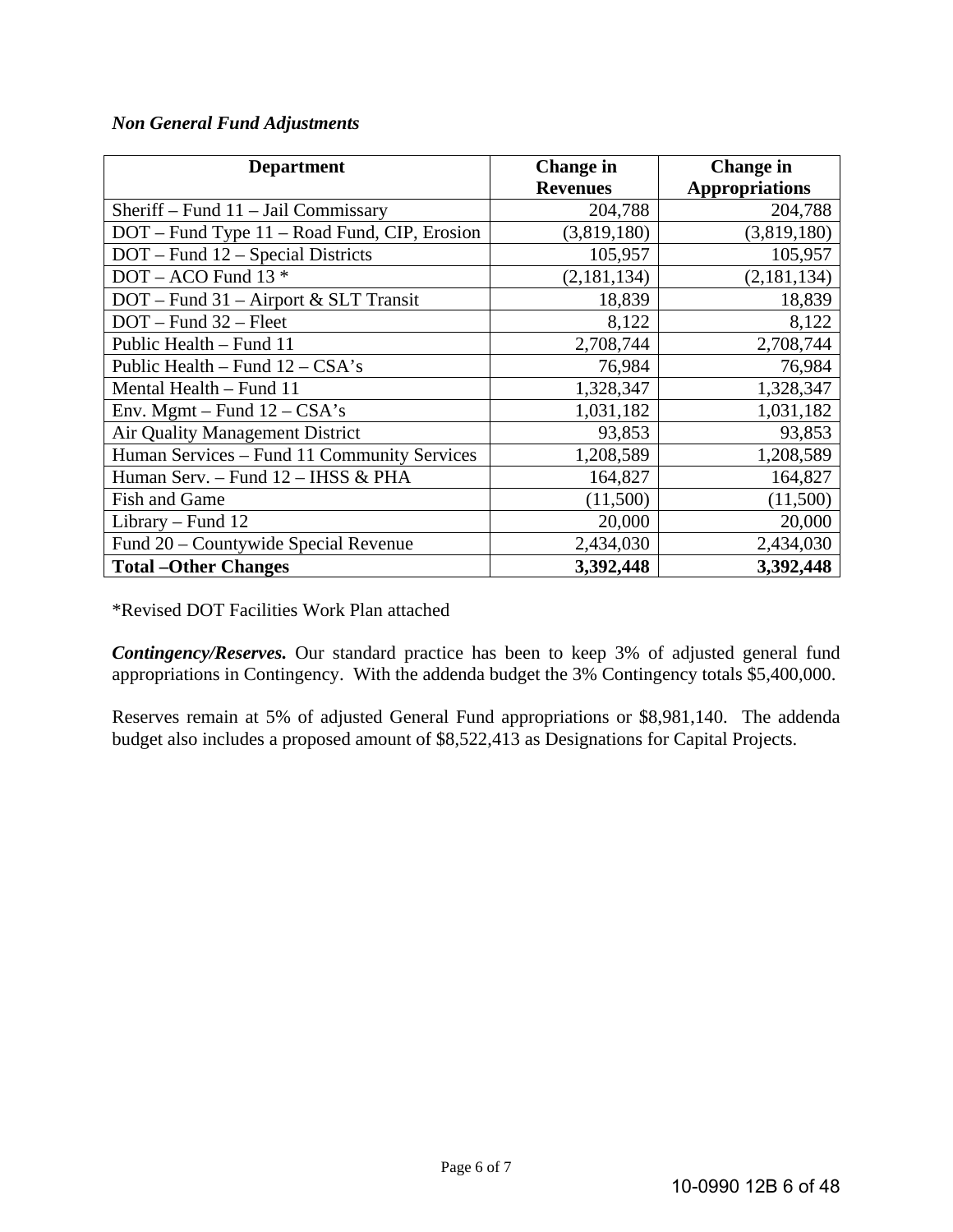*Changes in Personnel Allocations.* The following summary provides proposed changes to personnel allocations. Additional details are available in Attachment A. Please note that 3 of the deletions do result in reductions in force in Environmental Management.

| <b>Department</b>               |            | <b>Delete</b> |        | Add  | <b>Total</b> |
|---------------------------------|------------|---------------|--------|------|--------------|
|                                 | <b>RIF</b> | Re-class      | Vacant |      |              |
| Assessor                        |            |               |        | 0.2  | 0.2          |
| <b>Auditor Controller</b>       |            |               |        | 3.0  | 3.0          |
| Child Support                   |            | $-1.0$        |        | 1.0  | 0.0          |
| <b>District Attorney</b>        |            | $-2.0$        | $-1.0$ | 5.0  | 2.0          |
| <b>Development Services</b>     |            |               | $-2.0$ | 4.0  | 2.0          |
| <b>DOT</b>                      |            |               | $-1.0$ | 1.0  | 0.0          |
| <b>Environmental Management</b> | $-3.0$     | $-1.0$        |        | 2.0  | $-2.0$       |
| <b>Human Services</b>           |            |               | $-2.0$ | 23.0 | 21.0         |
| <b>Health Services</b>          |            |               | $-0.4$ | 2.4  | 2.0          |
| Library                         |            |               | $-0.5$ |      | $-0.5$       |
| Probation                       |            | $-1.0$        |        | 17.0 | 16.0         |
| Sheriff                         |            | $-1.0$        | $-1.0$ | 5.0  | 3.0          |
| <b>Totals</b>                   | $-3.0$     | $-6.0$        | $-7.9$ | 63.6 | 46.7         |

*Five year projections.* Attachment B includes two 5 year forecasts. The first 5 year forecast includes updated addenda figures and uses the same assumptions as the 5 year forecast in the Recommended Budget (assumptions are noted at the bottom of the forecast). However, as we continue to see departments save money and revenues decline at a slower pace or remain flat, the 5 year forecast will fluctuate. The second 5 year forecast is less conservative and assumes an annual increase of \$2M in on-going fund balance and takes out the 3% growth assumption in departments operating expenses. By including two different forecasts, we provide more of a range of possible shortfalls. Using FY 2012-13 as an example, as the assumptions change the shortfalls range from \$5.3M to \$8.6M.

I thank each Department Head and his/her staff, for their assistance in preparing the Budget Addenda for the Board's consideration. We look forward to assisting you as you complete your deliberations and adopt the FY 2011-12 budget.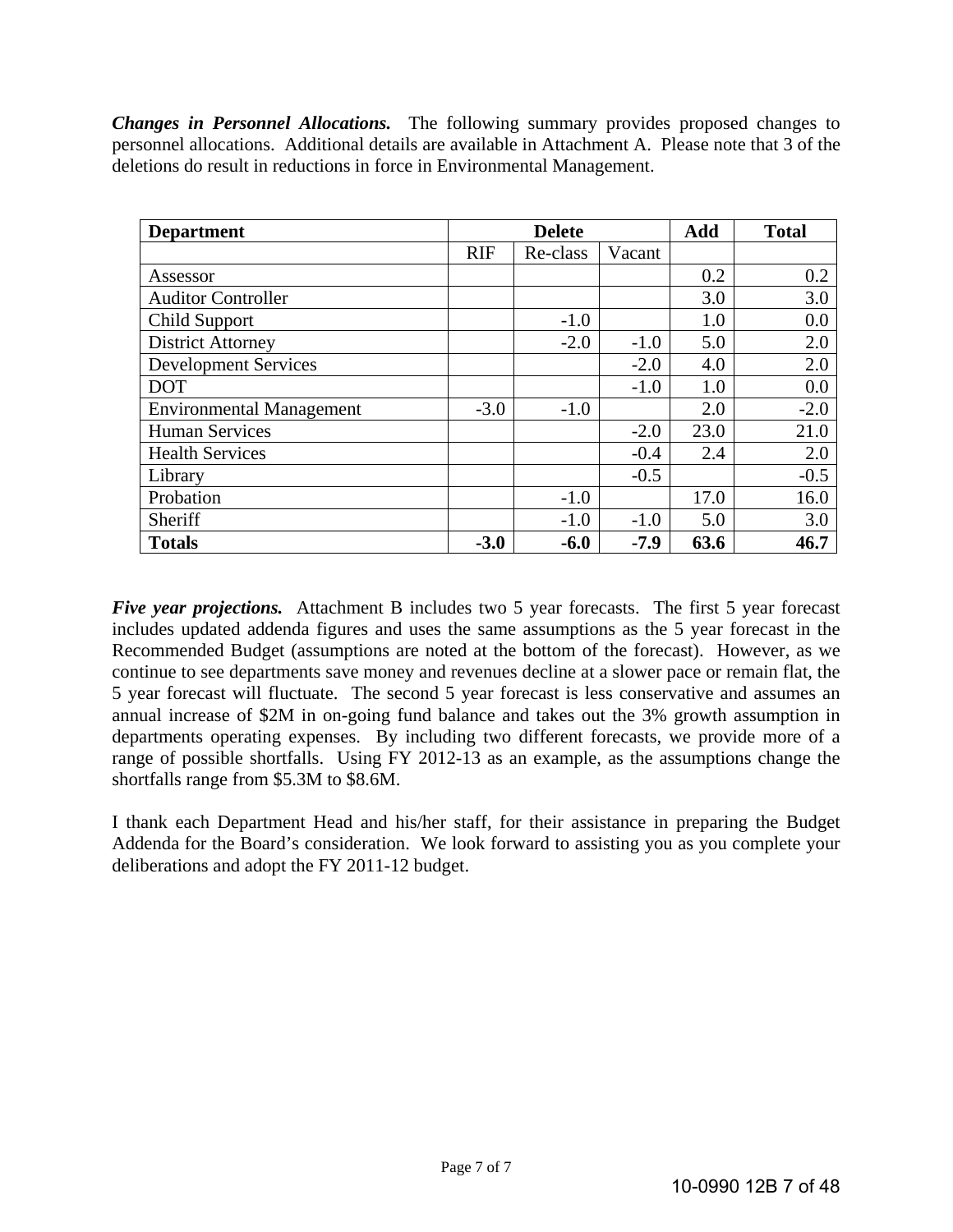#### **Attachment A: Summaries of Department Addenda Changes**

#### **General Government**

#### **Board of Supervisors** - Net County Cost increase of \$121,904

The addenda for the Board of Supervisors increases appropriations by \$121,904 in salaries and benefits pursuant to Board direction in August to create equal district budgets, set at \$221,275 each.

**Chief Administrative Office** – Net County Cost decrease of \$27,869

The addenda for the Chief Administrative Office decreases appropriations by \$27,869 due to increased Transient Occupancy Taxes. Costs associated with Economic Development are offset with an intrafund abatement from the Promotions budget.

#### **Auditor-Controller** – Net County Cost increase of \$169,312

The addenda for the Auditor-Controller increases revenues by \$40,474 and appropriations by \$209,786. The appropriations increase is in salary and benefits, and is due to the addition of three FTE's. Two FTE Cost Accountants are recommended. One Cost Accountant will be in the Financial Reporting section assigned primarily to assist Health Services, Human Services, and Child Support Services. Approximately half of this position's costs will be offset by revenues from those departments. The second Cost Accountant will be assigned to the Accounting Services Division and will assist with Mello Roos activities, particularly refinancing some of the bonds. This position will be partially offset by revenues from the Mello Roos districts. The third position to be added is one FTE Accounting Division Manger in Payroll. The previous manager has retired. Other staff have been cross-training and filling in; however given the complexity of the County's payroll and the emphasis on procuring a new HR/Payroll system, strong leadership is needed in this area and the reinstatement of this position is recommended.

**Treasurer-Tax Collector** – Net County Cost increase of \$25,741

The addenda for the Treasurer-Tax Collector includes equal and offsetting increases to revenues and appropriations in the amount of \$109,643 to fund the addition of a Treasury Quantitative Specialist, which was approved by the Board of Supervisors on August 16, 2011. The revenue to fund the position is derived from investment fees. There is no impact on the department's Net County Cost as a result of this personnel addition. Fixed assets are increasing by \$34,000 to replace the obsolete remittance processor. This funding is a carry over from FY 2010-11 because the purchase was not completed before the end of the fiscal year. Revenues from the Hotel/Motel Tax are increasing by \$8,259 to reflect higher than expected actual receipts in FY 2010-11.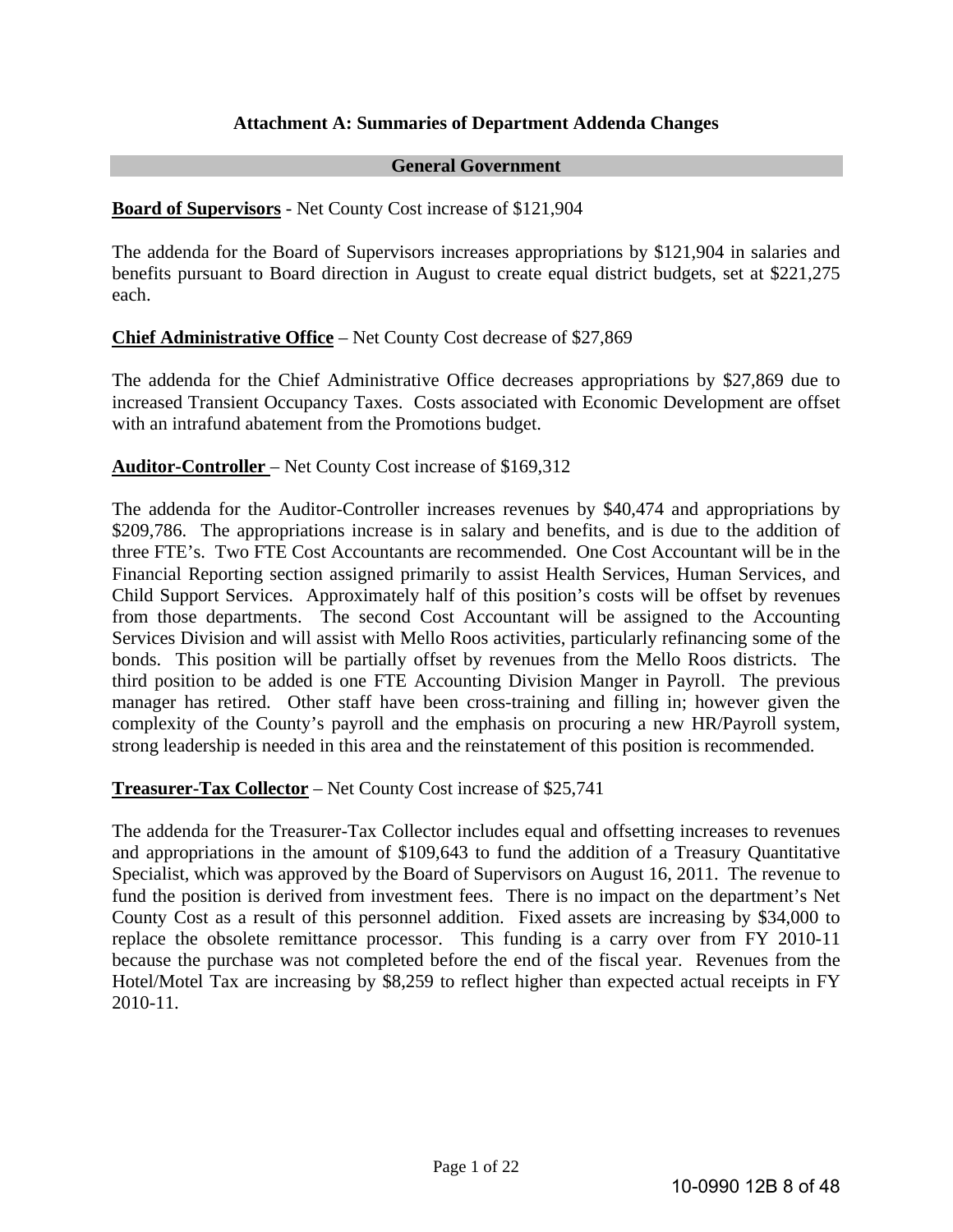#### **Assessor** – No Net County Cost Change

The Assessor's Office will increase its Personnel Allocation by 0.2 FTE Executive Secretary. This position was reduced in previous years to meet Net County Cost targets; however, with the retirement of the Assessment Office Manager in December of 2010, this position has assumed additional fiscal and clerical duties, necessitating its return to a full FTE. The cost of this addition is approximately \$12,000; however, no adjustment is needed at this time. The department has projected salary and benefit savings in the current year due to staff turnover.

#### **County Counsel** – Net County Cost increase of \$50,000

Appropriations for outside legal services are increasing by \$50,000, for a total of approximately \$100,000, mainly attributable to necessary legal services related to contractual and other relations with the Shingle Springs Miwok Tribe.

#### **Human Resources** - No changes

#### **Information Technologies** – Net County Cost increase of \$344,650

The addenda for the Information Technologies department includes changes which increase appropriations by \$344,650. The addenda includes the following adjustments:

- The addenda includes a one time expenditure of \$140,000 for the implementation of Gmail as the County's e-mail system. This expenditure will cover the cost of licenses, implementation and training. The change to a new e-mail system has been under review for the past year. It is anticipated that this change will provide the county with significant savings through reduced administration costs, great efficiency and better overall functionality. This change will also put the county and the Sheriff's Department on one e-mail system which will create a savings for the Sheriff and the county by combining the number of licenses and streamlining efficiency between the two.
- Appropriations in the amount of \$25,000 has been included to purchase server management software. The County has approximately 150 servers. This software will maximize management of the servers countywide and provide greater efficiency.
- Fixed asset re-budget of \$179,650 to cover the purchase of the SAN and Blade server purchased in FY2010-11. These fixed assets did not arrive prior to June 30, 2011 so must be re-budgeted in order to pay for them.

#### **Promotions** – Net County Cost increase of \$394,636

Appropriations are increasing \$394,636 in the promotions budget resulting in an increase in Net County Cost. Promotions funding is tied to the Transient Occupancy Tax. The Recommended budget amount of \$720,500 was based on an estimate of FY 2011-12 taxes and did not include any carryover funding. The FY 2010-11 taxes came in higher than anticipated. Funding has been adjusted to increase the FY 2011-12 amount based on the FY 2010-11 actuals. In addition to the increased TOT revenues, there were also carryover balances for the existing promotions contracts (\$237,078) and some unspent economic development funding (\$46,082). The chart below details how these numbers are calculated.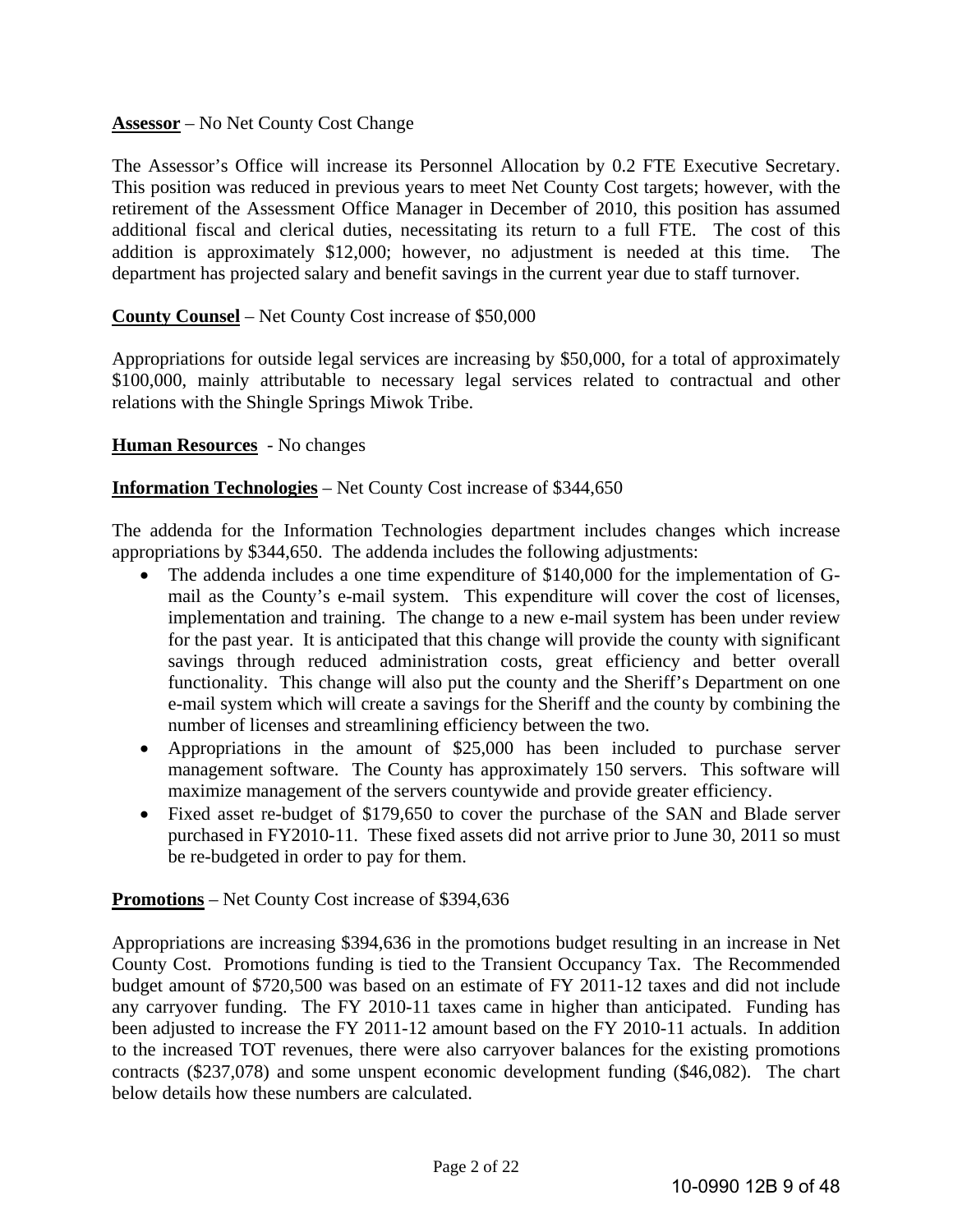| <b>Total FY 2010-11 TOT</b>                 | \$1,631,326 |
|---------------------------------------------|-------------|
| Multiplied by 51% per General Plan 10.1.6.4 | 51%         |
| Total funding available for FY 2011-12      | \$831,976   |
|                                             |             |
| 75% for Promotions RFP                      | \$623,982   |
| 25% for Economic Development                | \$207,994   |
|                                             |             |
| <b>Carryover funding from FY 2010-11</b>    |             |
| Promotions                                  | \$237,078   |
| <b>Economic Development</b>                 | \$46,082    |
|                                             |             |
| <b>Total Promotions</b>                     | \$861,060   |
| <b>Total Economic Development</b>           | \$254,076   |
| <b>Total Budget</b>                         | \$1,115,136 |

The current promotions contracts with the El Dorado Chamber of Commerce, El Dorado Hills Chamber of Commerce and the El Dorado Arts Council are two year contracts that are still in effect in FY 2011-12. The contracts include an automatic escalator that apportions the increased funding across each organization based on their percentage total of the amount available. After the increase has been figured into the contracts, there is still \$93,597 available for a new RFP. In addition to this, the \$46,082 carryover in the economic development program is available to be re-programmed in FY 2011-12. The Chief Administrative Office will be asking the Board some policy level questions related to this funding during the Budget Hearings.

# **Designated Contributions** – No changes

**Recorder Clerk / Elections** – No changes

#### **Law & Justice**

**Grand Jury** – No changes

#### **Superior Court MOE** - Net County Cost increase of \$120,000

The addenda for the Superior County MOE budget includes an increase of \$120,000 that will be used for the 50/50 split payment remittance that is required each year. The recommended budget included \$118,675; however the FY 2010-11 payment was \$237,635. The actual payment amount is not known at until later in the fiscal year so the budget is estimated based on the prior year payment. At the recommendation of the Auditor's office additional funding is being added for this payment.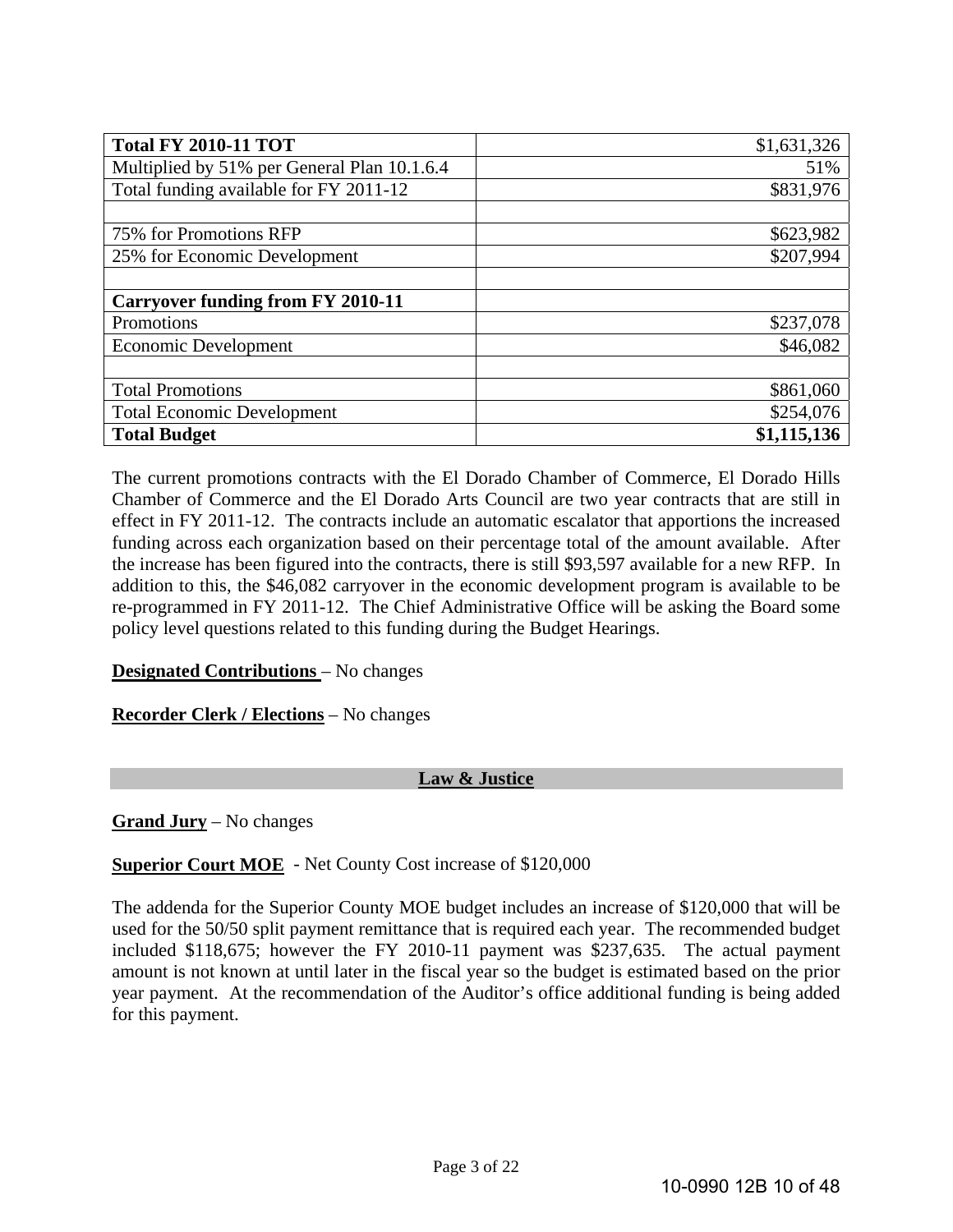# **District Attorney -** No Net County Cost change

The addenda for the District Attorney includes increases in revenue and appropriations of \$359,320 resulting in no change in Net County Cost. Changes are as follows:

- An increase in revenue for the Worker's Comp Insurance Grant totaling \$50,285. This is made up of additional grant funding and accrued prior year interest. This amount is offset with increased appropriations in salaries and benefits for program investigations.
- An increase in grant revenue for the Automobile Insurance Fraud grant of \$46,566. This is made up of additional grant funding and accrued prior year interest. This amount is offset with increased appropriations in salaries and benefits for program investigations.
- An increase of \$2,000 from asset forfeiture to fund the South Lake Tahoe Drug Store Project in which they educate youth about the dangers of substance use and abuse.
- An increase in revenue from CalEMA for the Elder Vertical Prosecution grant. The funding source was unstable at the time of the recommended budget so the District Attorney elected to not include a projection; however, since that time funding as been restored in the amount of \$72,845 and will fund the continued prosecution of elder abuse cases.
- The Department is also including additional revenue of \$8,693 for the Victim Witness Assistance program. When the recommended budget was developed a decrease of 10% in VOCA funding was expected that didn't occur. Funding will be used within the program for the restoration of the Victim Witness Program Specialist.
- The addenda includes revenue in the amount of \$21,698 from AB109 Legislation which goes into effect in October 2011. The total AB109 funding of \$43,396 is specified in the legislation to be split equally with the Public Defender's office. It is intended as a one time funding source. It is anticipated that this funding will be used towards technology automation between the District Attorney and the Public Defender to facilitate paperless sharing of discovery.
- The addenda includes revenue from the Indian Gaming Local Community Benefit Committee. In FY 2010-11, the District Attorney was awarded \$100,660 in additional funding to be used in FY 2011-12. At this time it is uncertain if this will be a one time funding source or on-going.

As a result of the changes noted above the following position allocations are included in the addenda:

- Delete 1.0 FTE Executive Secretary, Add 1.0 FTE District Attorney Executive Secretary
- Delete 1.0 FTE Child Abuse Prevention Coordinator, Add 1.0 FTE Special Investigator (Non-Sworn)
- Delete 1.0 FTE Sr. Legal Secretary, Add 1.0 FTE Legal Secretary
- Add 1.0 FTE Accountant/Auditor
- Add 1.0 FTE Victim Witness Prog Spec.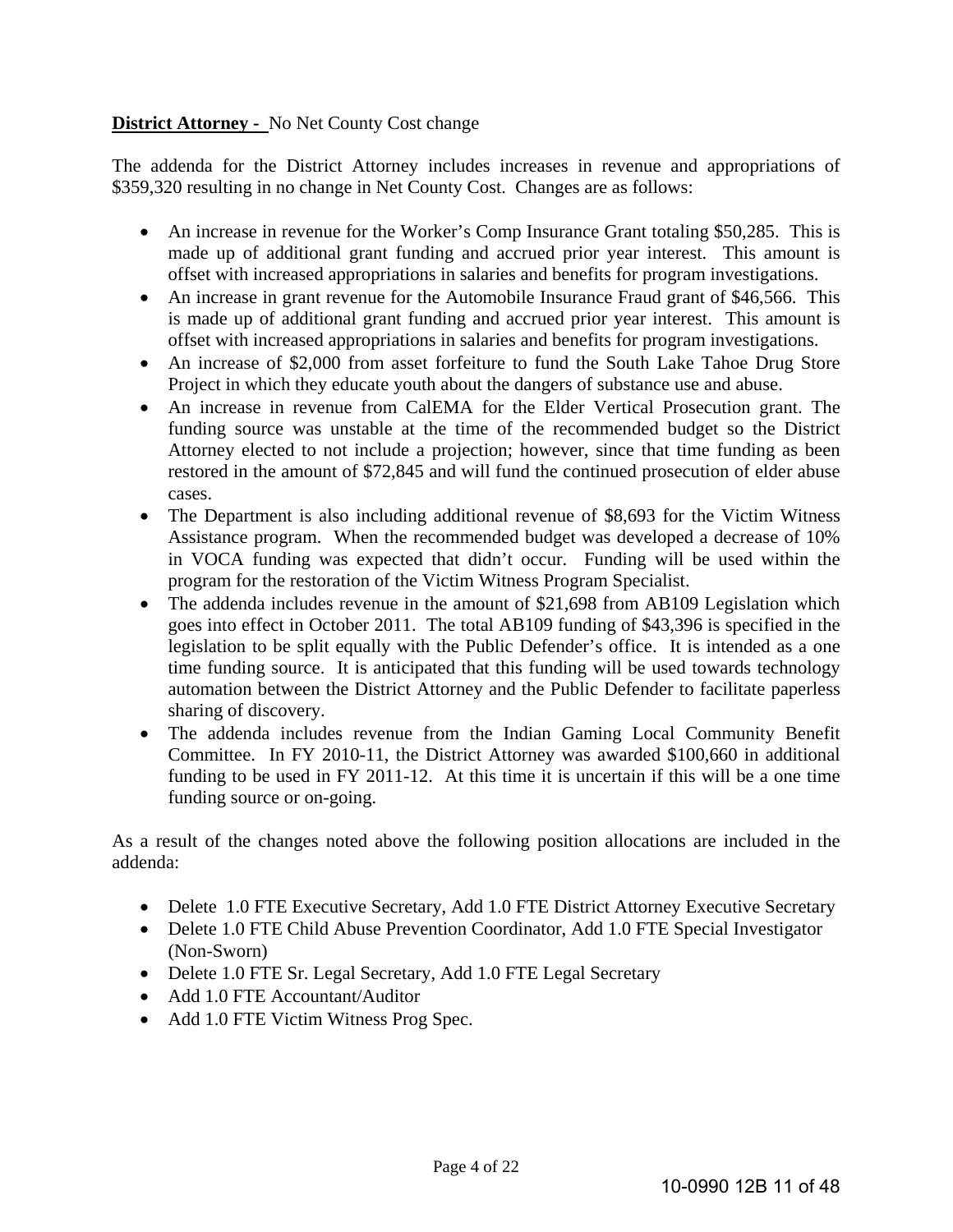#### **Public Defender** – Net County Cost decrease of \$13,200

The addenda for the Public Defender includes increased revenues of \$34,898 and increased appropriations of \$21,698 resulting in a decrease to Net County Cost of \$13,200.

The increase in revenues is a combination of \$13,200 in additional Prop 172 revenues funding in the amount of \$21,698 from AB109 Legislation which goes into effect in October 2011. The total AB109 funding of \$43,396 is specified in the legislation to be split equally with the District Attorney's office. It is intended as a one time funding source. It has been added to the Public Defender's budget with the intent to use it towards technology automation between the District Attorney and the Public Defender to facilitate paperless sharing of discovery.

#### **Sheriff -** Net County Cost increase of \$264,321

The addenda for the Sheriff's Department includes increased revenues of \$1,880,875 and increased appropriations of \$2,145,196 resulting in an increase in Net County Cost of \$264,321. The addenda modifies the Sheriff's appropriation budget from \$50,680,055 which was set by the Board on April 25, 2011 and increases it to \$52,825,251. State Realignment of 2011 comprises many of the changes to the Sheriff's budget, both in revenue and appropriations; however there are also two policy issues for the Board to provide direction on. The policy issues as well as recommended changes to the Sheriff's budget are as follows:

#### Policy Issues:

#### Rural and Small Counties Revenue:

In FY 2010-11 the Sheriff received \$406,699 in Rural Counties revenue. At year end, the Sheriff returned \$2,813,064 in fund balance. The former Sheriff made a decision in the FY 2010-11 budget to use Rural Counties revenue to fund on-going operations in lieu of doing layoffs to meet required budget reductions. The current Sheriff has made an argument that the Rural Counties revenue was not spent during the fiscal year and should be returned to the Department. In the past, Rural Counties revenue has been identified and used for specific projects rather than for the funding of on-going operations; however it is at the Sheriff's discretion to determine how to use the funding each fiscal year.

Since Rural Counties revenue funds are to be used to supplement law enforcement services, the Sheriff is recommending that the total amount be dedicated to purchase new radio equipment that is necessary to comply with Federal Communications Commission (FCC) requirements which must be implemented prior to January 1, 2013. The total equipment cost is approximately \$542,000, and the remaining amount will be funded with FY 2011-12 Rural Counties funding. Supporting this request will allow the Sheriff to comply with the FCC requirements in a timely manner and avoid penalties which can be significant.

#### Live Scan Revenue:

Consistent with prior years, in the FY2011-12 recommended budget the Sheriff's Office budgeted to draw down \$200,000 from the Live Scan Special Fund to cover equipment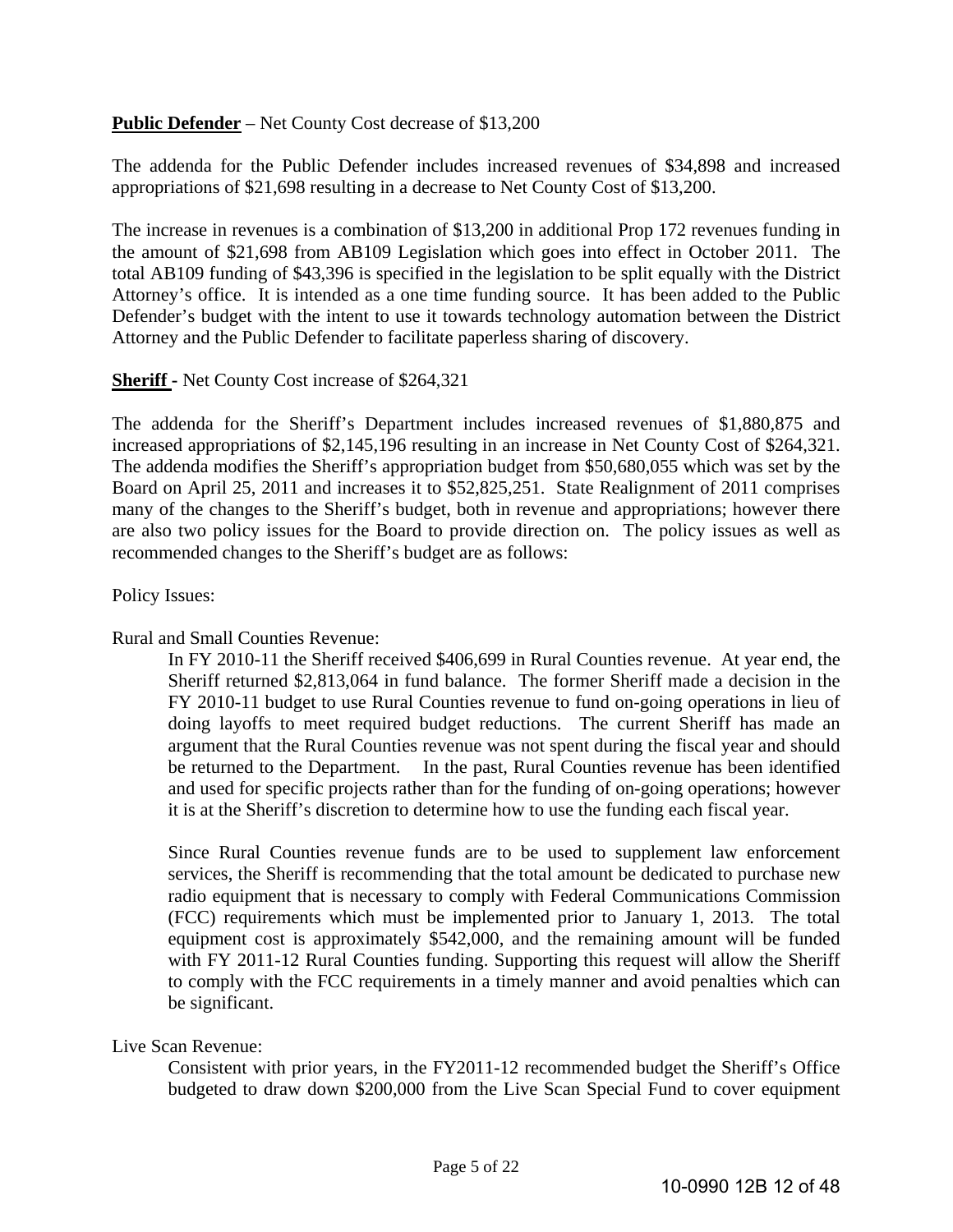maintenance costs as well as salary expenses for staff performing Live Scan services. However, based on a review of the legislation pertaining to these funds, the Live Scan revenue cannot be applied towards salaries unless it relates to protecting the motoring public. As a result, in FY 2011-12 the Sheriff's Office will only realize approximately \$60,000 of the budgeted revenue, resulting in a negative impact of \$140,000 if this request to augment the Sheriff's budget is not approved. Augmentation in FY 2011-12 will allow the Sheriff a year to review his options and come up with a solution so that this does not become an on-going expense.

Recommended addenda changes to the Sheriff's budget are as follows:

- Trial Court Security, which is part of the State Realignment of 2011, is budgeted at \$2,425,669 for FY 2011-12, an overall increase of \$214,619. A change in accounting now shows this revenue coming into the Sheriff's budget as an operating transfer from a special revenue account. Offsetting appropriations have been included in the addenda to budget for the use of the additional revenue.
- Revenue from AB109, which is also part of the State Realignment of 2011, has been included in the addenda. As a result of this legislation, the Sheriff's office anticipated an increased workload in the Placerville and South Lake Tahoe Jails. On August 31, 2011, the Community Corrections Partnership approved the 2011 implementation plan identifying funding for the Sheriff's office to offset the increased costs and workload, the most significant of which is the addition of 2.0 FTE Correctional Officer positions.
- Rural and Small Counties revenue for FY 2011-12 has been added back into the addenda budget in the amount of \$500,000. During preparation of the recommended budget, indications were that this funding was sun-setting and would no longer be available; however, the funding has been restored and included in the Sheriff's budget. Approximately \$135,000 from FY2011-12 will be applied towards the purchase of new radio equipment that is necessary to comply with Federal Communications Commission (FCC) requirements which must be implemented prior to January 1, 2013. Remaining funds will be used to supplement existing services by purchasing equipment and paying for one extra help deputy who has specialized skills and experience in investigating technology related crimes.
- Revenue in the amount of \$59,275 has been added for a Marijuana Suppression Grant and U.S. Forest Services Narcotics Services reimbursement.
- Funding from the Sheriff's Asset Forfeiture account in the amount of \$50,000 has been included to provide fuel for all air squadron aircraft supplied and operated by volunteers.
- Placerville and South Lake Tahoe Jail Surveillance Camera Project appropriations totaling \$52,700 is included in the addenda. This project was approved in the FY 2010- 11 budget but was not completed prior to the end of the fiscal year. This amount is being re-budgeted to allow completion of the project.
- Replace a double bunk and a sally port door totaling \$10,500. This is a re-budget from FY 2010-11 for both of these projects.
- Automated scheduling/time collection system totaling \$61,000. The Sheriff's office uses the Telestaf software program to manage their scheduling and time collection. An expansion of the software was started in FY 2010-11 but not completed. Appropriations are being re-budgeted to allow completion of this project.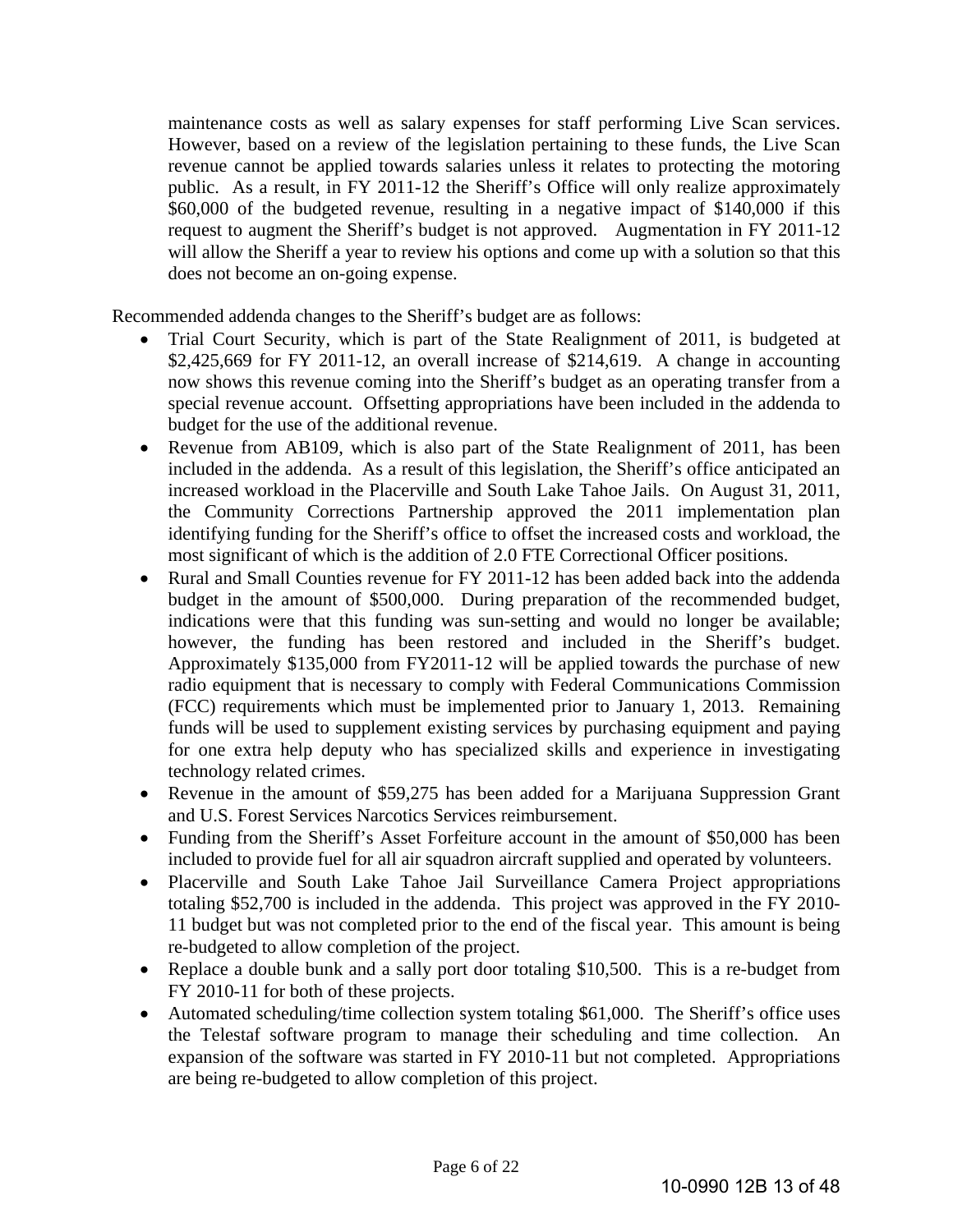Staffing changes included in the addenda are as follows:

 Add 1.0 FTE Correctional Officer's Delete 1.0 FTE Sheriff's Sergeant, Add 2.0 FTE Sheriff's Technicians Delete 1.0 FTE Fiscal Administrative Manager, Add 1.0 FTE Chief Fiscal Officer

The Sheriff notes in his addenda letter to the CAO that he is continuing to look for ways to improve the overall efficiency of the Sheriff's Office. Since assuming office in January 2011 the Sheriff notes that his office continues to reduce costs throughout the Department and is "doing more with less", resulting in a substantial savings in FY 2010-11. Due to this effort, he is requesting that the Sheriff's department be recognized for their ongoing efforts and his request described in the policy issues be granted to support and improve law enforcement services in El Dorado County.

#### **Probation** - Net County Cost decrease of \$52,594

The addenda for the Probation Department includes increased revenue of \$1,293,179 and increased appropriations of \$1,240,585 resulting in a decrease to Net County Cost of \$52,594. The addenda includes the following adjustments:

Overall the Probation Department anticipates an increase in revenue of \$1,293,179. This is primarily due to State Realignment of 2011. Revenue adjustments include:

- A minimal reduction in Standards and Training for Corrections (STC) revenue of \$724. Based on information from the Auditor regarding GASB 54, this revenue will no longer be transferred into the operating budget from the special revenue account. The Department will budget STC training directly in the operating budget.
- An increase for Juvenile Justice Crime Prevention Act (JJCPA) revenue in the amount of \$380,000 has been added to the budget. The State has not provided an allocation by County yet, so the Probation Department has estimated a total conservative amount of \$480,000 for the entire fiscal year. The recommended budget included \$100,000 based on information available at that time. This funding source will be monitored closely and adjustments will be made at mid-year if necessary.
- An increase for Juvenile Probation and Camp Funding (JPCF) is estimated conservatively at \$432,000. As with JJCPA, no allocation distribution is available. The Department is including \$372,000 for Juvenile Probation funding and \$60,000 for Juvenile Camp funding. The amounts will be monitored and adjustments made at mid-year if necessary.
- An increase for AB109 revenue in the amount of \$422,544 has been added in the addenda as part of the Community Corrections Partnership (CCP) estimated draft budget approved by the CCP voting Board on August 31, 2011. The CCP plan will be coming to the Board on September 26, 2011 for review on September 26, 2011.
- An increase in Justice Assistance Grant (JAG) revenue has been included in the amount of \$9,359 based on expenditure claims to date. This is the final year of the grant and Probation anticipates claiming all funds by FY2011-12 Quarter 2.
- An increase of \$50,000 has been added based on prior year experience with Proposition 172 – Public Safety Sales Tax.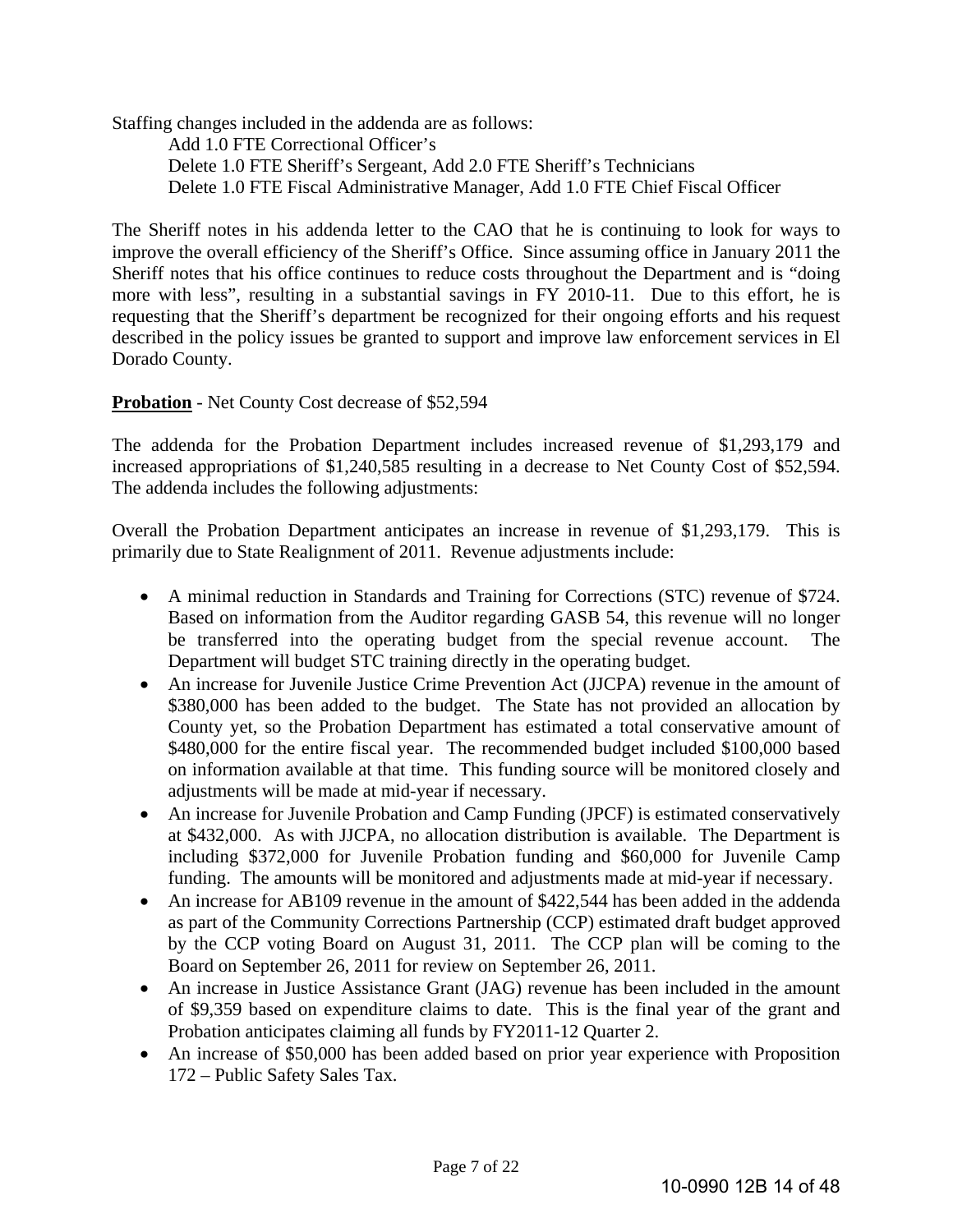Overall, expenditures are increasing overall by \$1,240,585 in the following areas:

Salaries and benefits are increasing overall by \$1,081,544. This includes position additions in the following areas:

- The JJCPA and JPCF programs were targeted for elimination and funding along with positions were taken out in the recommended budget. The funding has since been restored in the State Realignment of 2011; therefore, the positions are being added back into the budget.
	- o JJCPA Addition of 5.0 FTE's for 75% of the year for a total of \$355,000
		- 1.0 FTE Supervising Deputy Probation Officer
		- 4.0 FTE Deputy Probation Officer I/II
	- o JPCF Addition of 4.0 FTE's for a total of \$372,000
		- 2.0 FTE Sr. Deputy Probation Officer Institutions
		- 2.0 FTE Deputy Probation Officer I/II Institutions
- Under AB109, which is also part of State Realignment of 2011, appropriations of \$354,544 has been added.
	- o This includes the addition of 7.0 FTE's, which are partially funded in FY2011-12 since the program becomes effective October 1, 2011..
		- 1.0 FTE Supervising Deputy Probation Officer
		- 4.0 FTE Deputy Probation Officer I/II
		- 1.0 FTE Legal Secretarial Services Supervisor
		- 1.0 FTE IT Department Coordinator
		- Delete 1.0 FTE Sr. IT Department Coordinator, Add 1.0 FTE Supervising IT Analyst.

Services and Supplies is increasing by \$131,041. This represents an increase in professional services for both JJCPA and JPCF of \$85,000 and AB 109 program services of \$40,000. It also includes \$3,500 for vehicle mileage. In addition, there are two encumbrances from the prior year totaling \$2,541 that needed to be re-budgeted.

In fixed assets, an increase of \$28,000 is being requested for an AB109 program vehicle. This vehicle will be used in the Post Release Community Supervision (PRCS) part of the program. The Department is currently seeking alternatives to purchasing a new vehicle, but if one is not available that meets the need, a vehicle will need to be purchased.

#### **Land Use and Development Services**

**Surveyor** – No changes

#### **Agriculture** – No changes

**Department of Transportation** – Net County Cost increase of \$57,743 (Offset with NCC decrease in Environmental Management of \$196,000)

#### Fund Type 10 – County Engineer, Facilities and Property Services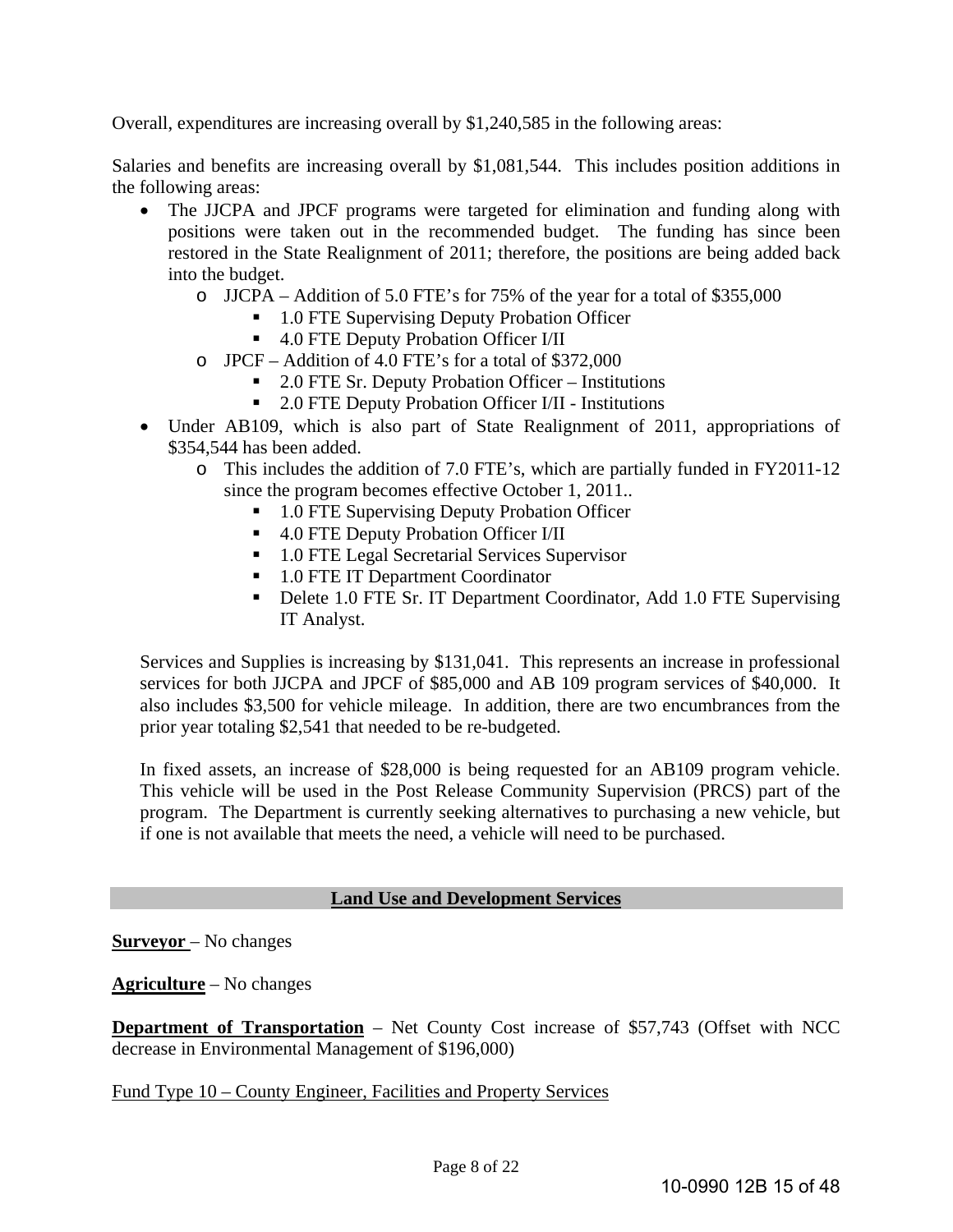Total revenues decreased \$27,094 and appropriations increased \$30,649 for an overall increase in Net County Cost of \$57,743. All of the increase in Net County Cost is offset with a decreased Net County Cost in Environmental Management. In an effort to increase efficiencies and eliminate needless billings between departments, DOT will no longer be billing Environmental Management for parks operations costs performed by Grounds Maintenance. This results in a Net County Cost decrease of \$196,000 in Environmental Management and an increase in Net County Cost of \$196,000 in DOT.

So in effect, if you take out the \$196,000 due to the changes in billings between departments, the actual Net County Cost for DOT decreased \$138,257 (\$196,000-\$57,743 = \$138,257). This decrease is due to some one-time savings of \$56K in Facility Engineering due to a vacant Facilities Manager position, \$76K in net services and supplies savings related to lower utility costs, and \$6K related to adjustments in interfund charges.

# Fund Type 11 – Road Fund, Capital Improvement Program, Erosion Control

Total revenues and appropriations decreased by \$3,819,180. The decreases are primarily in the Capital Improvement Program (\$2.5M) and the Erosion Control program (\$1.9M), offset with an increase in the Road Fund of approximately \$500K. The increase in the Road Fund is primarily due to the shifting of a culvert replacement from the CIP to the Road Fund. The CIP budget is being adjusted to reflect changes in project schedules and changes in available Federal and State funding. The decrease in Erosion Control is due to decreased construction contracts to reflect changes in project schedules.

It is important to note that DOT is budgeting a \$7.9M use of fund balance. This use is broken out between the Capital Improvement Program (\$2.9M) and the more general Road Fund (\$4.9M). \$3.3M of the fund balance usage in Road Fund is Prop 1B funding for one time overlays. This is an appropriate use of these one-time funds for one time needs. For the first time in several years, the department did use \$6.7M or 33% of their total fund balance to fund operating costs in FY 2010-11. The department has \$13.9M left in total fund balance. As revenues continue to go down, the department is working under a structural deficit; in other words, operating expenses exceed sustainable revenues. If nothing is done to reduce costs, the department will run out of fund balance in FY 2012-13 and be faced with cuts in FY 2013-14.

The Department has requested three staffing changes within the Road Fund. The first is the addition of a Right of Way Program Manager. During the recent re-organization, the Department planned to retain the existing ROW Program Manager on a part-time basis and augment the ROW Unit through consultant services. Subsequent to the implementation of the reorganization, the part-time ROW Program Manager left County Service. Over the past three months the Department has been evaluating the ROW Unit's workload and has determined that it is currently in excess of the Department's capacity. In lieu of contracting out more work than originally anticipated, the Department has determined that it would like to add a full-time allocation of ROW Program Manager as part of the FY 2011-12 budget. This change results in increased costs of approximately \$48K. The second staffing change is a request for an add delete of a Sr. Department Analyst with a Department Analyst in the departments Administration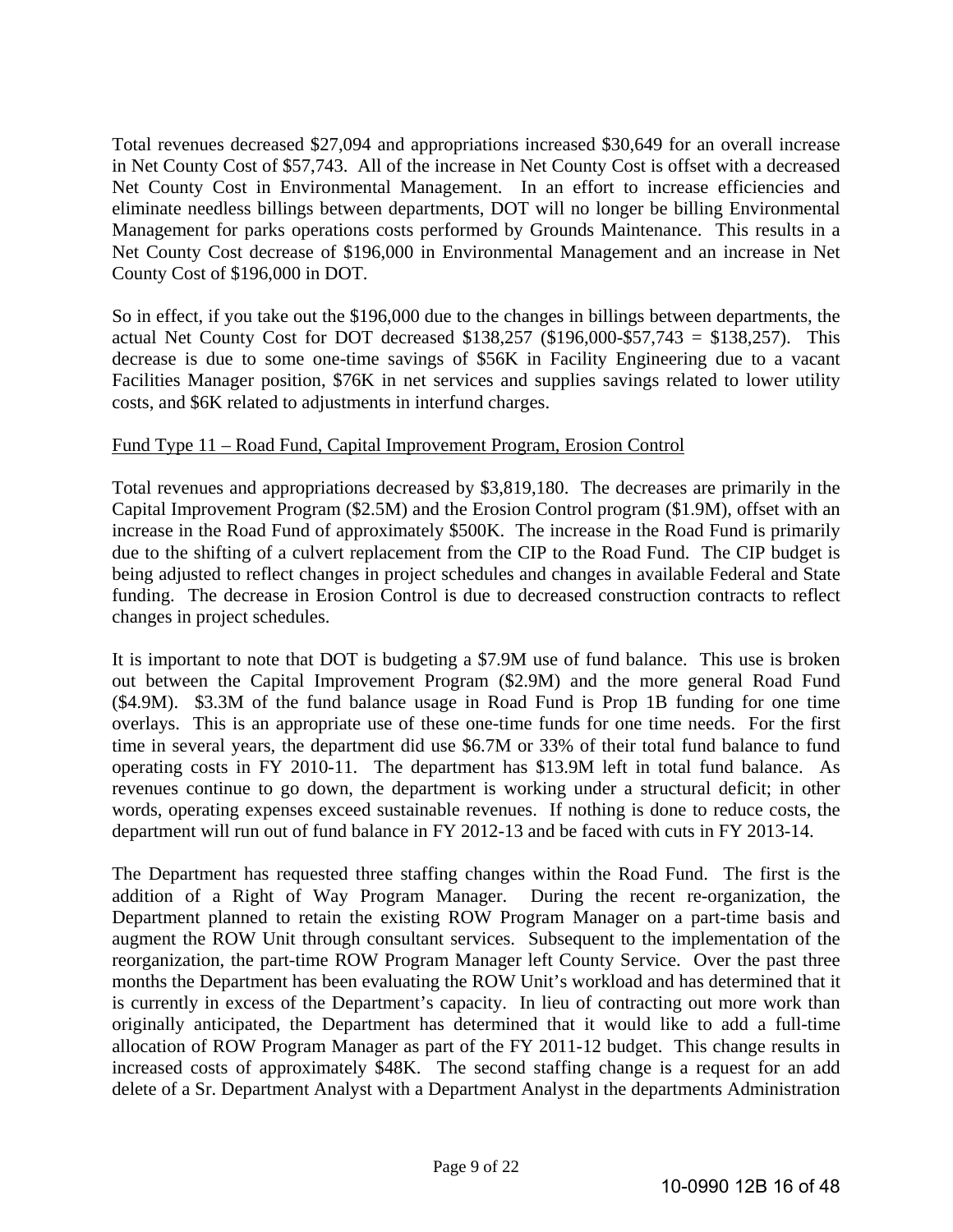division. The recent reorganization resulted in an Administrative Services Officer being deleted with the incumbent taking a lower journey-level Department Analyst position. The incumbent in this position holds the experience and knowledge in certain core programs, such as the administration of the Capital Improvement Programs that are vital to the operation of the Department. In the time following the reorganization, it has become apparent that the loss of this experience at the higher level needs to be corrected in order to maintain efficiency. As a result, the Department would like to delete a Department Analyst and add a Senior Department Analyst. This change results in increased costs of approximately \$12K.

While the Chief Administrative Office supports the concept of these positions, we are not recommending these changes at this time. The Department is still undergoing an operations review and this information will be discussed with the Board within the next few weeks. The CAO recommendation is to re-evaluate these positions in the context of the larger organization review.

The third staffing change is the add/delete of a Services Operations Coordinator and Secretary. A recent vacancy through the retirement of the Secretary assigned to the Maintenance Division in Tahoe has presented an opportunity to utilize the Services Operations Coordinator (SOC) in the road maintenance operations. Currently the Equipment Maintenance Supervisor orders parts and maintains the parts inventory and equipment maintenance database. The addition of a SOC will create efficiency in the operation by freeing the Supervisor to plan and monitor work, provide training and perform the most difficult of repairs. The annual salary difference between the SOC and a Secretary is approximately \$6,000. As previously mentioned in the Development Services summary, the Chief Administrative Office is supportive of departments reviewing vacant positions and looking at ways to create better efficiencies within the organization. The add/delete of the SOC/Secretary falls within these parameters and furthers the goal of greater efficiency and better service.

# Fund Type 12 – Board Governed Special Districts

Total revenues and appropriations increased by \$105,957 due to an increase in fund balance.

# Fund Type 13 – Accumulative Capital Outlay (ACO)

Total revenues and appropriations decreased by \$2,181,134. Some projects for the jails have been added and other projects have had changes in the funding sources. An updated listing of the proposed work plan is attached. The Chief Administrative Office is looking at Facilities from a broader County perspective and will be working with DOT to analyze this list over the next few months. The Chief Administrative Office does have some concern with the use of ACO funds for work on Court facilities. The significant changes are detailed below: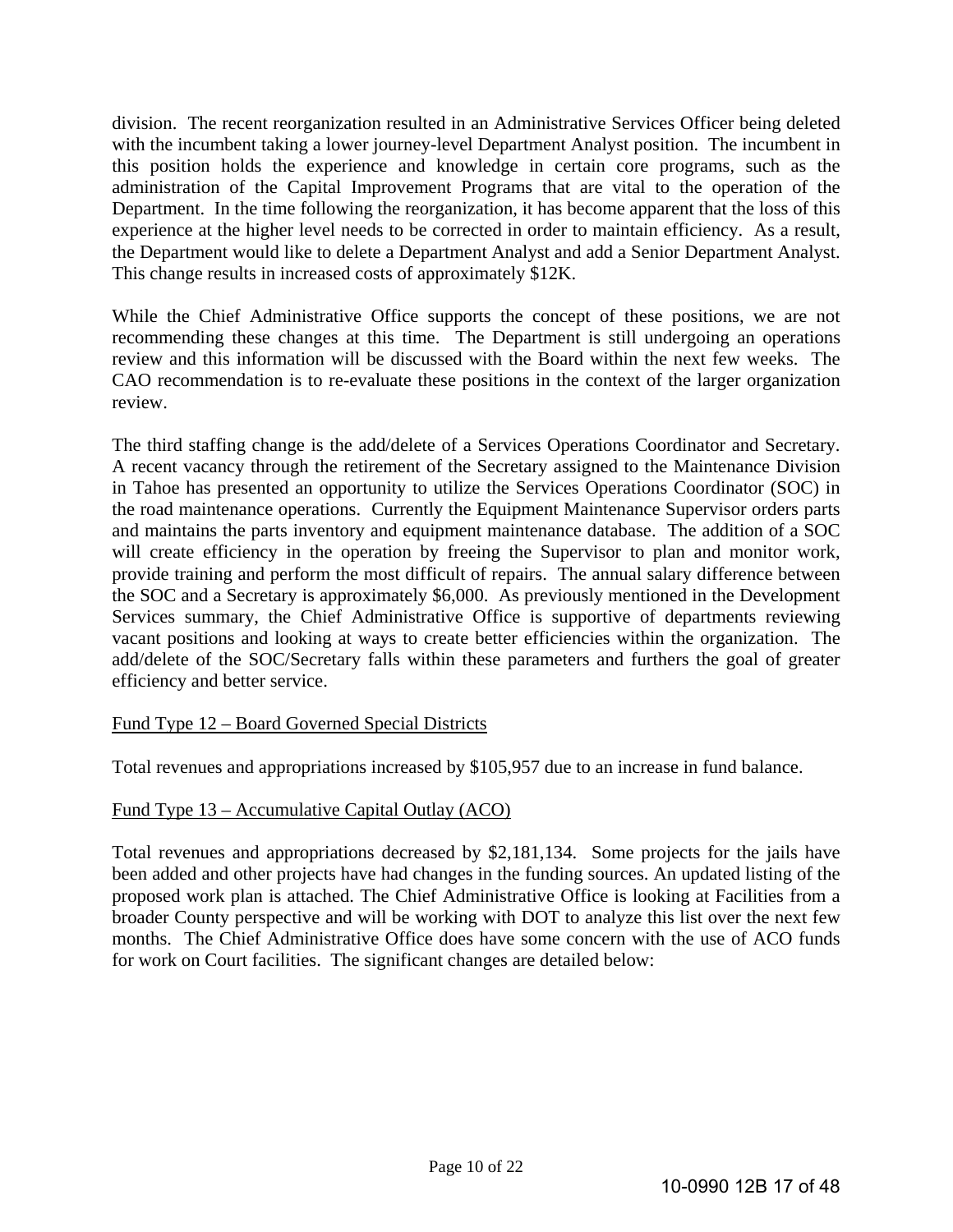# **Facilities**

Animal Control – Placerville shelter – Reduction of \$2,457,000 in use of Tobacco Settlement Funds from \$4,384,000 to \$1,927,000. These are charges associated with Phase I of the project only.

Countywide Deferred Maintenance – Decrease use of ACO funds of \$229,000.

Building  $C - ADA$  improvements – In the Recommended Budget the funding source was erroneously noted as 100% Court Construction funding. Court Construction funds will only cover the pro rata share included in the Occupancy Agreement. The Addenda budget adjusts the share appropriately between the Court Construction funding and Accumulative Capital Outlay fund.

Court SLT Re-roof – This project was erroneously titled with the incorrect funding source in the Recommended Budget. Correct title is SLT Jail/Sheriff Johnson Building re-roof and the funding source is Criminal Justice Special Revenue Funding.

Court SLT Projects – New use of ACO funds of \$41,285. Two projects in South Lake Tahoe have exceeded the project budgets. The SLT Court ADA improvements are estimated to exceed the initial budget by \$32,161 and the SLT Court Seismic Retrofit is estimated to exceed budget by \$9,124. The Chief Administrative Office has expressed concern to DOT regarding the use of County ACO funds for court projects and has requested additional detail regarding the budget overrun estimate.

Jail Projects – Increase use of Criminal Justice Special Revenue Funds of \$636,500 for SLT jail surveillance equipment upgrade, Placerville jail sewer outfall grinder replacement, water heater replacement and HVAC replacement.

Building & Grounds Shed replacement – Increase of \$15,000 in ACO funds to augment insurance funds to replace a buildings and grounds shed that was destroyed when a tree fell on it.

# **Parks**

There will be a separate discussion during the Budget Hearings related to parks. The amended Parks capital budget is decreased by \$256,400. This is primarily related to taking out the Walker Ball Fields project (\$190K). This project received \$133,000 in grant funding that will revert back to the State. There was also a shift in funding related to the SMUD Trail. The recommended budget included \$81K in ACO funds. The Addenda shifts the funding source to the El Dorado Hills Community Services District. There was also a shift in funding for the Bradford Park Restrooms from grant funding to Quimby fees.

#### Fund 31 – Airports, South Lake Tahoe Transit

Airport - Total revenues and appropriations have decreased \$23,834 primarily related to the elimination of the fuel truck rental in Placerville and decreased fuel purchases in Georgetown. A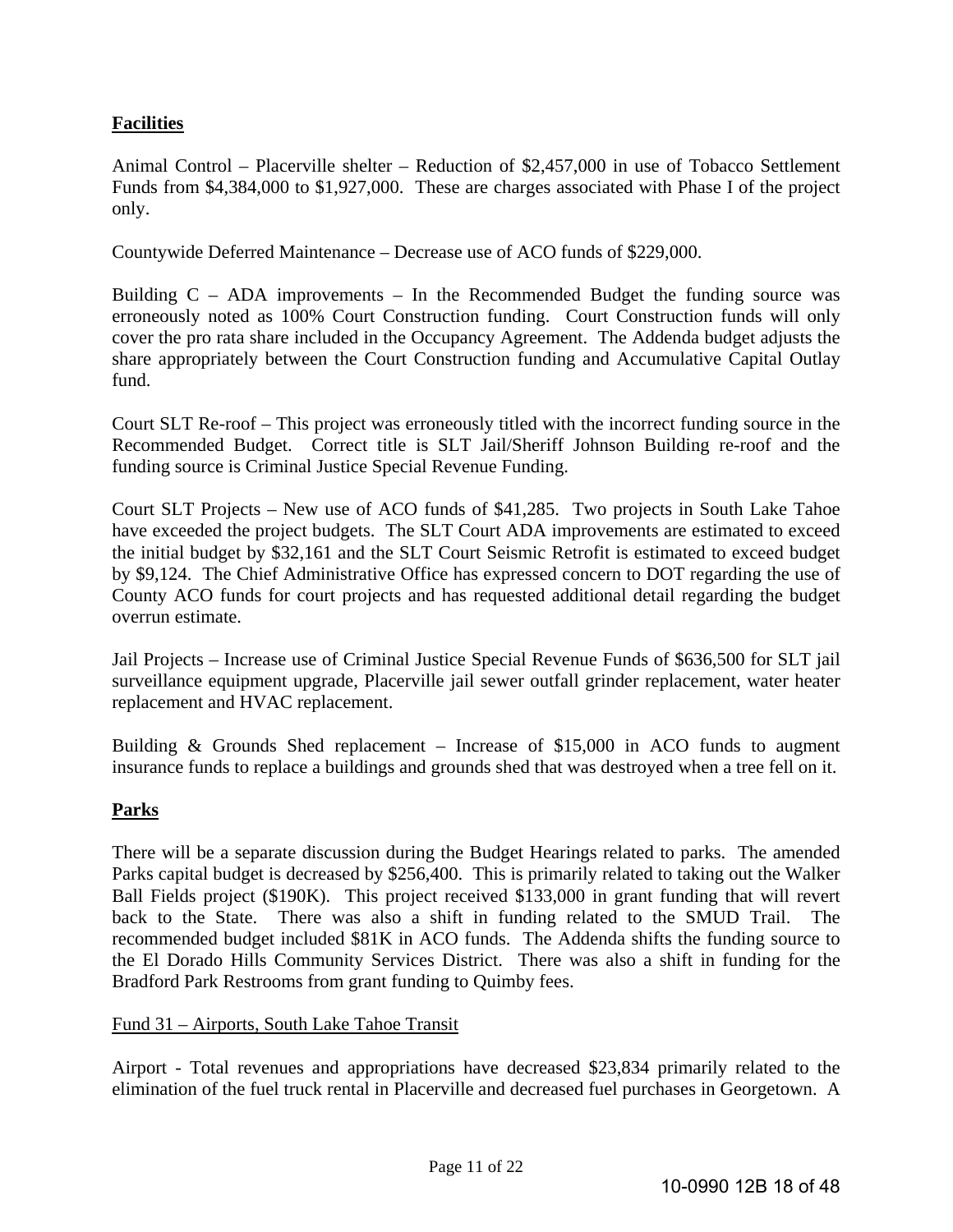General Fund contribution of \$30,631 for Placerville and \$6,175 for Georgetown is included in the budget. These figures are estimates of the Airports share of General Fund discretionary taxes on land and hangers, airplanes and business at the airport. The Chief Administrative Office will be working with the Assessor and Auditor-Controller to refine this number over the next few months. If necessary, we will return at Mid-year with changes to this figure.

South Lake Tahoe Transit – Total revenues and appropriations have increased \$42,673. The South Lake Tahoe Transit budget was not included in the Recommended Budget as it was anticipated that the fund would be closed in FY 2010-11. The fund will instead be closed in FY 2011-12.

#### Fund 32 – Fleet

Total revenues and appropriations have increased \$8,122 in the fleet fund to allow for potential unforeseen expenses.

#### **Development Services** – Net County Cost increase of \$250,000

Total revenues increased \$95,727 and appropriations increased \$345,727 for an overall increase in Net County Cost of \$250,000. The Net County Cost increase is due to the addition of \$250,000 for costs related to the potential Phase II Integrated Natural Resource Management Plan (INRMP). Revenues have been increased based on FY 2010-11 actuals. Building, Code Enforcement and Commercial Grading revenues are increasing \$115,727 offset with a decrease in Planning revenues of \$20,000.

Appropriations are increasing \$345,727. \$250,000 is related to the INRMP. The remaining \$95,727 increase in appropriations is primarily related to three issues.

- Increased Central Administration Costs of \$50,000 Currently Environmental Management houses a Central Administration Unit that provides financial services to Environmental Management, Development Services and the Air Quality Management District. EM is requesting the addition of one Accountant I/II to this unit. This unit was developed based on the best guess as to the workload associated with the three departments. As this unit has become fully staffed and experienced a full year of working with the departments, there is an increasing demand to take on more functions. The addition of an Accountant I/II will allow the unit to take on these functions. The increased expense of \$50,000 associated with the Central Administration unit is a projection based on the FY 2010-11 workload associated with DSD, the projection that the unit will be fully staffed in FY 2011-12, and the DSD portion of the additional Accountant.
- Increase Computer Equipment of  $$10,000 DSD$  has not had a computer replacement program for the last 4-5 years. Computers within the department are in need of replacement. DSD has developed a staggered replacement plan and hopes to purchase 10-11 computers in FY 2011-12 with this appropriation.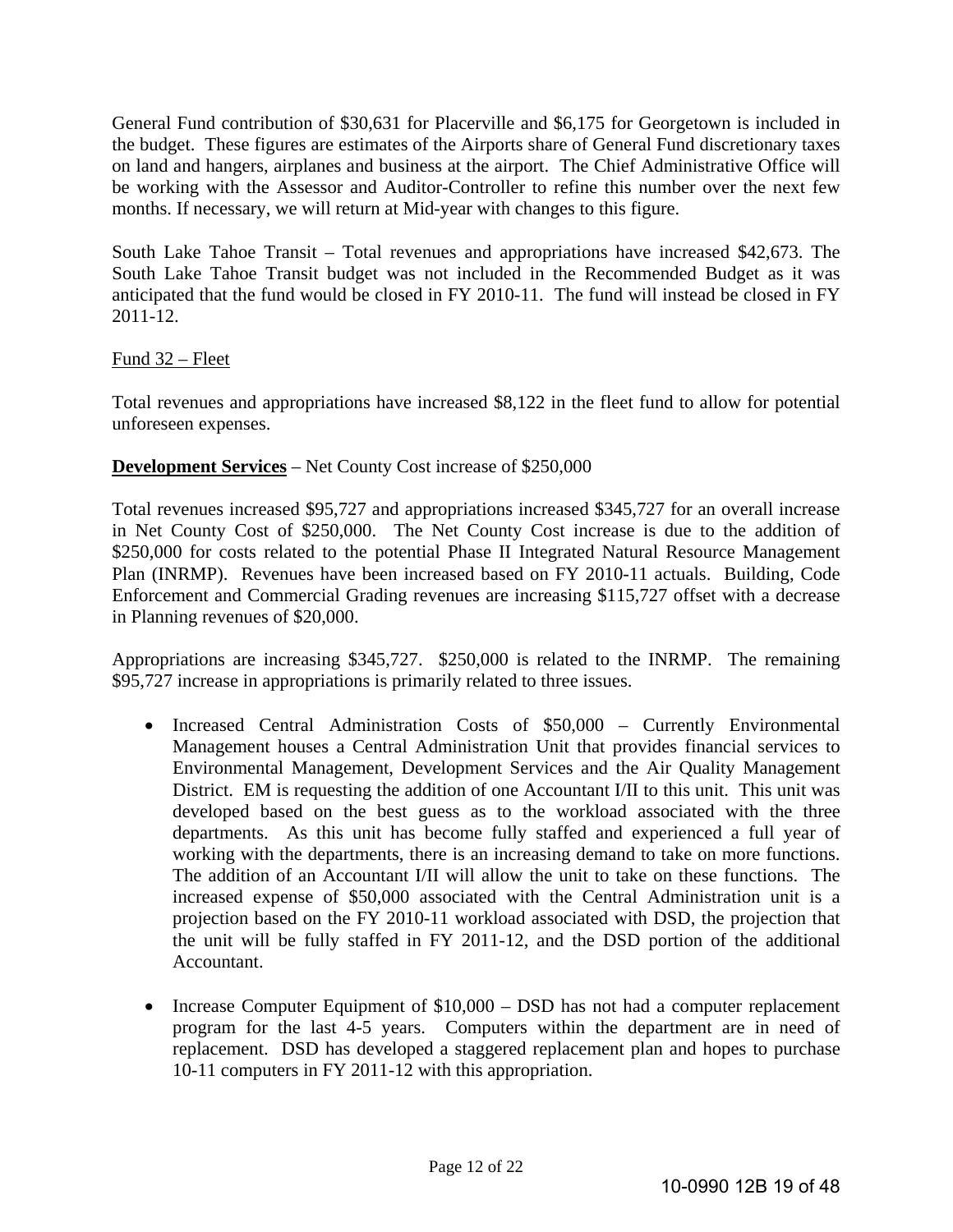• Increase in salaries of \$30,377 – The DSD workload has changed over the past year and some vacancies have been created. One of the goals that the Chief Administrative Office has been pushing is to ask Department Heads to re-look at their organizations and when a vacancy arises to question what the best use of that resource is in relation to the changing needs of the organization. DSD is proposing to delete a vacant Building Inspector and a vacant Sr. Planner and add a Sr. Office Assistant, 2 Office Assistants and a Development Technician. There is an identified need to improve service at the public counter, create additional depth for building permit processing, and improve records management activities. In order to address these needs, the Development Technician and Office Assistant classifications are key. The Development Technicians handle the majority of activity at the public counter and are needed for building permit processing. The addenda request adds one new Development Technician for this purpose. In addition, one Sr. Office Assistant and two Office Assistants are being added to back-fill telephones, scanning and records management activities that existing Development Technicians are handling, allowing the existing Development Technicians to support the public counter. The savings from deleting the vacant Building Inspector and Sr. Planner will help offset the costs of these new positions. The Department is also requesting \$25,000 in additional extra help funding to provide support on the Building side during the heaviest season.

The remaining \$5,350 increase in appropriations is related to miscellaneous adjustments based on year end actuals.

**Environmental Management** – Net County Cost decrease of \$196,000 (Offset with increase in Department of Transportation)

#### Fund Type 10 – General Fund

Total revenue has increased \$79,800 and appropriations have decreased \$116,200 for a total decrease in Net County Cost of \$196,000. These changes have to do with the following:

- Add an Accountant I/II (estimated cost of \$66,000 annually) As discussed previously in the Development Services section, Environmental Management houses the Central Administrative unit that provides financial services to Environmental Management, Development Services and Air Quality Management District. The department is requesting the addition of an Accountant I/II to keep up with the workload demand of the three departments. All three departments are able to absorb the increased costs for this position with no increase to Net County Cost.
- Delete the Fiscal Administrative Manager and add a Chief Fiscal Officer (estimated cost of \$13,800 annually) – At the time of the reorganization into the Central Administrative unit the Fiscal Administrative Manager (FAM) was asked to take on significantly more responsibility with no increase in compensation. The EM FAM is in a unique multidepartment position within the County. This position requires significantly more diverse accounting responsibility, elevated inter-department coordination and the management of staff that may have competing commitments and responsibilities between multiple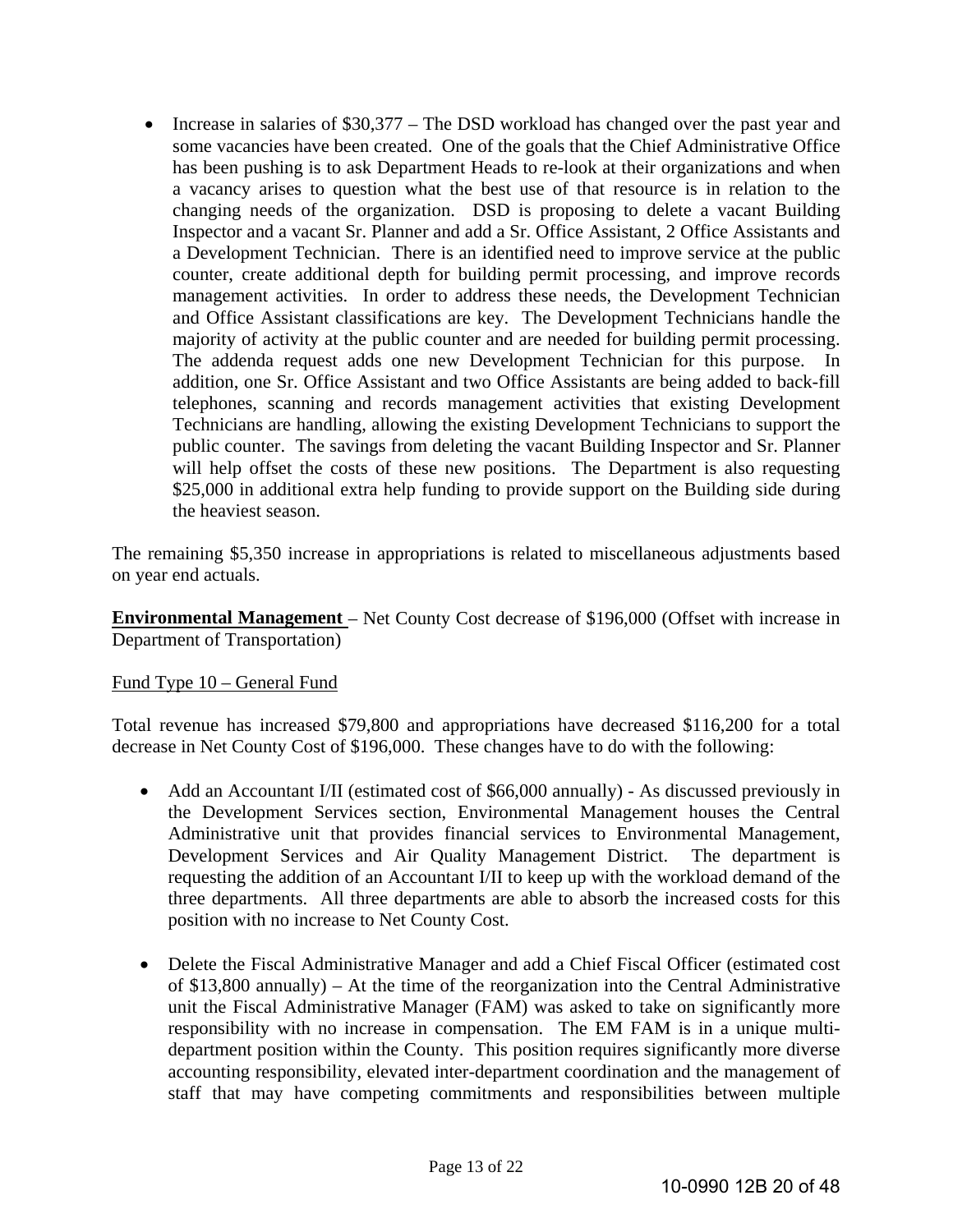departments. The Chief Administrative Office is recommending that the FAM position be upgraded to a Chief Fiscal Officer to reflect this higher level accountability. The Chief Administrative Office will be relying on the CFO as part of the core County fiscal team that not only handles department specific fiscal matters but also provides feedback on broader County issues as we move forward on possibly investing in a new financial system and to creating more fiscal standards across all departments.

 Remove DOT parks maintenance charges (decrease of \$196,000 annually) – In an effort to increase efficiencies between departments the Chief Administrative Office is recommending that DOT discontinue intrafund billings between departments. Therefore, beginning in FY 2011-12, the costs for parks maintenance will remain in DOT. This change results in a shift of Net County Cost (NCC) in Environmental Management to DOT, but does not change the actual County cost for the services.

#### Fund Type 12 – Board Governed Special Districts

Revenues and appropriations increased \$1,031,182 within Fund 12. These changes are primarily related to three issues.

- Meyers Landfill Litigation (increase of \$500,000) A review of the litigation plan associated with the Meyers landfill for FY 2011-12 showed a need to increase the services and supplies in Solid Waster by \$500,000. It is anticipated that should the Courts rule in the County's favor on the Meyers Landfill case, this money will be recouped through settlement. These appropriations are offset by an increase use of Solid Waste fund balance.
- Union Mine Disposal Site (increase of \$450,000) The FY 2011-12 Recommended budget included appropriations for the completion of the facility upgrades at the Union Mine Wastewater Treatment Plant. It was anticipated that the majority of the work was to be completed in FY 2010-11. However, the work was delayed and has been pushed into FY 2011-12. The addenda includes an increase in services and supplies for Liquid Waste in the amount of \$400,000 for this work. In addition there is a \$50,000 increase to equipment maintenance for some necessary equipment that was ordered in FY 2010-11 but not received until FY 2011-12. These appropriations are offset by an increased use of Liquid Waste fund balance.
- Reduction of Vector Control Technicians (one time increased salaries and benefits of \$81,182) – Currently in South Lake Tahoe, Environmental Management has three (3) full time Vector Control Technicians. During the winter season these employees are utilized to perform snow removal services as some county facilities. Snow removal is conducted on an as needed basis which is dependent on the severity of the winter. Based on employee time studies, the amount of time spent performing snow removal is a fraction of the total hours available during the winter months. Time studies for the past three years indicate that about less than 20% of work time is spend performing snow removal activities. While equipment maintenance may occupy some additional time, the study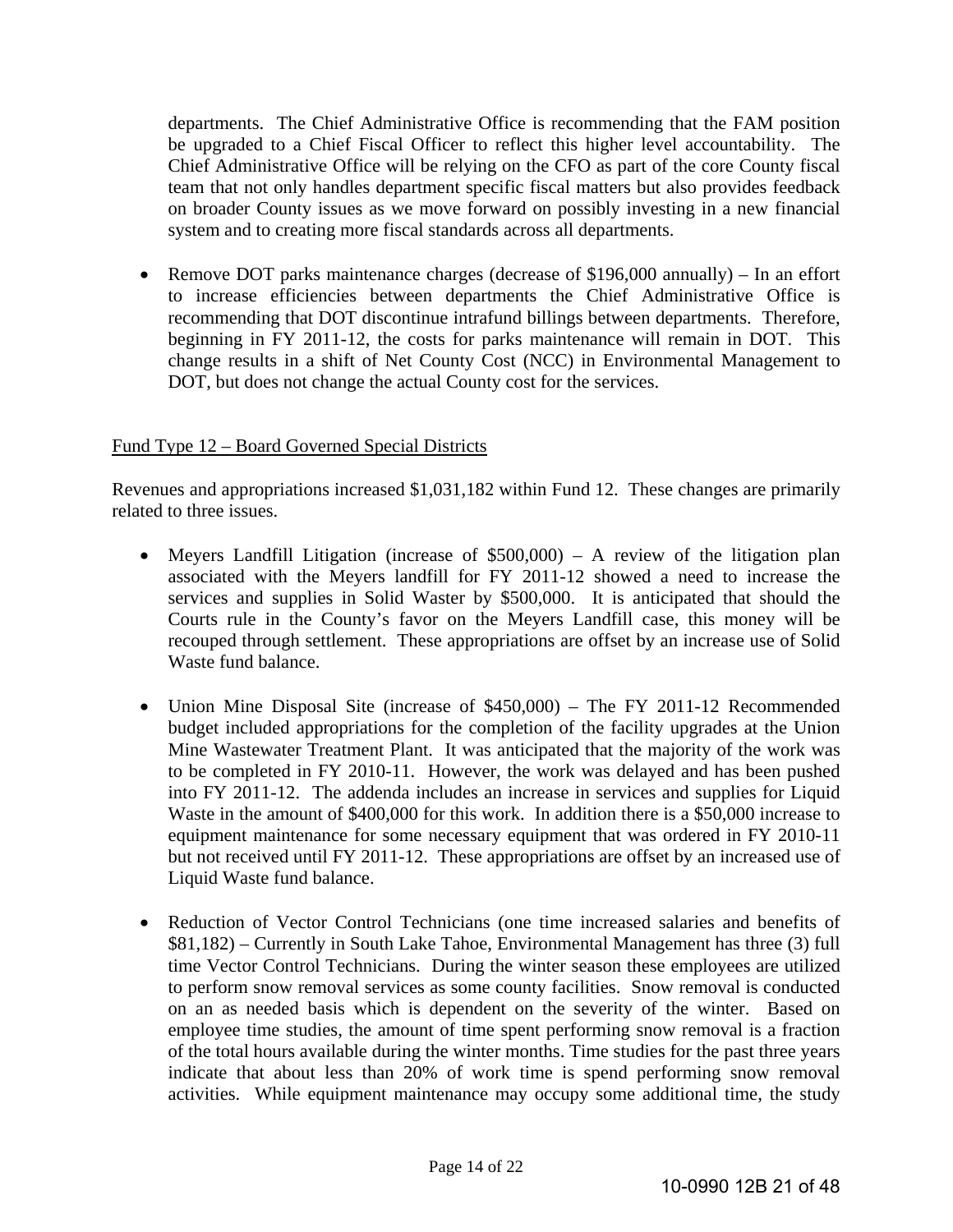indicates that there is significant down time for the vector control employees during the winter months. The FY 2010-11 cost of the seasonal snow removal program for the 26 week season was approximately \$205,577. Based on this time study data, using the Vector Control Technicians to perform snow removal in the winter is an inefficient use of county resources and does not make good business sense. The Chief Administrative Office in conjunction with Environmental Management and Department of Transportation (DOT) is recommending that snow removal services be transferred to DOT. DOT also performs snow removal services in the South Lake Tahoe area. Adequate training for Vector Control Technicians has been a challenge. Furthermore, because the Vector Control Technicians cannot operate on public roadways, removed snow must be stored in an area of the facility parking lot, taking up valuable parking and additional work for DOT to come along and remove the stored snow.

Transferring the snow removal services to DOT will result in the elimination of the three (3) full time Vector Control Technicians in South Lake Tahoe. Vector control services in South Lake Tahoe are seasonal because during the winter months vectors die off or become dormant. Therefore, vector control services are not necessary during the winter months. Vector control services on the west slope of El Dorado County are already seasonal and extra help is hired for the vector season. Converting the South Lake Tahoe vector control program to a seasonal program would yield a similar program. By converting to a seasonal program, employee hours traditionally allotted for the winter snow removal could be used to bolster the vector control program when it is really needed during the summer months. Additional seasonal employees could be hired at peak times during the summer months with overlap in areas with greater need.

The changes to the snow removal/vector control do not result in cost savings in the FY 2011-12 year. There are payouts associated with the reduction in force as well as costs that have already been incurred or will be incurred for the months of July-October. The increase of \$81,182 is related to these one time costs. If the snow removal is shifted to DOT and vector control becomes a seasonal program in South Lake Tahoe, future year savings are estimated at approximately \$115,000 annually.

# **Air Quality Management District –** No change to Net County Cost

Total revenue and appropriations have increased \$93,853. These adjustments are primarily related to the true up of personnel allocations that were vacant when the recommended budget was prepared and have now been filled as well as some appropriations that were not spent in FY 2010-11 and rolled into FY 2011-12.

**UCCE** – Net County Cost decrease of \$232,032 (Offset with increased Department 15 cost of \$252,406 to The Regents of the University of California – Cooperative Extension)

On June 14, 2011, the Board approved the Interlocal Agreement between The Regents of the University of California – Cooperative Extension (UCCE) and Amador, Calaveras, El Dorado and Tuolomne County. Under the terms of this agreement, all current County employees moved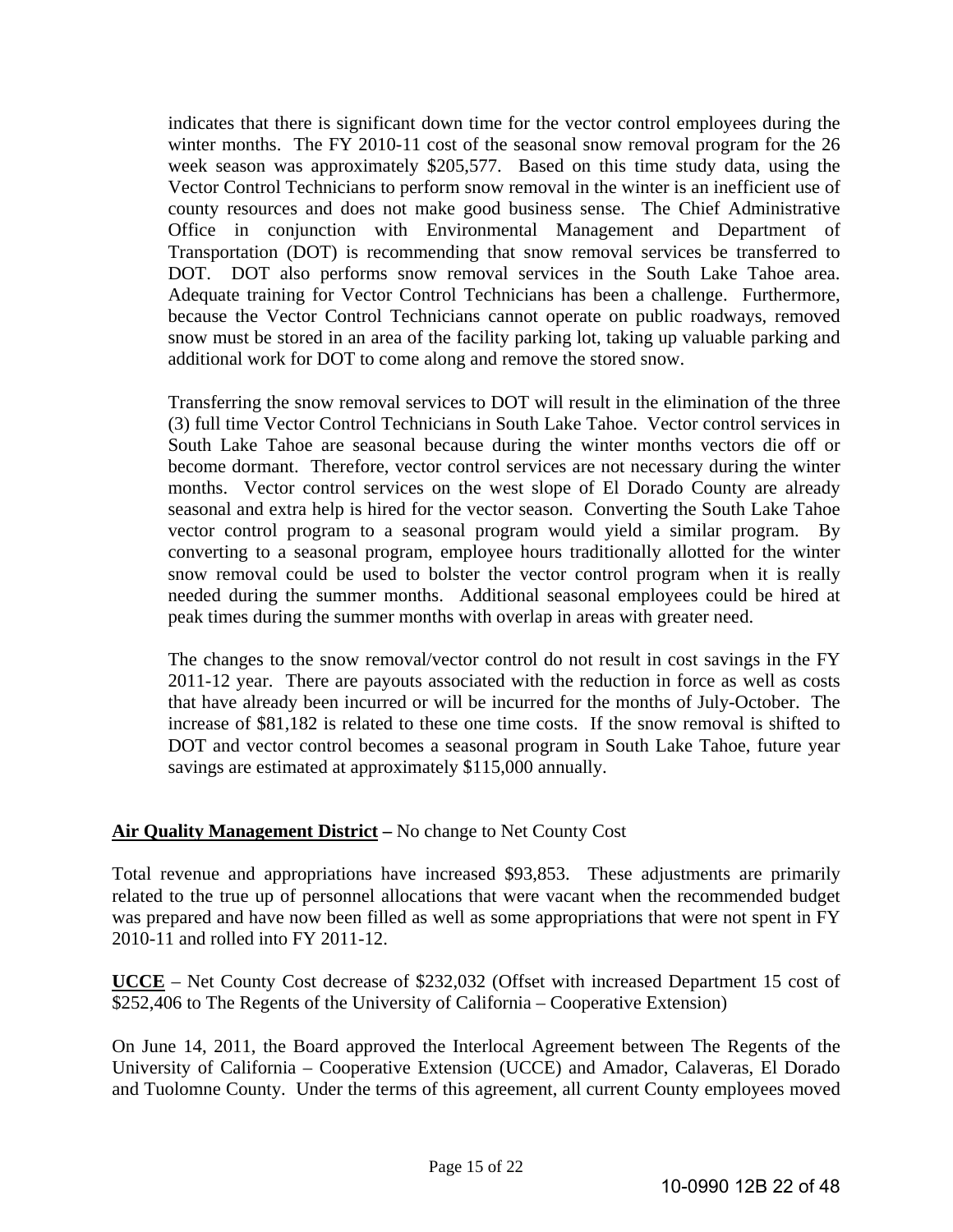over to the University as of July 1, 2011. However, because the agreement wasn't approved until the middle of June, due to the County's Reduction in Force rules, the employees didn't actually shift over to the University until the middle of July. Therefore, there were some costs that were incurred within the FY 2011-12 UCCE budget. In addition to normal payroll costs, there were payouts to the employees for accumulated vacation time totaling \$16,512. There are also some cost applieds that must be charged to the UCCE budget as it is too late to re-spread these costs to other departments. The cost applied total is \$9,652.

The initial agreement with UCCE for FY 2011-12 was for \$269,858. The Chief Administrative Office has worked with UCCE to reduce this amount based on the actual salary costs incurred for the two weeks prior to the employees shifting over to UCCE and the cost applied totals. The proposed reduction amount is \$17,452 for a new FY 2011-12 total of \$252,406. This amount is being budgeted in Department 15 as a direct payment to UCCE.

**Fish and Game –** No change to Net County Cost

Total revenue and appropriations decreased \$11,500. Revenues and appropriations were shifted into the Sawmill Pond special revenue fund as invoices for fish restocking will be paid directly out of the special revenue fund vs. the Fish and Game budget.

# **Health and Human Services**

**Health Services - Public Health Division** - Net County Cost decrease of \$596 / General Fund Contribution decrease of \$10,626.

General Fund – Fund Type 10 (Animal Services) – Net County Cost decrease of \$596

Total revenues for Animal Services decreased by \$38,290 and appropriations decreased by \$38,886 resulting in a decrease in Net County cost of \$596.

The addenda includes a reduction of \$71,500 in Animal Services fines and fee revenues based on FY 2010-11 actuals. This decline may be an unintended consequence of the fee increases implemented in April 2011. The Department is closely monitoring this trend and will provide a detailed analysis at mid-year. This decrease in fines and fee revenues is partially offset by additional revenues of \$33,210 primarily from the contracts with City of South Lake Tahoe and City of Placerville which have increased based on the services provided and the compensation terms of those contracts.

Appropriations have been reduced by \$38,886 and this reduction is primarily associated with the change in the Public Health cost allocation methodology as approved by the Board on August 16, 2011.

Public Health Programs - Fund Type 11 – General Fund Contribution decrease of \$10,626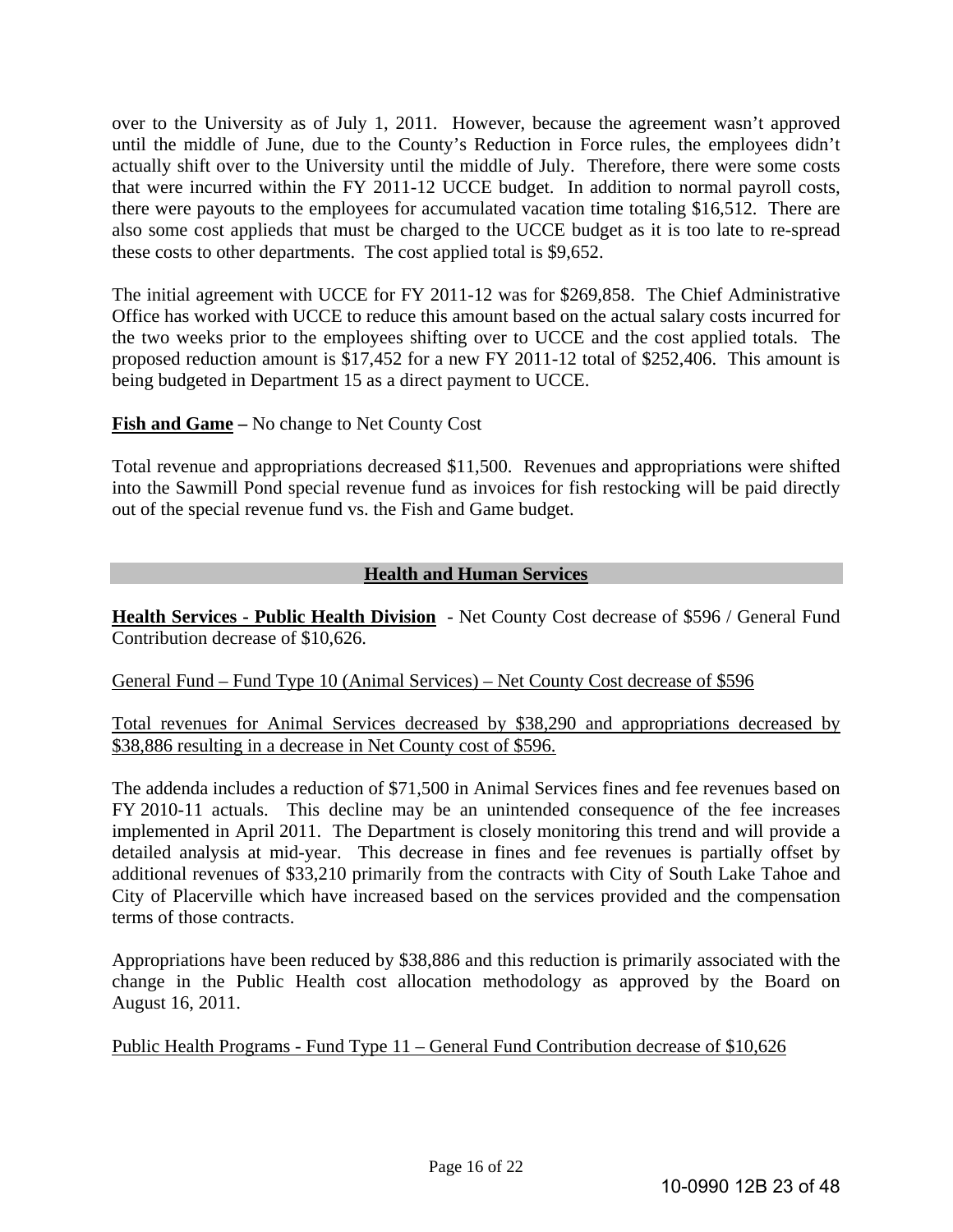Total revenues and appropriations have increased \$2,708,744. Revenue increases are primarily related to actual vs. estimated fund balances and carryover funds within various programs/sub funds in the Department (\$1,035,673); additional revenues primarily for Medi-Cal Administrative Activities and Alcohol Drug programs (\$614,608); additional revenue from the 2011 Realignment funds (\$450,213); a decrease in revenues from First 5 funding (-\$80,475); a decrease in revenues from the County Service Areas and other programs related to the change in methodology for Public Health Administrative cost allocation (\$-145,143); and a residual equity transfer-in that will allow for the transfer of prior year costs to be distributed to various grant program budgets, reimbursing the Public Health sub fund 001 for costs initially recorded in that fund (\$941,145).

Appropriations have also been increased in the addenda in an amount to equal the adjusted revenues. Salaries and benefits are increased by \$308,198 to include the addition of 2.0 Health Education Coordinator positions funded by 2011 Realignment funds, adjustments to health insurance costs based on current rates, and to accommodate shifts of staff between Public Health and Mental Health. Services and Supplies are increased by \$391,703 and are primarily related to increased contracted services for Alcohol/Drug programs and an increase to the contract for jail medical services related to anticipated jail population increases (offset by the 2011 Realignment funds noted above). Fixed assets are increased by \$5,000 for the purchase of video conferencing equipment replacements for the current system. An increase of \$941,145 in residual equity transfers-out is budgeted primarily to allow for the transfer of prior year costs to be distributed to various grant program budgets, reimbursing the Public Health sub fund 001 for costs initially recorded in that fund (as noted above under changes in revenues).

The General Fund contribution to Public Health has decreased by \$10,626 primarily due to revised cost projections in the California Children's Services (CCS) programs and Emergency Medical Services (EMS) program. (General Fund contributions are detailed on Attachment B.)

# Special Districts - Fund Type 12 (CSA 3 and CSA 7)

Total revenues and appropriations have increased \$76,984 in the CSA budgets. Revenue increases are primarily related to actual vs. estimated fund balance (\$371,441) offset by an anticipated decrease in ambulance services revenues based on FY 2010-11 actuals (-\$308,000). Property tax revenues have been increased slightly based on FY 2010-11 actuals and consistent with countywide property tax projections (\$3,018). Increases to appropriations have been made to reflect available revenues. The appropriation adjustments include changes to contract services and special projects in CSA 3 and CSA 7. In CSA 7 appropriations for special projects decreased \$381,868 and appropriations for contingency increased \$289,754.

#### Recommended Staffing Changes:

The Health Services Department is requesting the following position additions/deletions that better align personnel allocations with the current funding and programmatic requirements of the Department. The changes to personnel allocations result in a net increase of 2.0 FTEs. The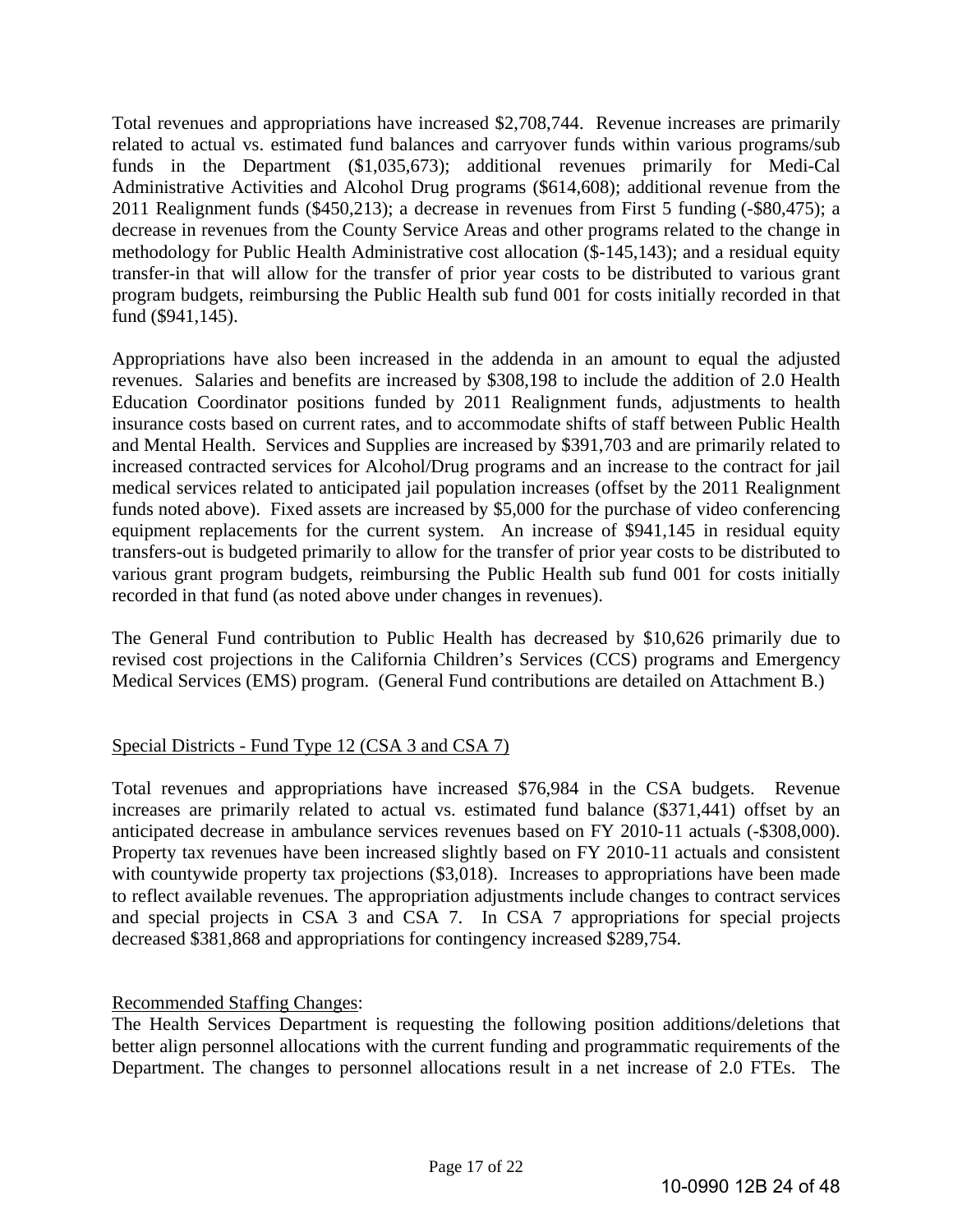additional Health Education Coordinator positions are assigned to Alcohol/Drug Programs and the positions are fully funded from new 2011 Realignment funds.

| <b>Health Education Coordinator</b> | 2.20    |
|-------------------------------------|---------|
| <b>Public Health Nurse</b>          | (0.30)  |
| Sr. Office Assistant                | 0.20    |
| Psychiatric Technician              | (0.10)  |
| Total                               | $+2.00$ |

#### **Health Services - Mental Health Division**

Total revenues and appropriations increased \$1,328,347 for the Mental Health Division.

The addenda request for Mental Health is based on ending fund balances at the time the books were closed for FY 2010-11. There are several questions regarding the spread of indirect and overhead costs between the Traditional programs and the Mental Health Services Act programs. The allocation of these costs is currently being reviewed by the Chief Administrative Office and the Auditor-Controller. Currently a portion of the indirect and overhead costs are sitting within the Traditional programs. Therefore, the year end fund balance within the Traditional programs is potentially understated at a negative \$1.7M and the fund balance within the MHSA programs is potentially overstated at a positive \$8.2M. The costs under review for allocation from the Traditional programs to the MHSA programs total \$2.8M.

If it is determined that some or all of these transactions are material, appropriate and sufficiently supported, an audit adjustment may be posted that would affect the fund balances within these programs. If such an adjustment is posted, a budget transfer will be submitted to the Board to incorporate the change in available fund balances in the programs.

Under a worst case scenario with the current budget assumptions, if no changes were made and all costs stayed within the Traditional programs, the department is looking at a \$427,805 structural deficit in Traditional programs in FY 2011-12. The Chief Administrative Office and Auditor-Controller will be reporting back to the Board within the next few months with the outcome of the review of these costs and steps will be taken to close the gap if necessary.

#### Traditional Programs

Revenues and appropriations decreased by \$442,182 for Mental Health Traditional programs. Revenue adjustments include:

- \$1,232,185 increase in State revenue mostly due to the following:
	- o \$1,092,156 increase for prior years' cost report settlements based upon notification the Department recently received from the State.
	- o \$121,933 increase in educationally-related/special education pupils (SEP) funding from the State and El Dorado County Office of Education (EDCOE) for services to students who require mental health services within their individual educational plans. With the recent elimination of Individuals with Disabilities Education Act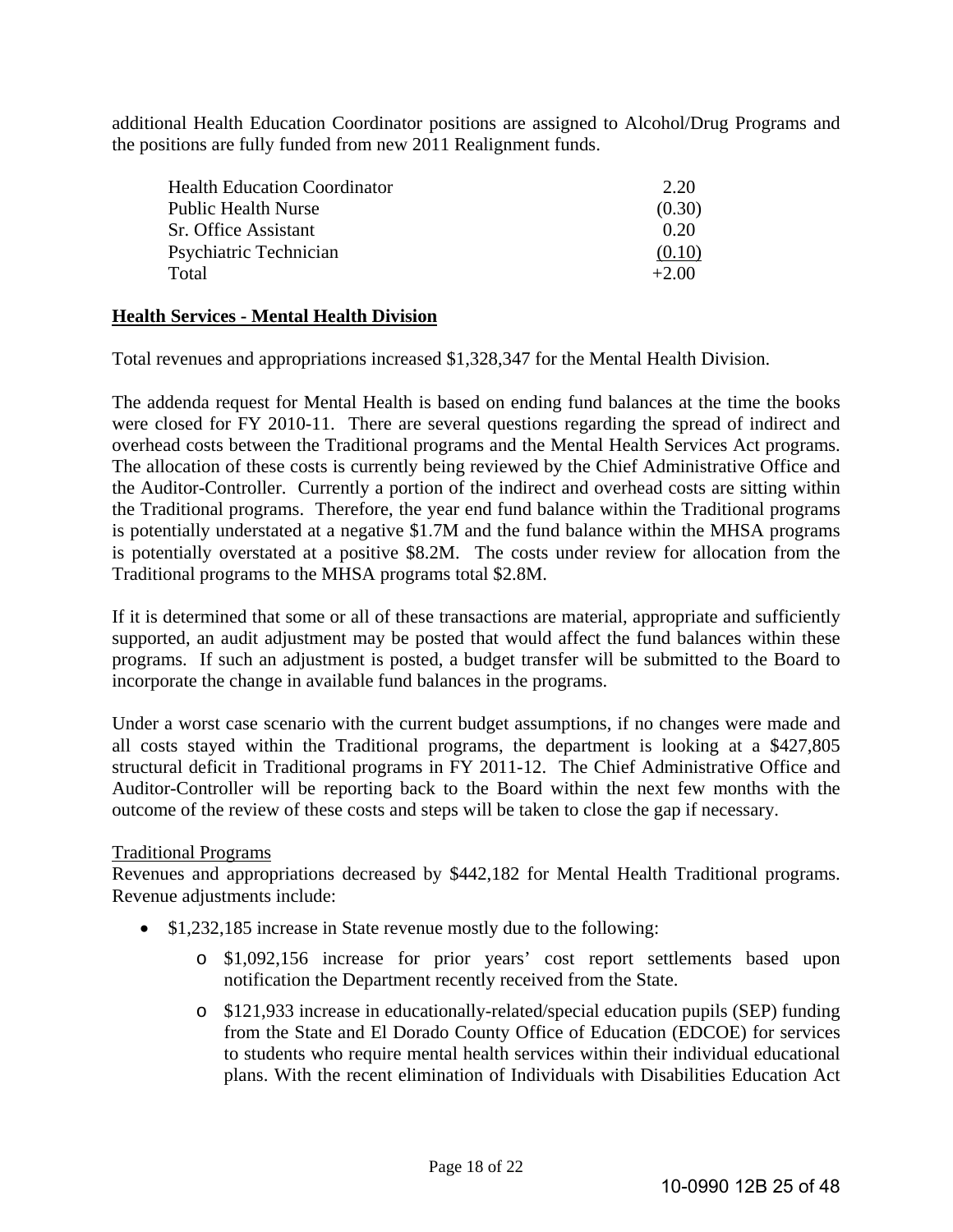(IDEA) funding, the EDCOE will additionally compensate the Division for these services.

- \$28,674 net decrease in Federal revenue mostly due to the following:
	- o \$78,388 decrease in the Individuals with Disabilities Education Act (IDEA) funding based on an MOU with the Office of Education as stated above.
	- o \$49,713 increase in Medi-Cal and Healthy Families revenue based on increased services.
- \$49,400 increase in Psychiatric Health Facility (PHF) Out-of-County revenue due to an increase in the State Maximum Allowable (SMA) rate for this service.
- \$130,151 increase in realignment from new 2011 Realignment funds.
- \$2,253,048 decrease in fund balance related to:
	- o Estimated \$2.8M decrease of FY 2010-11 expenditures that were anticipated to be transferred to MHSA programs at the time of the Recommended Budget submittal (see note on indirect and overhead cost allocations above).
	- o \$533,106 increase in estimated fund balance available based on final FY 2010-11 year end expenditures and revenues.
- \$427,805 has been included in Miscellaneous Revenue as a placeholder pending the review of prior year indirect and overhead cost allocations. The following summary outlines the potential structural deficit in the Traditional program budget:

| <b>Current Year Revenues</b>                   | \$8,934,122  |
|------------------------------------------------|--------------|
| <b>Current Year Appropriations</b>             | 9,114,277    |
| <b>Current Year Deficit</b>                    | (180, 155)   |
| One Time Revenues (fund balance)               | $-1,790,213$ |
| One Revenues cost settlement                   | 1,775,017    |
| <b>Total One Time Revenues</b>                 | $-15,196$    |
| One Time Appropriations (cost settlement owed) | $-232,454$   |
| One Time Deficit                               | (247, 650)   |
| Total structural deficit                       |              |

It should be noted that the FY 2010-11 year end fund balance for Traditional programs was at negative \$1,790,213. This deficit is offset by the anticipated receipt of prior year cost settlement payments of \$1,775,018 from the State in FY 2011-12.

Appropriation reductions to Traditional programs include a decrease of \$294,383 from salaries and benefits related to vacant psychiatrist positions; a net decrease of \$99,440 in services and supplies related to an increases in some contract provider services (psychiatrists, outpatient children's services, additional training for the Psychiatric Health Facility staff) and decreases in special department for estimated future cost report settlements that will not be owed to the State and reductions to operational contingencies; and a decrease of \$61,067 to intrafund transfers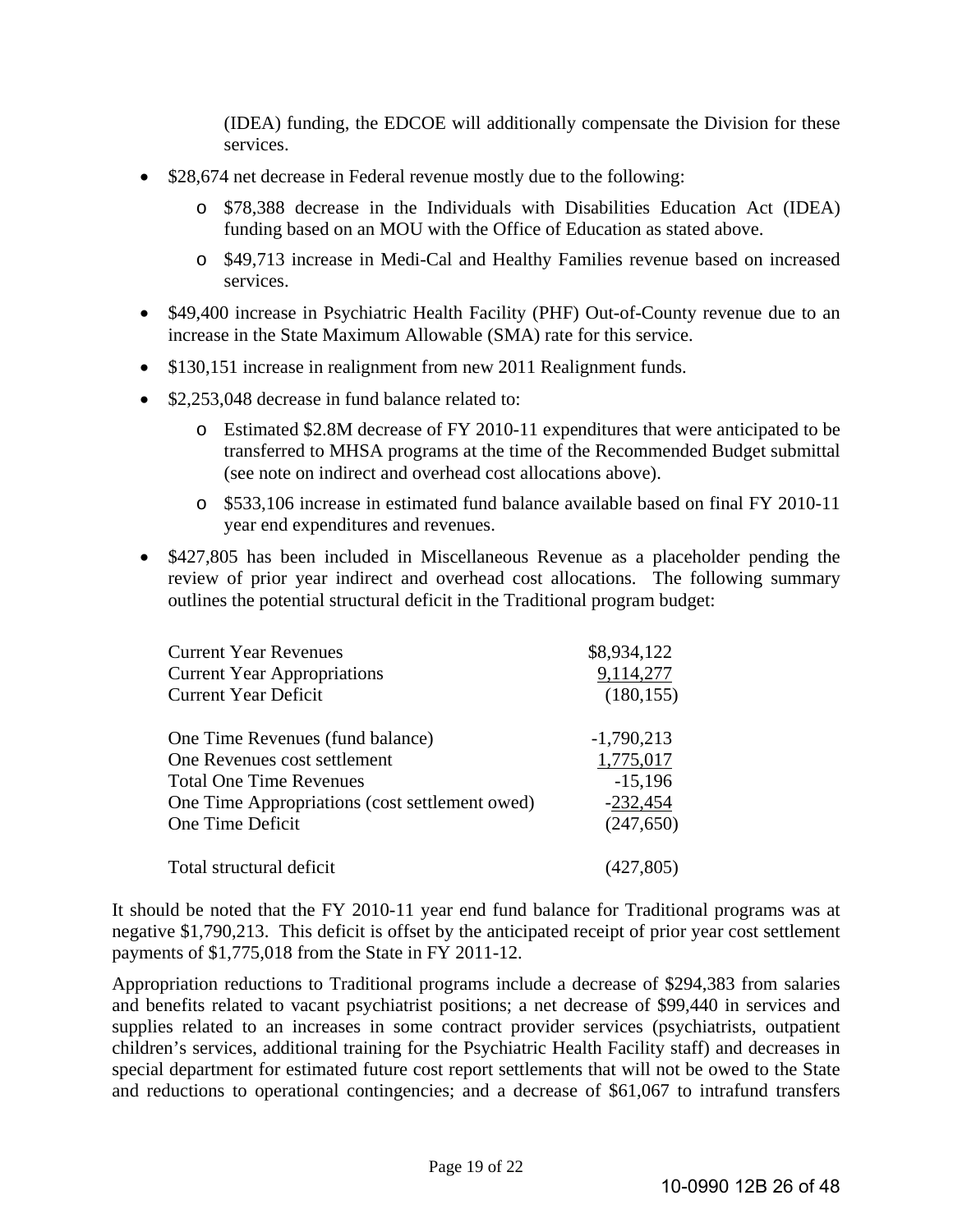primarily for costs associated with staff spending additional time on MHSA programs. Additionally, in order to align appropriations with limited revenues, building rents have been reduced for South Lake Tahoe with the intent that functions in the leased facility there be relocated to County owned facilities in South Lake Tahoe.

#### MHSA Programs

Total revenues and appropriations increased by \$1,770,529 for MHSA programs. The Addenda budget for MHSA programs as submitted by the Department does not fully account for changes in State and Federal revenues and requires further review. The Chief Administrative Office is working with the Department on this review and will report back during Budget Hearings if additional adjustments need to be made.

#### **Human Services –** Net County Cost decrease of \$24,704

Human Services – Fund Type 10 (Social Services and Public Guardian) - Net County Cost decrease of 24,704.

The addenda for the Department's Social Services programs includes changes which increase revenues by \$1,495,164 and increase appropriations by \$1,470,460 resulting in an overall decrease in Net County cost of \$24,704. These changes are primarily related to an increase of \$1,469,380 in State and Federal funding for the administration of Medi-Cal Eligibility and CalFresh (formerly Food Stamps) programs. The additional allocations for FY 2011-12 have already been received and will become part of the base allocation for funding in future years so this revenue is anticipated to be ongoing. Additional staffing of 22.0 FTEs is requested to administer and support the programs (see Personnel Allocation Changes below). Additional realignment revenue of \$24,704 is projected based on a minor adjustment in the distribution of Social Services realignment funds.

#### Community Services – Fund Type 11 (Community Services)

The addenda request for the Community Services Division results in a net increase to revenues and appropriations of \$1,208,589.

The addenda changes are due to an increase of \$657,923 in actual vs. estimated year-end fund balances for Community Services programs. These carryover funds have been re-budgeted for client services expenditures in Family & Special Services programs, Workforce Investment Act programs, and parent partner services formerly provided under the SB163 Wrap Around program. Other increases also include \$329,666 in Federal funding for the Low Income Home Energy Assistance Program (LIHEAP) and \$165,000 in Federal funding for the Workforce Investment Act (WIA) program. These funds are used primarily used to fund client services expenditures in these programs.

The Department is also requesting a shift of funds within the General Fund contribution to Community Services programs with no change to the overall contribution amount. The changes include an increase of \$2,500 in Housing, Community and Economic Development programs to fund the match requirement for a new Community Development Block Grant which is offset by a reduction of \$2,500 in the contribution to the Affordable Housing Program, and an adjustment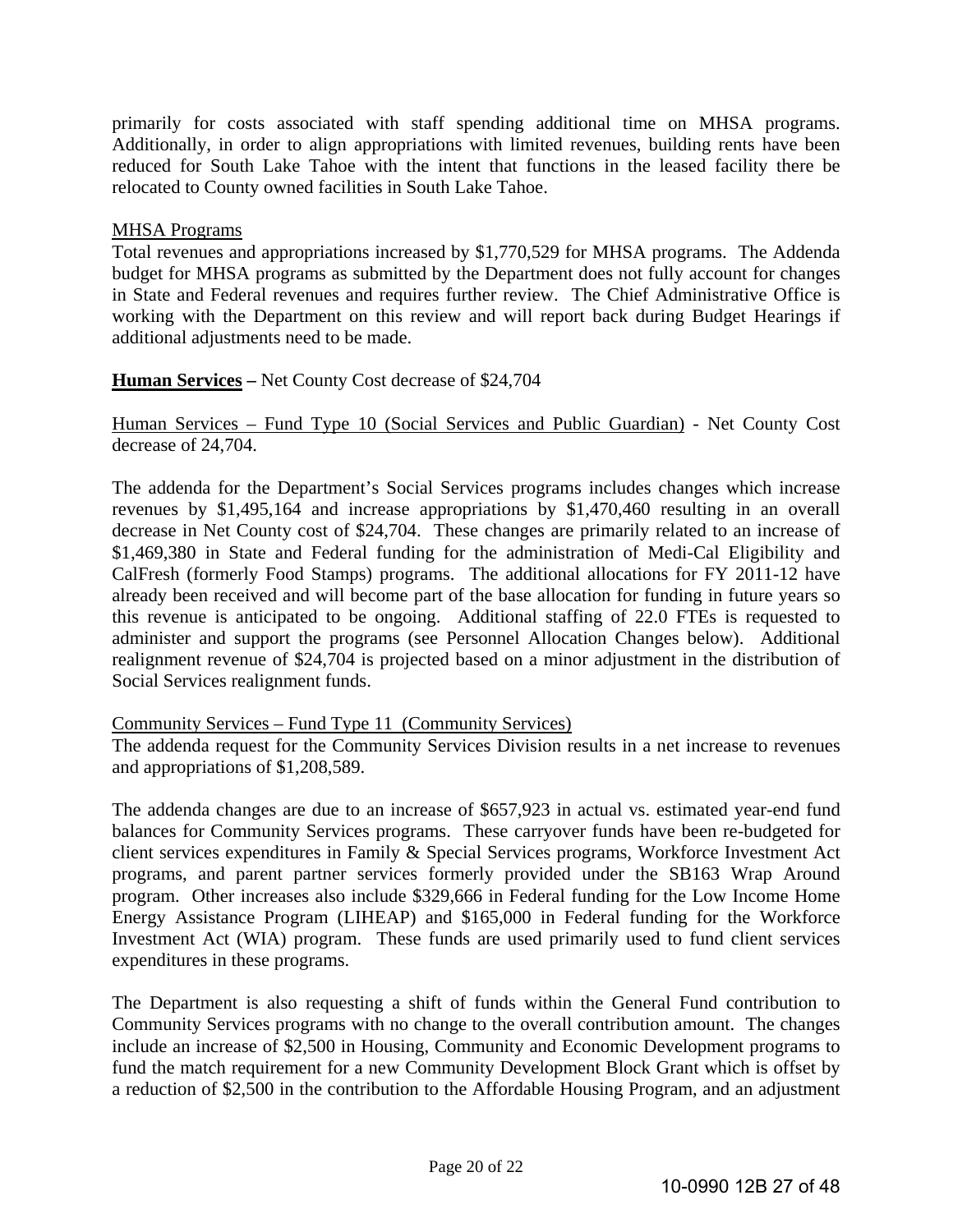of \$30,000 between the Sr. Nutrition and Sr. Day Care Programs to more accurately capture the cost of meals associated with the Sr. Day Care program. (General Fund contributions are detailed on Attachment B.)

#### IHSS Public Authority and Public Housing Authority – Fund Type 12

Addenda changes include an increase to estimated revenues and appropriations of \$164,827 for IHSS Public Authority and Public Housing Authority to reflect actual vs. estimated year-end balance, primarily from the Public Housing Authority (PHA) operating funds designated specifically for the use within the Public Housing Program. The changes consist of \$136,565 in the Housing Choice Voucher and set-aside project funding for the Public Housing Authority, and an increase of \$28,262 for the Public Housing Authority and In Home Supportive Services (IHSS) Public Authority that have been re-budgeted for client service expenditures.

Personnel Allocation Changes: The Department is requesting the addition of 22.0 positions in Social Services Eligibility associated with the increased State and Federal funding for the Medi-Cal and CalFresh programs. The funding increase represents a 30% increase in client caseload. The requested positions are:

| Eligibility Worker I/II         | 15.0       |
|---------------------------------|------------|
| Eligibility Worker III          | 3.0        |
| Eligibility Worker Supervisor I | 1.0        |
| <b>Staff Services Analyst</b>   | 1.0        |
| Office Assistant I/II           | <u>2.0</u> |
|                                 | 22 O       |

The Department is also requesting the following position addition and deletions to better align allocations with current program accounting and administrative requirements. This change will result in a decrease of 1.0 FTE in the Department's allocation:

| <b>Account Clerk I/II</b> | $-1.0$ (vacant) |
|---------------------------|-----------------|
| <b>Fiscal Technician</b>  | $-1.0$ (vacant) |
| Department Analyst I/II   | $+1.0$          |
|                           | $-1.0$          |

#### **Veteran Affairs** - Net County Cost increase of \$7,500

The addenda for the Veteran Affairs Department increases Net County Cost by \$7,500. This includes an increase in revenue of \$21,700. Most of this revenue (\$17,500) is a transfer in from the Veterans License Plate special revenue fund. These funds were budgeted in FY 2010-11 but not transferred. The remaining \$4,200 of the increase is anticipated revenue from PG&E for the use of the Veterans Hall for emergency operations during storms. Overall appropriations are increasing by \$29,200. Most of the increase (\$25,000) is in salaries, and will be used to hire two extra-help Veterans Service Representatives to train as part of the department's succession planning efforts. The remainder of the increased appropriations (\$4,200) is in services and supplies, to be used for the replacement of furniture and equipment for the Veterans Hall.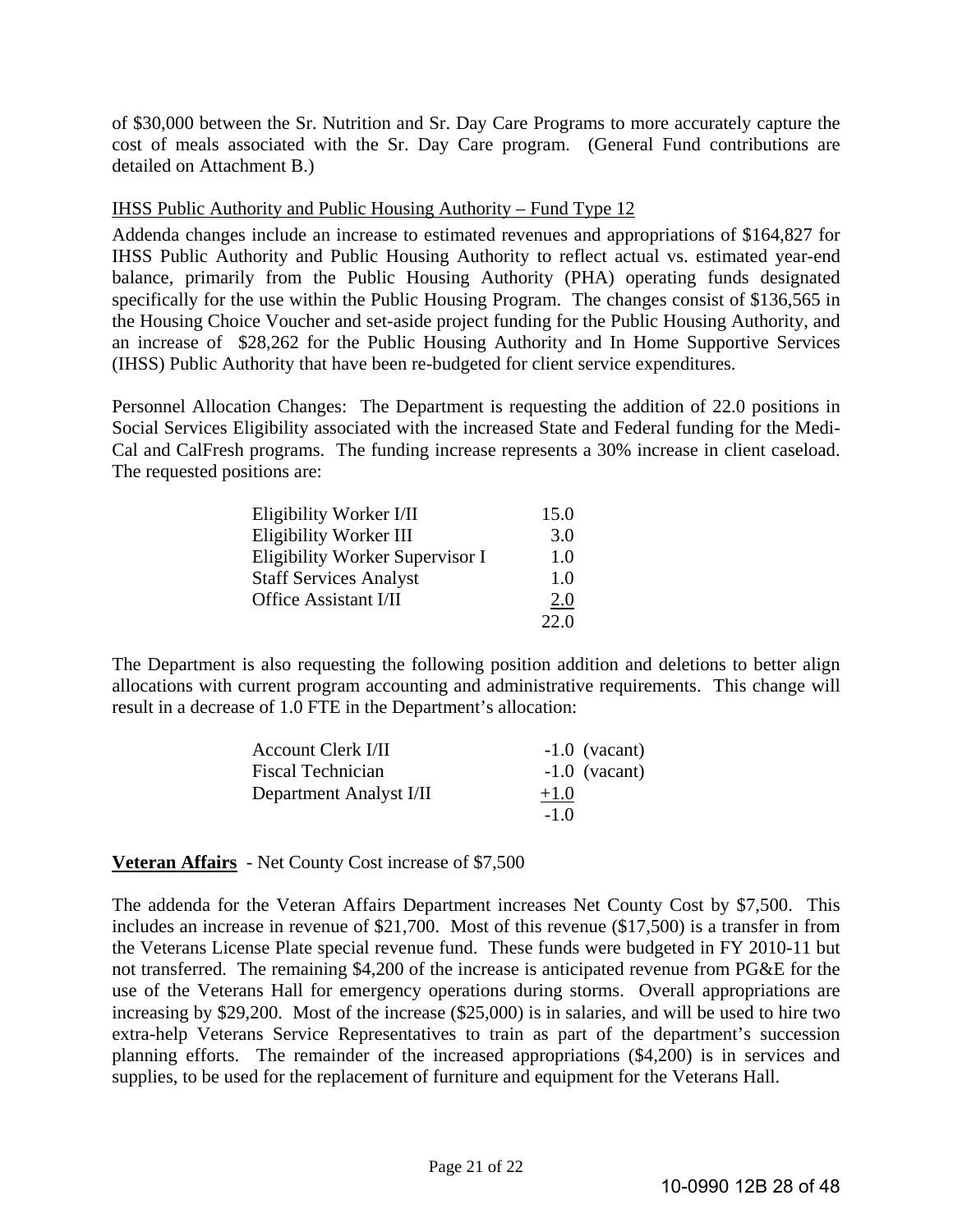# **Library** – No change to Net County Cost

Total revenues and appropriations have decreased \$160,876 in the Library budget.

The Recommended Budget included First 5 grant funding of \$442,002. In late June, the Library was notified that this funding had been reduced by \$189,002. Reductions in appropriations have been made to offset the loss of the grant funds and include \$126,895 in salaries and benefits, \$46,447 in library books and \$16,389 in other expenses. The allocation of the 4.0 FTE Early Childhood Literacy Specialists will remain and be funded with a combination of First 5 funding and salary savings from a 0.5 vacant position that will be eliminated.

Other Addenda changes include an increase of \$20,000 in parcel tax revenue in El Dorado Hills and South Lake Tahoe based on FY 2010-11 actual revenues. The additional revenues will be used to purchase library materials in those branches. Additionally, two grants will be carried forward into FY 2011-12 resulting in an increase of \$8,126 in revenues and appropriations.

Personnel Allocation Changes: The Department is requesting the deletion of 0.5 FTE Library Assistant I/II (vacant).

#### **Child Support Services** – No change to Net County Cost

Total revenues and appropriations have increased \$90,392 in the Child Support Services budget. This adjustment is for increased funding from the State for the implementation of a statewide back-file indexing project in support of a paperless processing system. This additional funding will be used for extra help staff to perform document indexing work. The Department is also requesting an increase of \$5,000 in fixed assets for the purchase of a computer server to replace an older existing server. This change is offset by a reduction in services and supplies resulting in no change to Net County Cost.

Personnel Allocation Changes: The Department is requesting the deletion of 1.0 Executive Secretary and the addition of 1.0 Executive Assistant to true up the personnel allocation and to better reflect the current administrative support requirements of the Department. The additional cost is approximately \$1,500 and is fully funded through the annual Child Support allocation from the State.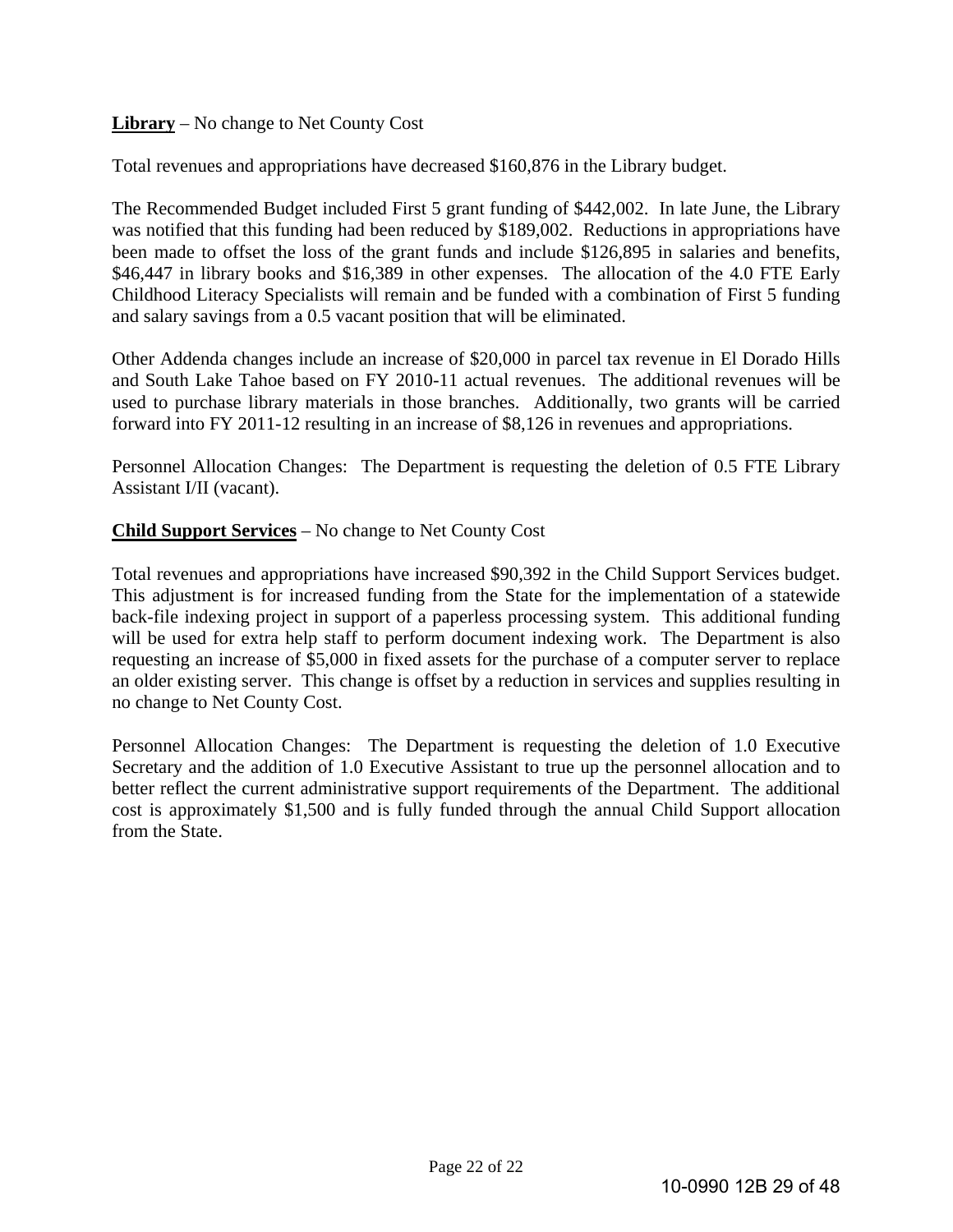|                                                                                                                                                                                                                                                                                                                                                                                                                                                                       | Recommended                                                                             |                                                             | Addenda                                                                                 |                                                             | Variance                                                       |                                      |
|-----------------------------------------------------------------------------------------------------------------------------------------------------------------------------------------------------------------------------------------------------------------------------------------------------------------------------------------------------------------------------------------------------------------------------------------------------------------------|-----------------------------------------------------------------------------------------|-------------------------------------------------------------|-----------------------------------------------------------------------------------------|-------------------------------------------------------------|----------------------------------------------------------------|--------------------------------------|
| <b>Description</b>                                                                                                                                                                                                                                                                                                                                                                                                                                                    | Amount                                                                                  |                                                             | Amount                                                                                  |                                                             |                                                                |                                      |
| <b>General Fund Contingency</b>                                                                                                                                                                                                                                                                                                                                                                                                                                       | \$                                                                                      | 5,200,000                                                   | \$                                                                                      | 5,400,000                                                   | \$                                                             | 200,000                              |
| General Fund Contribution to DOT<br>General Fund Contribution to Airports                                                                                                                                                                                                                                                                                                                                                                                             |                                                                                         | 515,092<br>89,224                                           |                                                                                         | 513,052<br>89,224                                           |                                                                | (2,040)                              |
| General Fund Contribution to Health - Public Health Programs<br>Jail Medical Services Contract (CFMG)<br>Juvenile Hall Medical Services Contract (CFMG)<br><b>Emergency Medical Services (EMS)</b><br>County Medical Services Program (CMSP)<br>California Children's Services (CCS) Diagnostics Program Match<br>California Children's Services (CCS) Program Match<br>Healthy Families Program Match<br>Alcohol Drug Program Administration (required County match) | 1,880,770<br>458,633<br>501,318<br>233,492<br>278,317<br>68,995<br>95,000<br>9,796      | 3,526,321                                                   | 1,865,873<br>455,834<br>531,881<br>233,492<br>269,614<br>52,994<br>95,000<br>11,008     | 3,515,696                                                   | (14, 897)<br>(2,799)<br>30,563<br>(8,703)<br>(16,001)<br>1,212 | (10, 625)                            |
| General Fund Contribution to Human Services - Community Services<br>Area Agency on Aging Programs<br>Affordable Housing<br>In Home Supportive Services (IHSS) Public Authority<br><b>Family Services</b><br><b>MSSP</b><br>Senior Day Care<br><b>Special Services</b><br><b>CDBG Grants</b><br><b>Community Services Administration</b>                                                                                                                               | 1,015,511<br>191,419<br>56,923<br>26,070<br>5,181<br>85,843<br>15,072<br>6,500<br>9,087 | 1,411,606                                                   | 1,015,511<br>188,919<br>56,923<br>26,070<br>5,181<br>85,843<br>15,072<br>9,000<br>9,087 | 1,411,606                                                   | (2,500)<br>2,500                                               |                                      |
| Pass Through Realignment Funding<br>General Fund Contribution Health VLF Realignment<br>General Fund Contribution Mental Health - VLF Realignment<br>General Fund Contribution Social Services VLF Realignment                                                                                                                                                                                                                                                        | 5,140,061<br>937,435<br>237,083                                                         | 6,314,579                                                   | 5,140,061<br>937,435<br>237,083                                                         | 6,314,579                                                   |                                                                |                                      |
| General Fund Contribution Health - State Local Program Realignment Match<br>General Fund Contribution Mental Health - State Local Program Realignment Match                                                                                                                                                                                                                                                                                                           |                                                                                         | 704,192<br>16,510                                           |                                                                                         | 704,192<br>16,510                                           |                                                                |                                      |
| <b>Annual Audit Contract</b><br>Sales Tax Audit Services<br>SB 90 Claim Expenses (Fully offset with revenue)<br>CalPERS Survivor Benefit Premium Payment (annual)<br><b>Grand Jury Publication</b><br>General Fund A87 Charges to Child Support (expenditure abatement)                                                                                                                                                                                               |                                                                                         | 71,250<br>30,000<br>20,000<br>20,000<br>8,500<br>(120, 848) |                                                                                         | 71,250<br>30,000<br>20,000<br>20,000<br>8,500<br>(120, 848) |                                                                |                                      |
| <b>UCCE</b><br>El Dorado Water & Power Authority (EDWPA)<br>Tahoe Regional Planning Agency (TRPA) Compact<br>Ordinance code update<br>Cemetary expenses<br>Prior years Green Fees to State                                                                                                                                                                                                                                                                            |                                                                                         | 200,000<br>40,000                                           |                                                                                         | 252,406<br>200,000<br>40,000<br>9,000<br>15,000<br>16,089   |                                                                | 252,406<br>9,000<br>15,000<br>16,089 |
| Resource Conservation District Contracts (El Dorado & Georgetown)<br>General Fund Contribution to LAFCO                                                                                                                                                                                                                                                                                                                                                               |                                                                                         | 148,844<br>105,035                                          |                                                                                         | 148,844<br>105,484                                          |                                                                | 449                                  |
| Increased General Reserve to maintain 5%<br>Increased Designation for Capital Projects                                                                                                                                                                                                                                                                                                                                                                                |                                                                                         | 4,800,000                                                   |                                                                                         | 234,627<br>6,739,817                                        |                                                                | 234,627<br>1,939,817                 |
| <b>TOTAL</b>                                                                                                                                                                                                                                                                                                                                                                                                                                                          | \$                                                                                      | 23,100,305                                                  |                                                                                         | \$25,755,028                                                | \$                                                             | 2,654,723                            |

#### **Attachment BFY 2011-12 DEPARTMENT 15 APPROPRIATIONS**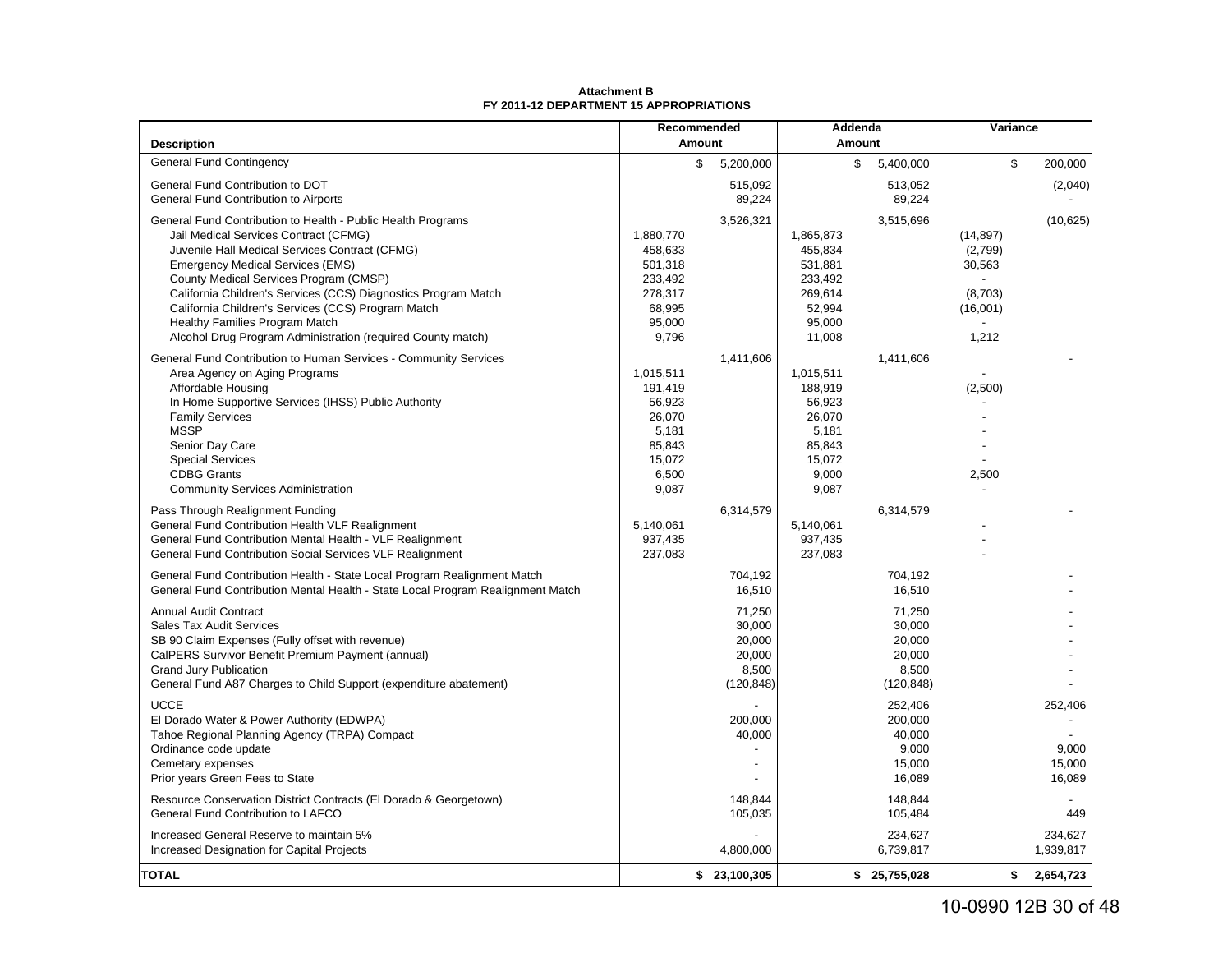#### **Attachment BFY 2011-12 DEPARTMENT 15 REVENUE**

| <b>Description</b>                                                    | <b>Recommended</b> |    | Addenda       |    | Variance   |
|-----------------------------------------------------------------------|--------------------|----|---------------|----|------------|
| <b>Property Taxes</b>                                                 | \$<br>67,468,519   | S. | 68,447,880    | \$ | 979,361    |
| Sales Tax                                                             | 8,241,824          |    | 8,626,695     |    | 384,871    |
| <b>Hotel Motel Tax</b>                                                | 1,557,929          |    | 1,631,326     |    | 73,397     |
| <b>Property Transfer Tax</b>                                          | 1,230,381          |    | 1,240,679     |    | 10,298     |
| Othe Misc. Taxes                                                      | 7,381              |    | 8,854         |    | 1,473      |
| <b>Tax Loss Reserve</b>                                               | 2,600,000          |    | 2,600,000     |    |            |
| <b>Franchise Fees</b>                                                 | 710,136            |    | 682,709       |    | (27, 427)  |
| <b>Penalties</b>                                                      | 275,000            |    | 297,340       |    | 22,340     |
| Interest                                                              | 44,859             |    | 49,512        |    | 4,653      |
| State Revenue (Primarily realignment)                                 | 6,937,518          |    | 6,937,895     |    | 377        |
| Federal                                                               | 183,705            |    | 183,877       |    | 172        |
| <b>RDA</b>                                                            | 244,300            |    | 190,196       |    | (54, 104)  |
| Casino                                                                | 2,500,000          |    | 2,500,000     |    |            |
| <b>Assessment &amp; Tax Collection Fees</b>                           | 2,313,661          |    | 2,419,475     |    | 105,814    |
| <b>Recording Fees</b>                                                 | 176,524            |    | 189,113       |    | 12,589     |
| Interfund - A87 Cost Recovery                                         | 2,180,784          |    | 1,903,858     |    | (276, 926) |
| Operating Transfers In (Tobacco Settlement and Community Enhancement) | 1,500,000          |    | 1,554,476     |    | 54,476     |
| <b>Fund Balance</b>                                                   | 15,505,673         |    | 18,229,912    |    | 2,724,239  |
| From Reserves                                                         | 102,069            |    |               |    | (102,069)  |
| <b>TOTAL</b>                                                          | \$<br>113,780,263  |    | \$117,693,797 | S. | 3,913,534  |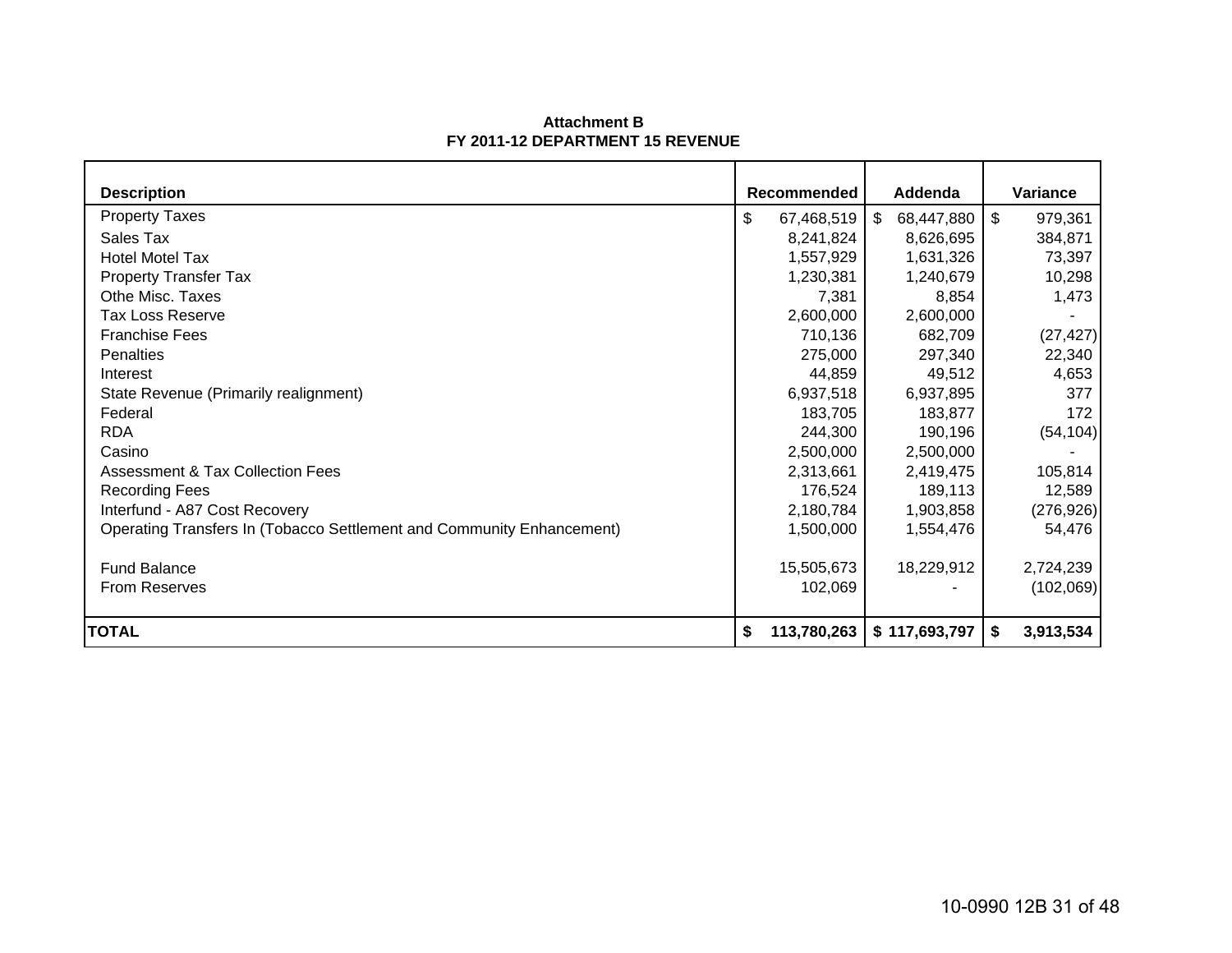# **Attachment C - Same assumptions used in May 26, 2011 forecast 5 year forecast as of September 19, 2011**

#### **COUNTY OF EL DORADO**

**General Fund Revenue and Appropration Projection**

|                                                                               |          |                              |          |                                      |          | Projected                                |                                        |          |                                  |
|-------------------------------------------------------------------------------|----------|------------------------------|----------|--------------------------------------|----------|------------------------------------------|----------------------------------------|----------|----------------------------------|
|                                                                               |          | FY 2011-12                   |          | FY 2012-13                           |          | FY 2013-14                               | FY 2014-15                             |          | FY 2015-16                       |
| <b>REVENUES</b>                                                               |          |                              |          |                                      |          |                                          |                                        |          |                                  |
| <b>Property Tax</b>                                                           | \$       | 52,509,649                   | \$       | 52,249,176 \$                        |          | 51,990,026 \$                            | 51,732,193 \$                          |          | 51,475,670                       |
| <b>Other Local Taxes</b>                                                      |          | 30,365,395                   |          | 30,286,824                           |          | 30,208,674                               | 30,130,942                             |          | 30,053,626                       |
| Licenses/Permits/Franchises                                                   |          | 5,086,351                    |          | 5,143,093                            |          | 5,200,656                                | 5,259,055                              |          | 5,318,301                        |
| Fines/Forfeitures/Penalties                                                   |          | 825,550                      |          | 830,832                              |          | 836,167                                  | 841,555                                |          | 846,997                          |
| Use of Funds/Property                                                         |          | 115,412                      |          | 131,029                              |          | 131,652                                  | 132,282                                |          | 132,917                          |
| Intergovernmental Revenue                                                     |          | 64,861,600                   |          | 60,016,621                           |          | 61,579,741                               | 63,195,176                             |          | 64,864,785                       |
| <b>Charges for Service</b>                                                    |          | 13,032,339                   |          | 13,196,632                           |          | 13,363,247                               | 13,532,221                             |          | 13,703,592                       |
| <b>Other Revenue</b>                                                          |          | 3,270,034                    |          | 3,260,226                            |          | 3,272,335                                | 3,284,566                              |          | 3,296,919                        |
| <b>Transfers from Other Funds</b>                                             |          | 16,054,138                   |          | 21,338,757                           |          | 21,719,224                               | 22,112,451                             |          | 22,518,922                       |
| <b>Total Current Revenues</b>                                                 | \$       | 186,120,468                  | \$       | 186,453,190                          | \$       | 188,301,723                              | \$<br>190,220,441                      | \$       | 192,211,732                      |
| Appropriation from Fund Balance                                               |          | 18,229,912                   |          | 7,400,000                            |          | 7,600,000                                | 7,750,000                              |          | 7,950,000                        |
| <b>Total Revenues</b>                                                         | \$       | 204,350,380                  | \$       | 193,853,190                          | \$       | 195,901,723                              | \$<br>197,970,441                      | \$       | 200,161,732                      |
| <b>Discretionary Revenues</b>                                                 | \$       | 117,693,797 \$               |          | 106,573,817 \$                       |          | 106,486,504 \$                           | 106,351,958                            | \$       | 106,270,192                      |
| <b>Departmental Revenues</b>                                                  |          | 86,656,583                   |          | 87,279,373                           |          | 89,415,219                               | 91,618,483                             |          | 93,891,540                       |
| <b>Total Revenues</b>                                                         | \$       | 204,350,380                  | \$       | 193,853,190                          | -\$      | 195,901,723                              | \$<br>197,970,441                      | \$       | 200,161,732                      |
|                                                                               |          |                              |          |                                      |          |                                          |                                        |          |                                  |
| <b>APPROPRIATIONS (Category)</b>                                              |          |                              |          |                                      |          |                                          |                                        |          |                                  |
| <b>General Government</b>                                                     | \$       | 25,560,289 \$                |          | 24,721,993 \$                        |          | 25,647,841                               | \$<br>26,609,696                       | \$       | 27,608,969                       |
| Law and Justice                                                               |          | 79.915.391                   |          | 82,948,360                           |          | 86.097.738                               | 89,368,035                             |          | 92,763,935                       |
| Land Use & Development                                                        |          | 18,798,878                   |          | 19,228,546                           |          | 19,933,539                               | 20,664,813                             |          | 21,423,364                       |
| <b>Health/Human Services</b>                                                  |          | 54,320,794                   |          | 56,225,037                           |          | 58,197,391                               | 60,240,341                             |          | 62,356,460                       |
| Nondepartmental                                                               |          | 18,780,584                   |          | 19,133,262                           |          | 19,453,844                               | 19,829,415                             |          | 20,210,121                       |
| <b>Total Appropriations</b>                                                   | \$       | 197,375,936                  | \$       | 202,257,198                          | \$       | 209,330,353                              | \$<br>216,712,301                      | \$       | 224,362,849                      |
| <b>APPROPRIATIONS (Object)</b>                                                |          |                              |          |                                      |          |                                          |                                        |          |                                  |
| Salaries/Benefits                                                             | \$       | 123,158,000                  | \$       | 128,083,520 \$                       |          | 133,206,061                              | \$<br>138,533,503                      | S        | 144,074,043                      |
| <b>Operating Expenses</b>                                                     |          | 54,434,094                   |          | 54,138,033                           |          | 55,740,262                               | 57,390,558                             |          | 59,090,363                       |
| <b>Fixed Assets</b>                                                           |          | 1,256,920                    |          | 1,294,628                            |          | 1,333,466                                | 1,373,470                              |          | 1,414,675                        |
| <b>Other Financing Uses</b>                                                   |          | 31,000                       |          | 31,930                               |          | 32,888                                   | 33,875                                 |          | 34,891                           |
| <b>Transfer to Other Funds</b>                                                |          | 13,095,922                   |          | 13,109,088                           |          | 13,267,676                               | 13,430,895                             |          | 13,598,877                       |
| Appropriation for Contingency                                                 |          | 5,400,000                    |          | 5,600,000                            |          | 5,750,000                                | 5,950,000                              |          | 6,150,000                        |
| <b>Total Appropriations</b>                                                   | \$       | 197,375,936                  | \$       | 202,257,198 \$                       |          | 209,330,353                              | \$<br>216,712,301                      | \$       | 224,362,849                      |
| <b>Revenue Surplus/(Shortfall)</b>                                            | \$       | 6,974,444 \$                 |          | $(8,404,009)$ \$                     |          | $(13, 428, 630)$ \$                      | $(18,741,860)$ \$                      |          | (24, 201, 117)                   |
|                                                                               |          |                              |          |                                      |          |                                          |                                        |          |                                  |
| <b>Designated for Capital Projects</b>                                        | \$       | 8,522,413                    | \$       | 8,522,413                            | \$       | 8,522,413                                | \$<br>8,522,413                        | \$       | 8,522,413                        |
| <b>General Reserve</b>                                                        | \$       | 8,746,513                    | \$<br>\$ | 8,981,140                            | \$<br>\$ | 9,205,288                                | \$<br>9,540,471                        | \$<br>\$ | 9,888,169                        |
| \$ Needed for 5% General Reserve<br><b>Additional Funds to Reach 5%</b>       | \$<br>\$ | 8,981,140<br>$(234, 627)$ \$ |          | 9,205,288<br>$(224, 149)$ \$         |          | 9,540,471<br>$(335, 182)$ \$             | \$<br>9,888,169<br>$(347, 698)$ \$     |          | 10,248,856<br>(360, 687)         |
|                                                                               |          |                              |          |                                      |          |                                          |                                        |          |                                  |
| <b>Total Revenue Surplus/Shortfall</b><br><b>Cumulative Surplus/Shortfall</b> | \$       | $(0)$ \$                     | \$       | $(8,628,157)$ \$<br>$(8,628,157)$ \$ |          | $(13,763,812)$ \$<br>$(22, 391, 969)$ \$ | (19,089,558) \$<br>$(41, 481, 527)$ \$ |          | (24, 561, 804)<br>(66, 043, 332) |
|                                                                               |          |                              |          |                                      |          |                                          |                                        |          |                                  |

#### **FY 2011-12**

Property Tax reduced by 1.45% All other Discretionary Rev remains flat Departmental revenue grows 1%

Funding of \$500K for roads

4% growth on salaries and benefits

3% growth on all other expenses

Fund balance = Contingency plus \$2M departmental savings / increased revenues

#### **FY 2012-13 through FY 2015-16**

Property Tax reduced by 0.5%

All other assumptions remain same as FY 2011-12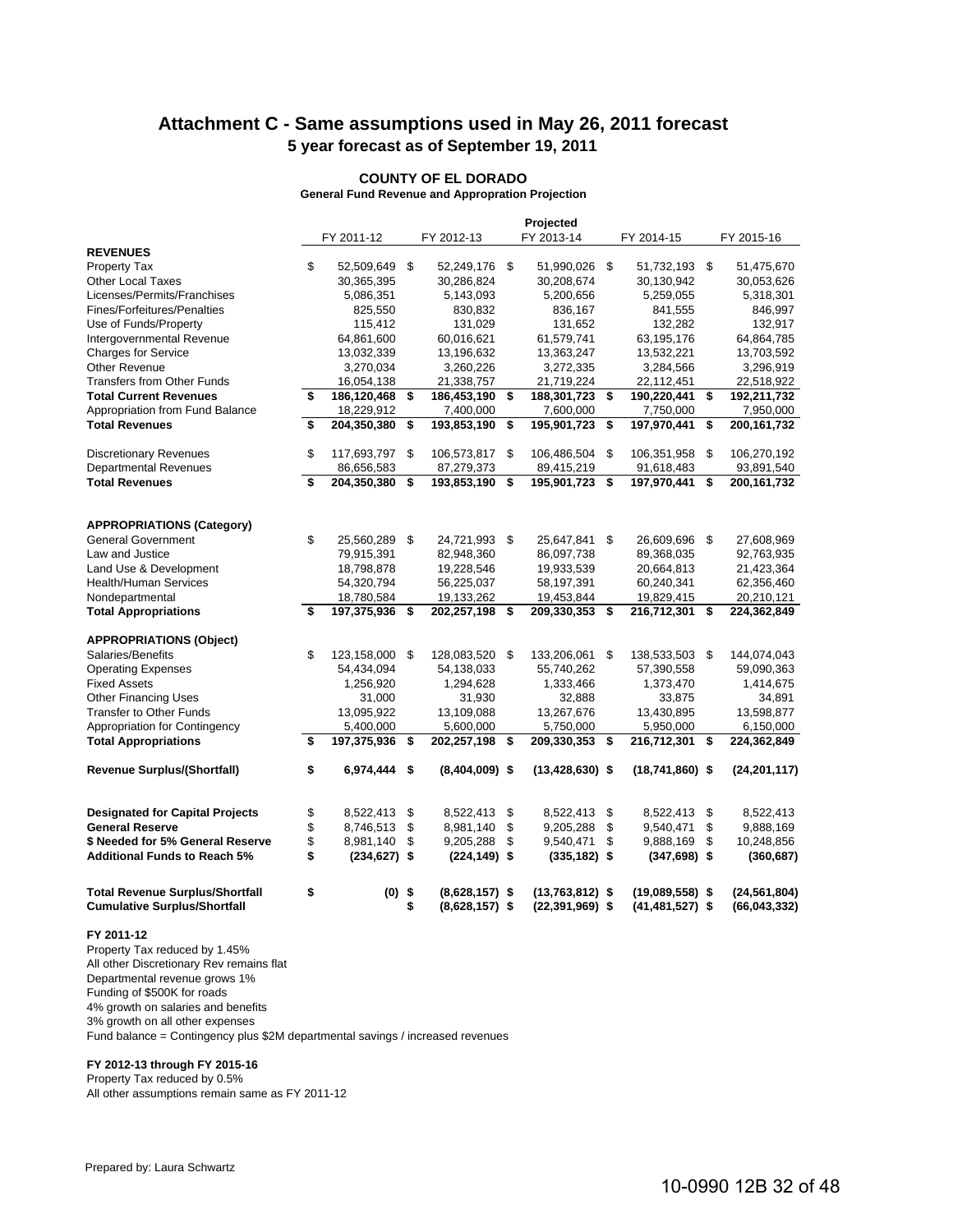# **Attachment C - Revised assumptions (less conservative) 5 year forecast as of September 19, 2011**

#### **COUNTY OF EL DORADO**

**General Fund Revenue and Appropration Projection**

|                                        |                       |                        |     | Projected         |                     |                     |
|----------------------------------------|-----------------------|------------------------|-----|-------------------|---------------------|---------------------|
|                                        | FY 2011-12            | FY 2012-13             |     | FY 2013-14        | FY 2014-15          | FY 2015-16          |
| <b>REVENUES</b>                        |                       |                        |     |                   |                     |                     |
| <b>Property Tax</b>                    | \$<br>52,509,649 \$   | 52,249,176 \$          |     | 51,990,026 \$     | 51,732,193 \$       | 51,475,670          |
| <b>Other Local Taxes</b>               | 30,365,395            | 30,286,824             |     | 30,208,674        | 30,130,942          | 30,053,626          |
| Licenses/Permits/Franchises            | 5,086,351             | 5,143,093              |     | 5,200,656         | 5,259,055           | 5,318,301           |
| Fines/Forfeitures/Penalties            | 825,550               | 830,832                |     | 836,167           | 841,555             | 846,997             |
| Use of Funds/Property                  | 115,412               | 131,029                |     | 131,652           | 132,282             | 132,917             |
| Intergovernmental Revenue              | 64,861,600            | 60,016,621             |     | 61,579,741        | 63,195,176          | 64,864,785          |
| <b>Charges for Service</b>             | 13,032,339            | 13,196,632             |     | 13,363,247        | 13,532,221          | 13,703,592          |
| Other Revenue                          | 3,270,034             | 3,260,226              |     | 3,272,335         | 3,284,566           | 3,296,919           |
| <b>Transfers from Other Funds</b>      | 16,054,138            | 21,338,757             |     | 21,719,224        | 22,112,451          | 22,518,922          |
| <b>Total Current Revenues</b>          | \$<br>186,120,468     | \$<br>186,453,190      | -\$ | 188,301,723       | \$<br>190,220,441   | \$<br>192,211,732   |
| Appropriation from Fund Balance        | 18,229,912            | 9,400,000              |     | 9,600,000         | 9,750,000           | 9,950,000           |
| <b>Total Revenues</b>                  | \$<br>204,350,380     | \$<br>195,853,190      | \$  | 197,901,723       | \$<br>199,970,441   | \$<br>202, 161, 732 |
| <b>Discretionary Revenues</b>          | \$<br>117,693,797     | \$<br>108,573,817 \$   |     | 108,486,504 \$    | 108,351,958         | \$<br>108,270,192   |
| <b>Departmental Revenues</b>           | 86,656,583            | 87,279,373             |     | 89,415,219        | 91,618,483          | 93,891,540          |
| <b>Total Revenues</b>                  | \$<br>204,350,380     | \$<br>195,853,190      | \$  | 197,901,723       | \$<br>199,970,441   | \$<br>202,161,732   |
|                                        |                       |                        |     |                   |                     |                     |
| <b>APPROPRIATIONS (Category)</b>       |                       |                        |     |                   |                     |                     |
| <b>General Government</b>              | \$<br>25,560,289 \$   | 24,622,344 \$          |     | 25,445,552 \$     | 26,301,688          | \$<br>27,192,070    |
| Law and Justice                        | 79,915,391            | 82,492,070             |     | 85,171,469        | 87,957,688          | 90,854,988          |
| Land Use & Development                 | 18,798,878            | 19,292,348             |     | 19,805,557        | 20,339,294          | 20,894,380          |
| <b>Health/Human Services</b>           | 54,320,794            | 55,419,269             |     | 56,561,684        | 57,749,794          | 58,985,430          |
| Nondepartmental                        | 18,780,584            | 19,133,262             |     | 19,453,844        | 19,829,415          | 20,210,121          |
| <b>Total Appropriations</b>            | \$<br>197,375,936     | \$<br>200,959,293      | \$  | 206,438,105       | \$<br>212,177,879   | \$<br>218,136,988   |
| <b>APPROPRIATIONS (Object)</b>         |                       |                        |     |                   |                     |                     |
| Salaries/Benefits                      | \$<br>123,158,000     | \$<br>128,083,520 \$   |     | 133,206,061       | \$<br>138,533,503   | \$<br>144,074,043   |
| <b>Operating Expenses</b>              | 54,434,094            | 52,885,234             |     | 52,939,580        | 52,995,555          | 53,053,210          |
| <b>Fixed Assets</b>                    | 1,256,920             | 1,256,920              |     | 1,256,920         | 1,256,920           | 1,256,920           |
| <b>Other Financing Uses</b>            | 31,000                | 31,000                 |     | 31,000            | 31,000              | 31,000              |
| Transfer to Other Funds                | 13,095,922            | 13,102,619             |     | 13,254,544        | 13,410,901          | 13,571,815          |
| Appropriation for Contingency          | 5,400,000             | 5,600,000              |     | 5,750,000         | 5,950,000           | 6,150,000           |
| <b>Total Appropriations</b>            | \$<br>197,375,936     | \$<br>200,959,293      | Ŝ.  | 206,438,105       | \$<br>212,177,879   | \$<br>218,136,988   |
| <b>Revenue Surplus/(Shortfall)</b>     | \$<br>6,974,444 \$    | $(5, 106, 104)$ \$     |     | $(8,536,382)$ \$  | $(12, 207, 438)$ \$ | (15, 975, 257)      |
|                                        |                       |                        |     |                   |                     |                     |
| <b>Designated for Capital Projects</b> | \$<br>8,522,413       | \$<br>8,522,413        | \$  | 8,522,413         | \$<br>8,522,413     | \$<br>8,522,413     |
| <b>General Reserve</b>                 | \$<br>8,746,513       | \$<br>8,981,140        | \$  | 9,141,845         | \$<br>9,398,805     | \$<br>9,665,934     |
| \$ Needed for 5% General Reserve       | \$<br>8,981,140       | \$<br>9,141,845        | \$  | 9,398,805         | \$<br>9,665,934     | \$<br>9,943,636     |
| <b>Additional Funds to Reach 5%</b>    | \$<br>$(234, 627)$ \$ | $(160, 705)$ \$        |     | $(256,960)$ \$    | $(267, 129)$ \$     | (277, 702)          |
| <b>Total Revenue Surplus/Shortfall</b> | \$<br>$(0)$ \$        | $(5,266,808)$ \$       |     | $(8,793,342)$ \$  | $(12, 474, 568)$ \$ | (16, 252, 958)      |
| <b>Cumulative Surplus/Shortfall</b>    |                       | \$<br>$(5,266,808)$ \$ |     | $(14,060,150)$ \$ | $(26, 534, 718)$ \$ | (42, 787, 676)      |

#### **FY 2011-12**

Property Tax reduced by 1.45% All other Discretionary Rev remains flat Departmental revenue grows 1% Funding of \$500K for roads

4% growth on salaries and benefits

No growth on all other expenses

Fund balance = Contingency plus \$4M departmental savings / increased revenues

#### **FY 2012-13 through FY 2015-16**

Property Tax reduced by 0.5%

All other assumptions remain same as FY 2011-12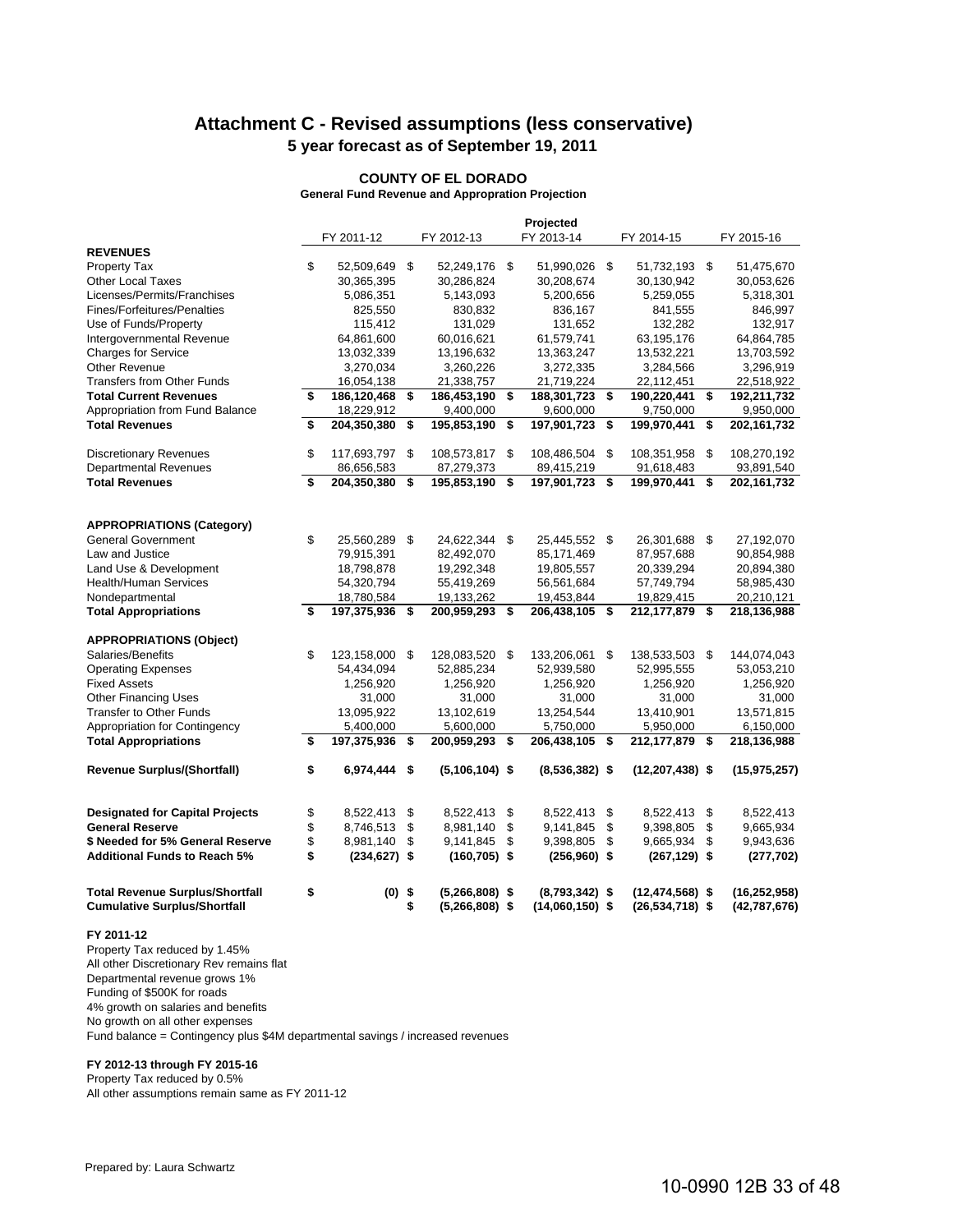#### **Attachment D FY 2011-12 ADDENDA - Facilities Capital Budget PROPOSED WORKPLAN Department of Transportation**

| DOT Project # | <b>Project Title</b>                                                    | Amount<br>Budgeted in ACO | <b>Funding Source</b>                      |
|---------------|-------------------------------------------------------------------------|---------------------------|--------------------------------------------|
| 90001         | Countywide Special Projects / Deferred<br>Maintenance                   |                           | 319,500 ACO Fund                           |
| 90002         | Countywide Security                                                     |                           | 55,000 ACO Fund                            |
| 90003         | Countywide HVAC Repairs                                                 |                           | 255,500 ACO Fund                           |
| 90004         | Countywide Exterior Paint                                               |                           | 45,000 ACO Fund                            |
| 90005         | Countywide Mold, Lead & Asbestos Abatement                              |                           | 15,000 ACO Fund                            |
| 90006         | Countywide Parking Lot Improvements & Repairs                           |                           | 105,000 ACO Fund                           |
| 90007         | Countywide ADA Evaluation / Compliance                                  |                           | 106,000 ACO Fund                           |
| 90008         | Countywide Bird Control                                                 |                           | 35,000 ACO Fund                            |
| 90013         | Countywide Interior Paint                                               |                           | 25,000 ACO Fund                            |
| 90056         | Government Center PVL Bldgs A & B Emergency<br>Electrical               |                           | 259,500 ACO Fund                           |
| 90057         | Replacement of UPS and HVAC systems for IT<br>Data Center in Building B |                           | 259,500 ACO Fund                           |
|               | PVL & SLT EECBG Grant Energy Retrofitting                               |                           | 118,566 ACO Fund                           |
| 90058         | Project                                                                 |                           | 812,423 Federal Grant                      |
| 90100         | Court PVL - Courthouse Main Street -<br>Corbel Replace/Repair/Remove    |                           | 90,000 Court Construction Spec. Rev. Fund  |
| 90101         | Jail/Sheriff SLT - Johnson Building Re-roof                             |                           | 133,000 Criminal Justice Spec. Rev. Fund   |
|               |                                                                         |                           | 55,876 Court Construction Spec. Rev. Fund  |
| 90102         | Court SLT - Facilities Siesmic Retrofit                                 |                           | 9.124 ACO Fund                             |
| 90103         | Court ADA Improvements CP/SLT                                           |                           | 101,000 Court Construction Spec. Rev. Fund |
|               |                                                                         |                           | 52,000 Court Construction Spec. Rev. Fund  |
| 90104         | ADA Improvements - Court - Bldg C                                       |                           | 186,000 ACO Fund                           |
|               |                                                                         |                           | 142,039 Court Construction Spec. Rev. Fund |
| 90108         | Court SLT - ADA Improvements                                            |                           | 32,161 ACO Fund                            |
| 90211         |                                                                         |                           | 5,500 Criminal Justice Spec. Rev. Fund     |
|               | SLT Jail Surveillance Equipment Upgrade                                 | 20,000                    | Interfund Rev: Services                    |
| 90212         | Jail PVL - Sewer Outfall Grinder Replacement                            |                           | 166,000 Criminal Justice Spec. Rev. Fund   |
| 90213         | Jail PVL - Water Heater Replacement                                     | 275,000                   | Criminal Justice Spec. Rev. Fund           |
| 90214         | Jail SLT - HVAC Replacement                                             | 190,000                   | Criminal Justice Spec. Rev. Fund           |
| 90502         |                                                                         |                           | 15,000 ACO Fund                            |
|               | <b>Buildings &amp; Grounds Shed Replacement</b>                         | 62,000                    | Risk Management - Self Insurance           |
| 90600         | Animal Control PVL - Animal Control                                     |                           | 1,927,000 Tobacco Settlement Funds         |
| 90990         | <b>Facilities Planning</b>                                              |                           | 45,000 ACO Fund                            |
|               | <b>Total Projects</b>                                                   | 5,917,689                 |                                            |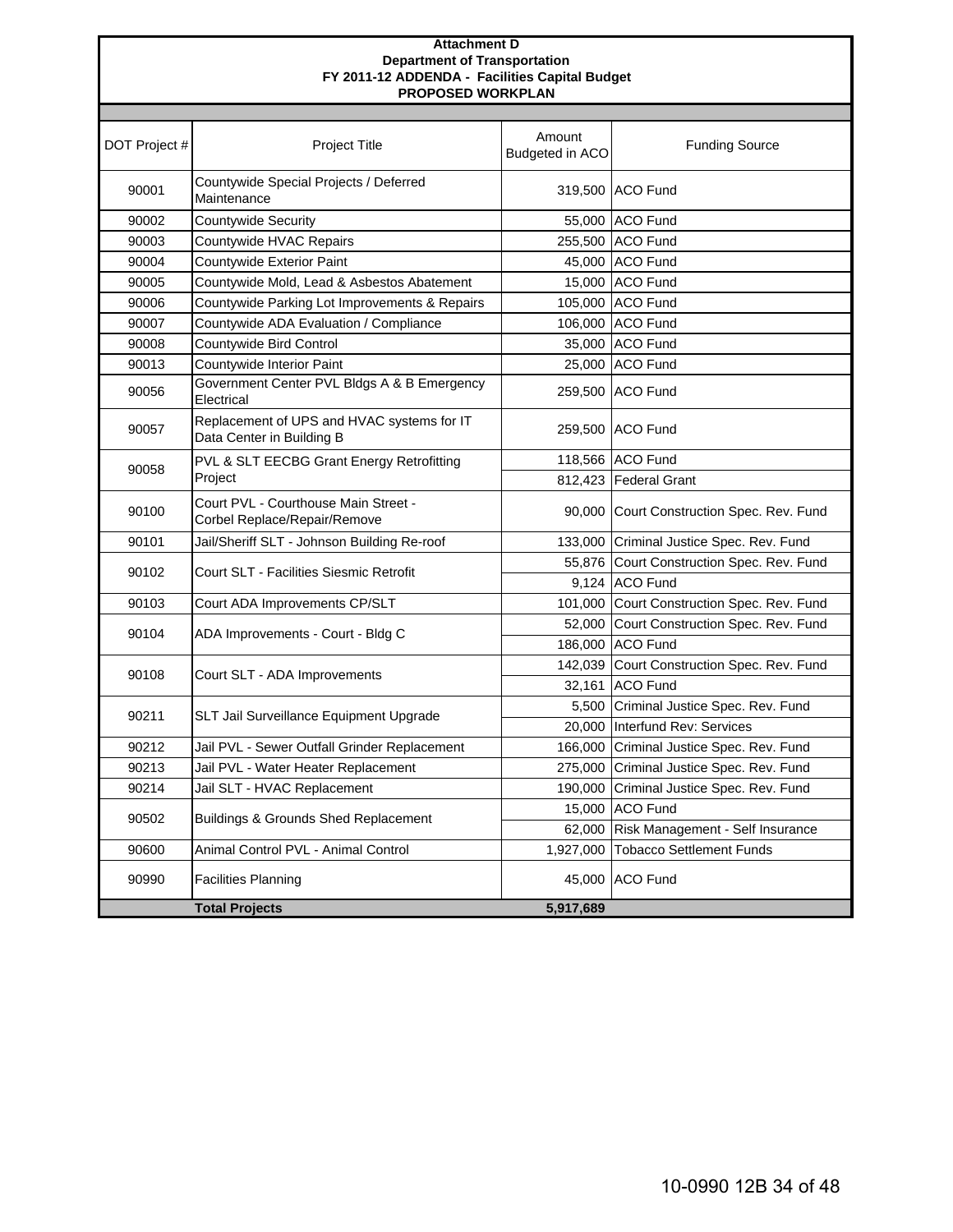| <b>Attachment D</b><br><b>Department of Transportation</b><br>FY 2011-12 ADDENDA - Parks Capital Budget<br><b>PROPOSED WORKPLAN</b> |                                              |                           |                                |  |  |  |  |  |  |  |  |  |  |
|-------------------------------------------------------------------------------------------------------------------------------------|----------------------------------------------|---------------------------|--------------------------------|--|--|--|--|--|--|--|--|--|--|
|                                                                                                                                     |                                              |                           |                                |  |  |  |  |  |  |  |  |  |  |
| DOT Project # Project Title                                                                                                         |                                              | Amount<br>Budgeted in ACO | <b>Funding Source</b>          |  |  |  |  |  |  |  |  |  |  |
| 97005                                                                                                                               | <b>SMUD Trail</b>                            | 106,755                   | <b>EDHCSD</b>                  |  |  |  |  |  |  |  |  |  |  |
|                                                                                                                                     |                                              | 246,245                   | <b>Federal TEA</b>             |  |  |  |  |  |  |  |  |  |  |
| 97009                                                                                                                               | <b>Bradford Park Restroom Installation</b>   | 78,336                    | <b>ACO Fund</b>                |  |  |  |  |  |  |  |  |  |  |
|                                                                                                                                     |                                              | 12,664                    | Quimby                         |  |  |  |  |  |  |  |  |  |  |
|                                                                                                                                     |                                              | 10,000                    | <b>ACO Fund</b>                |  |  |  |  |  |  |  |  |  |  |
| 97012                                                                                                                               | El Dorado Trail - Los Trampas to Halcon      | 5,000                     | <b>Trails Now Contribution</b> |  |  |  |  |  |  |  |  |  |  |
|                                                                                                                                     |                                              | 20,000                    | <b>TDA</b>                     |  |  |  |  |  |  |  |  |  |  |
| 97201                                                                                                                               | El Dorado County Parks and Trail Master Plan | 104,600                   | <b>ACO Fund</b>                |  |  |  |  |  |  |  |  |  |  |
|                                                                                                                                     | <b>Total Projects</b>                        | 583,600                   |                                |  |  |  |  |  |  |  |  |  |  |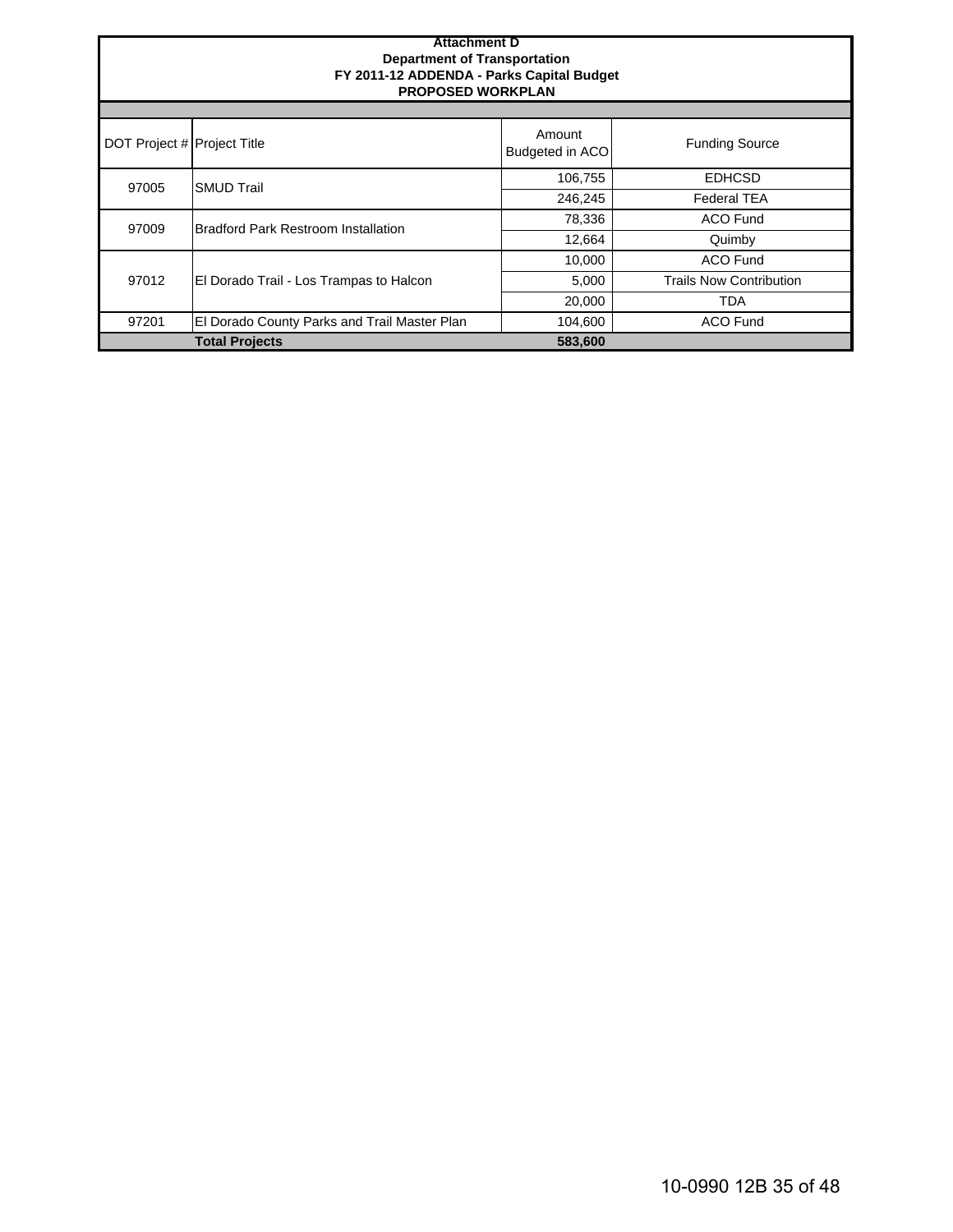|  | Attachment E - Recommended Budget Fixed Assets FY 2011-12 |  |  |  |
|--|-----------------------------------------------------------|--|--|--|
|--|-----------------------------------------------------------|--|--|--|

|                                   |    | Dept Fund Obj |      | Sub- Item      | No. Units         | <b>Department Requested</b><br><b>Item Description</b>   |          | Unit<br>Cost   |          | Dept             |          | CAO<br>Recm'd    |
|-----------------------------------|----|---------------|------|----------------|-------------------|----------------------------------------------------------|----------|----------------|----------|------------------|----------|------------------|
| <b>Department</b><br>Fund Type 10 |    |               |      |                |                   |                                                          |          |                |          | Request          |          |                  |
|                                   |    |               |      |                |                   |                                                          |          |                |          |                  |          |                  |
| <b>CAO</b>                        | 02 | 10            | 6040 | 1              | 1                 | <b>Boulder Buster</b>                                    | \$       | 8,500          | \$       | 8,500            | \$       | 8,500            |
|                                   |    |               |      | $\overline{2}$ | 2                 | Snowmobiles                                              | \$       | 13,000         | \$       | 26,000           | \$       | 26,000           |
|                                   |    |               |      | 3              | 1                 | Trailer                                                  | \$       | 2,500          | \$       | 2,500            | \$       | 2,500            |
|                                   |    |               |      | $\overline{4}$ | $\overline{2}$    | Tents                                                    | \$       | 10,750         | \$       | 21,500           | \$       | 21,500           |
|                                   |    |               |      | 5              | $\mathbf{1}$      | 3 Sided Arch Pipe                                        | \$       | 6,000          | \$       | 6,000            | \$       | 6,000            |
|                                   |    |               | 6042 | 6              | $\overline{2}$    | <b>Desktop Computers</b>                                 | \$       | 1,750          | \$       | 3,500            | \$       | 3,500            |
|                                   |    |               |      |                |                   | <b>Department Total</b>                                  |          |                | \$       | 68,000           | \$       | 68,000           |
| <b>Auditor</b>                    | 3  | 10            | 6042 | 7              | 1                 | Scanner                                                  | \$       | 6,400          | \$       | 6,400            | \$       | 6,400            |
| <b>Controller</b>                 |    |               |      |                |                   | <b>Department Total</b>                                  |          |                | \$       | 6,400            | \$       | 6,400            |
|                                   |    |               |      |                |                   |                                                          |          |                |          |                  |          |                  |
| <b>Treasurer</b>                  | 4  | 10            | 6042 | 8              | $\mathbf{1}$      | <b>Remittance Processer</b><br><b>Department Total</b>   | \$       | 34,000         | \$<br>\$ | 34,000<br>34,000 | \$<br>\$ | 34,000<br>34,000 |
| Information                       | 10 | 10            | 6040 | 9              | 1                 | <b>Telecom Datasafes</b>                                 | \$       | 5,000          | \$       | 5,000            | \$       | 5,000            |
| Technology                        |    |               |      |                |                   |                                                          |          |                |          |                  |          |                  |
|                                   |    |               | 6042 | 10             |                   | SAN & Blade Servers (Rebudget from<br>10/11              |          |                | \$       | 179,650          | \$       | 179,650          |
|                                   |    |               | 6042 | 11             | $\mathbf{1}$      | Network Server, parts, etc.                              | \$       | 125,000        | \$       | 125,000          | \$       | 125,000          |
|                                   |    |               |      |                |                   | <b>Department Total</b>                                  |          |                | \$       | 309,650          | \$       | 309,650          |
|                                   |    |               |      |                |                   |                                                          |          |                |          |                  |          |                  |
| Surveyor                          | 12 | 10            | 6040 | 12             | 1                 | Plotter                                                  | \$       | 20,000         | \$       | 20,000           | \$       | 20,000           |
|                                   |    |               | 6042 | 13             | 5                 | <b>Computer Replacement</b>                              | \$       | 1,600          | \$       | 8,000            | \$       | 8,000            |
|                                   |    |               |      |                |                   | <b>Department Total</b>                                  |          |                | \$       | 28,000           | \$       | 28,000           |
|                                   |    |               |      |                |                   |                                                          |          |                |          |                  |          |                  |
| <b>District Attorney</b>          | 22 | 10            | 6042 | 14             | $\mathbf{1}$      | Dell 5350dn Laser Printer<br><b>Department Total</b>     | \$       | 2,025          | \$<br>\$ | 2,025<br>2,025   | \$<br>\$ | 2,025<br>2,025   |
|                                   |    |               |      |                |                   |                                                          |          |                |          |                  |          |                  |
| <b>Sheriff</b>                    | 24 | 10            | 6042 | 15             | $\mathbf{1}$      | <b>IBM Iseries Server</b>                                | \$       | 22,000         | \$       | 22,000           | \$       | 22,000           |
|                                   |    |               |      |                | 1                 | Dell Storage array for video storage                     | \$       | 13,500         | \$       | 13,500           | \$       | 13,500           |
|                                   |    |               |      | 16             |                   | 17B                                                      |          |                |          |                  |          |                  |
|                                   |    |               |      | 17             | 2                 | Network switches for video network                       | \$       | 2,500          | \$       | 5,000            | \$       | 5,000            |
|                                   |    |               |      | 18             | 1                 | WS Jail Surveillance System Phase 2                      | \$       | 55,000         | \$       | 55,000           | \$       | 55,000           |
|                                   |    |               |      | 19             | $\mathbf{1}$      | Laptop Computer                                          | \$       | 2,000          | \$       | 2,000            | \$       | 2,000            |
|                                   |    |               |      | 20             | 1                 | <b>ID Card Printer</b>                                   | \$       | 3,500          | \$       | 3,500            | \$       | 3,500            |
|                                   |    |               |      | 21             | $\mathbf{1}$      | SLT Jail Surveillance Camera Project                     | \$       | 20,000         | \$       | 20,000           | \$       | 20,000           |
|                                   |    |               |      | 22             | $\mathbf{1}$      | PV Jail Surveillance System-Phase 1                      | \$       | 32,700         | \$       | 32,700           | \$       | 32,700           |
|                                   |    |               |      | 23             | $\mathbf{1}$      | PV Jail Double Bunk                                      | \$       | 3,000          | \$       | 3,000            | \$       | 3,000            |
|                                   |    |               |      | 24             | $\mathbf{1}$      | PV Jail Sallyport Door                                   | \$       | 7,500          | \$       | 7,500            | \$       | 7,500            |
|                                   |    |               |      | 25             | $\mathbf{1}$      | Alliance EOC Component/Software                          | \$       | 24,500         | \$       | 24,500           | \$       | 24,500           |
|                                   |    |               |      |                | 1                 | Avocent Power Switch Upgrade for                         | \$       | 8,336          | \$       | 8,336            | \$       | 8,336            |
|                                   |    |               |      | 26             |                   | Aliance EOC Component                                    |          |                |          |                  |          |                  |
|                                   |    |               |      |                | 1                 | Dell Poweredge R410 Server for                           | \$       | 13,264         | \$       | 13,264           | \$       | 13,264           |
|                                   |    |               |      | 27             |                   | Alliance EOC Component                                   |          |                |          |                  |          |                  |
|                                   |    |               |      | 28             | $\mathbf{1}$      | <b>Hilltop Repeaters</b>                                 | \$       | 34,400         | \$       | 34,400           | \$       | 34,400           |
|                                   |    |               |      | 29             | $\mathbf{1}$      | Generator and Switch                                     | \$       | 6,000          | \$       | 6,000            | \$<br>\$ | 6,000            |
|                                   |    |               |      | 30<br>31       | 1<br>$\mathbf{1}$ | Reverse 911 Registration Portal<br>Vehicle Tracker Sysem | \$<br>\$ | 6,000<br>7,800 | \$<br>\$ | 6,000<br>7,800   | \$       | 6,000<br>7,800   |
|                                   |    |               |      | 32             | 1                 | <b>Thermal Imaging Cameras</b>                           | \$       | 19,500         | \$       | 19,500           | \$       | 19,500           |
|                                   |    |               |      | 33             | 2                 | <b>Remote Gas Monitors</b>                               | \$       | 9,250          | \$       | 18,500           | \$       | 18,500           |
|                                   |    |               |      | 34             | $\mathbf{1}$      | In Car Digital Video System                              | \$       | 50,000         | \$       | 50,000           | \$       | 50,000           |
|                                   |    |               |      | 35             | $\mathbf{1}$      | Remote Video Engine Equipment                            | \$       | 20,300         | \$       | 20,300           | \$       | 20,300           |
|                                   |    |               |      | 36             | $\mathbf{1}$      | <b>MERC Portable Morque</b>                              | \$       | 52,600         | \$       | 52,600           | \$       | 52,600           |
|                                   |    |               |      | 37             | $\mathbf{1}$      | <b>CINT Call Box Throw Phone</b>                         | \$       | 20,000         | \$       | 20,000           | \$       | 20,000           |
|                                   |    |               |      | 38             | 1                 | CalMET Surveillance Vehicle                              | \$       | 40,700         | \$       | 40,700           | \$       | 40,700           |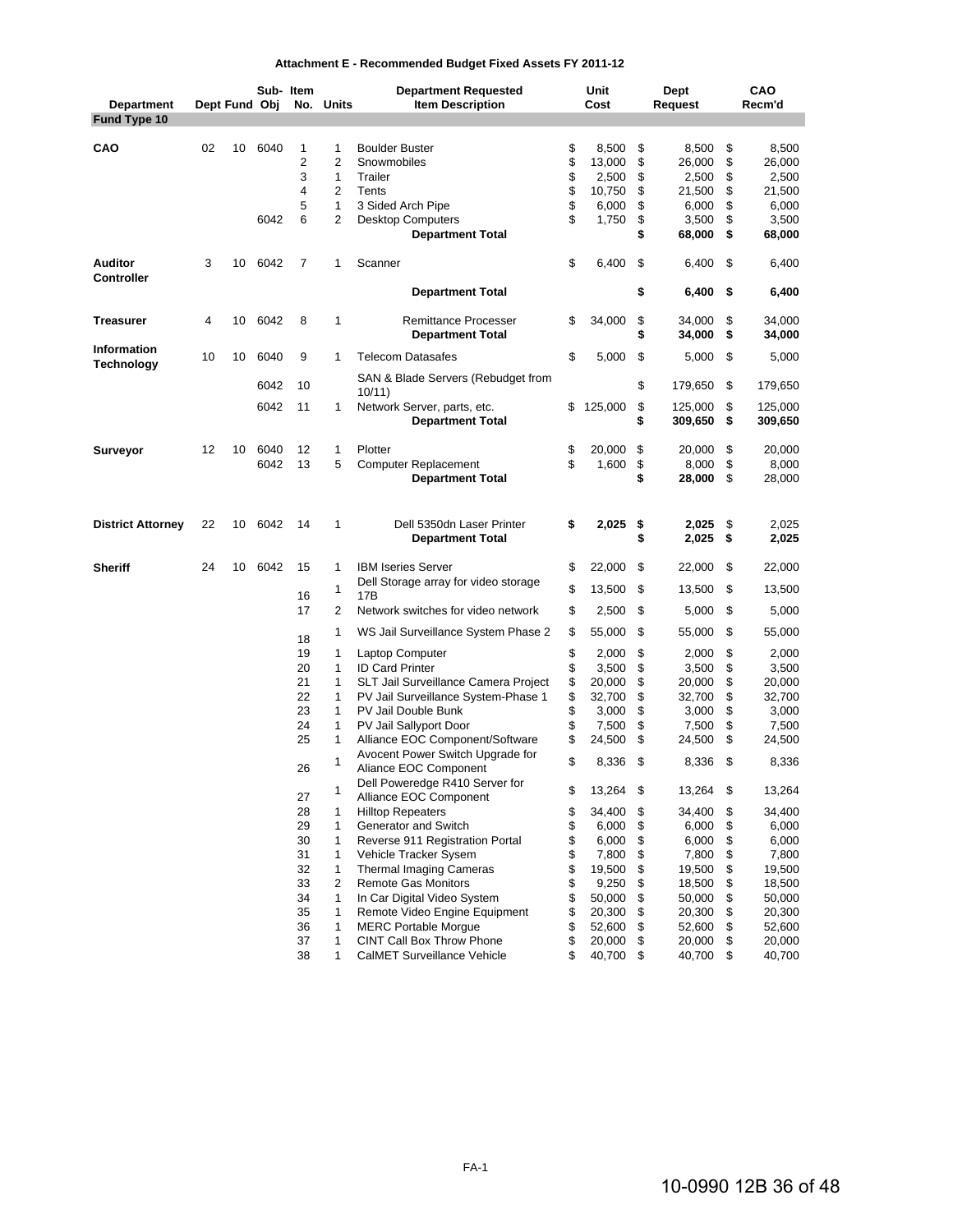#### **Attachment E - Recommended Budget Fixed Assets FY 2011-12**

|                       |    |               | Sub- Item |     |                | <b>Department Requested</b>                                             | <b>Unit</b>  | Dept             |      | CAO       |
|-----------------------|----|---------------|-----------|-----|----------------|-------------------------------------------------------------------------|--------------|------------------|------|-----------|
| <b>Department</b>     |    | Dept Fund Obj |           | No. | <b>Units</b>   | <b>Item Description</b>                                                 | Cost         | Request          |      | Recm'd    |
| Sheriff (cont.)       |    |               |           | 39  | 9              | Mountain top repeater replacement<br>units                              | \$<br>6,000  | \$<br>54,000     | \$   | 54,000    |
|                       |    |               |           | 40  | 10             | Advanced function handheld radios                                       | \$<br>2,200  | \$<br>22,000     | \$   | 22,000    |
|                       |    |               |           | 41  | 11             | Voting Receivin Upgrade                                                 | \$<br>2,500  | \$<br>27,500     | \$   | 27,500    |
|                       |    |               |           | 42  | $\mathbf{1}$   | Duplexer, filters, antennas for 2 sites                                 | \$<br>12,000 | \$<br>12,000     | \$   | 12,000    |
|                       |    |               |           | 43  | 3              | Mountain top repeater Solar<br>replacement                              | \$<br>9,200  | \$<br>27,600     | \$   | 27,600    |
|                       |    |               |           | 44  | 3              | Mobile Data Collector (MDC)                                             | \$<br>7,000  | \$<br>21,000     | \$   | 21,000    |
|                       |    |               |           | 45  | 1              | Laptop Computer                                                         | \$<br>1,800  | \$<br>1,800      | \$   | 1,800     |
|                       |    |               |           |     |                | Cobham Orion Guardian Tracking                                          |              |                  |      |           |
|                       |    |               |           | 46  | $\mathbf{1}$   | System                                                                  | \$<br>7,800  | \$<br>7,800      | \$   | 7,800     |
|                       |    |               |           | 47  | $\mathbf{1}$   | Vectra# ELT Direction Finder                                            | \$<br>2,500  | \$<br>2,500      | \$   | 2,500     |
|                       |    |               |           |     | $\mathbf{1}$   | CareTraks Emergency Response                                            | \$<br>5,225  | \$<br>5,225      | \$   | 5,225     |
|                       |    |               |           | 48  |                | <b>Tream Package</b>                                                    |              |                  |      |           |
|                       |    |               |           |     |                | <b>Department Total</b>                                                 |              | \$<br>667,525 \$ |      | 667,525   |
| Probation             | 25 | 10            | 6040      | 49  | 1              | Freezer                                                                 | \$<br>4,000  | \$<br>4,000      | \$   | 4,000     |
|                       |    |               | 6040      | 50  | 1              | Vehicle purchase (AB109)                                                | \$<br>28,000 | \$<br>28,000     | \$   | 28,000    |
|                       |    |               | 6042      | 51  | 1              | <b>Laser Printer</b>                                                    | \$<br>2,000  | \$<br>2,000      | \$   | 2,000     |
|                       |    |               |           |     |                |                                                                         |              |                  |      |           |
|                       |    |               |           |     |                | <b>Department Total</b>                                                 |              | \$<br>34,000     | \$   | 34,000    |
| <b>Transportation</b> | 30 | 10            | 6040      | 52  | 1              | Storage cabinet for fuel                                                | \$<br>1,500  | \$<br>1,500      | \$   | 1,500     |
|                       |    |               |           | 53  | 1              | Mower deck                                                              | \$<br>1,700  | \$<br>1,700      | \$   | 1,700     |
|                       |    |               |           |     |                | <b>Department Total</b>                                                 |              | \$<br>3,200      | \$   | 3,200     |
|                       |    |               |           |     |                |                                                                         |              |                  |      |           |
| <b>Public Health</b>  | 40 | 10            | 6040      | 54  | $\overline{2}$ | <b>Camper Shells for Animal Services</b><br><b>Replacement Vehicles</b> | \$<br>3,500  | \$<br>7,000      | -\$  | 7,000     |
|                       |    |               |           |     |                | Computer Server (share of cost, see                                     |              |                  |      |           |
|                       |    |               | 6042      | 55  | $\mathbf{1}$   | note in Fund 11 below)                                                  | \$<br>6.710  | \$<br>6,710      | \$   | 6,710     |
|                       |    |               |           | 56  | $\mathbf{1}$   | Back Up Tape Device (share of cost,                                     | \$<br>5,035  | \$<br>5,035      | \$   | 5,035     |
|                       |    |               |           | 57  | $\mathbf{1}$   | see note in Fund 11 below)<br>Domain Controller (South Lake Tahoe)      | \$<br>2,000  | \$<br>2,000      | \$   | 2,000     |
|                       |    |               |           |     |                |                                                                         |              |                  |      |           |
|                       |    |               |           |     |                | <b>Department Total</b>                                                 |              | \$<br>20,745     | - \$ | 20,745    |
| <b>Human Services</b> | 53 | 10            | 6042      | 58  | 5              | Scanners & Barcode readers                                              | \$<br>2,500  | \$<br>12,500     | \$   | 12,500    |
|                       |    |               |           | 59  | $\overline{2}$ | Laptops                                                                 | \$<br>2,000  | \$<br>4,000      | \$   | 4,000     |
|                       |    |               |           | 60  | 3              | C-IV Kiosk                                                              | \$<br>10,600 | \$<br>31,800     | \$   | 31,800    |
|                       |    |               |           | 61  | 8              | Printers for C-IV Kiosk                                                 | \$<br>1,800  | \$<br>14,400     | \$   | 14,400    |
|                       |    |               |           |     |                | <b>Department Total</b>                                                 |              | \$<br>62,700     | \$   | 62,700    |
| Library               | 60 | 10            | 6042      | 62  | 1              | 48-Port Switch                                                          | \$<br>6,800  | \$<br>6,800      | \$   | 6,800     |
|                       |    |               |           |     |                | <b>Department Total</b>                                                 |              | \$<br>6,800      | \$   | 6,800     |
|                       |    |               |           |     |                |                                                                         |              |                  |      |           |
| <b>Child Support</b>  | 79 | 20            | 6042      | 63  | 1              | Dell PowerEdge R510 Server                                              | \$<br>5,000  | \$<br>5,000      | \$   | 5,000     |
|                       |    |               |           |     |                | <b>Department Total</b>                                                 | \$<br>5,000  | \$<br>5,000      | \$   | 5,000     |
| Fund Type 10 Total    |    |               |           |     |                |                                                                         |              | \$<br>1,248,045  | \$   | 1,248,045 |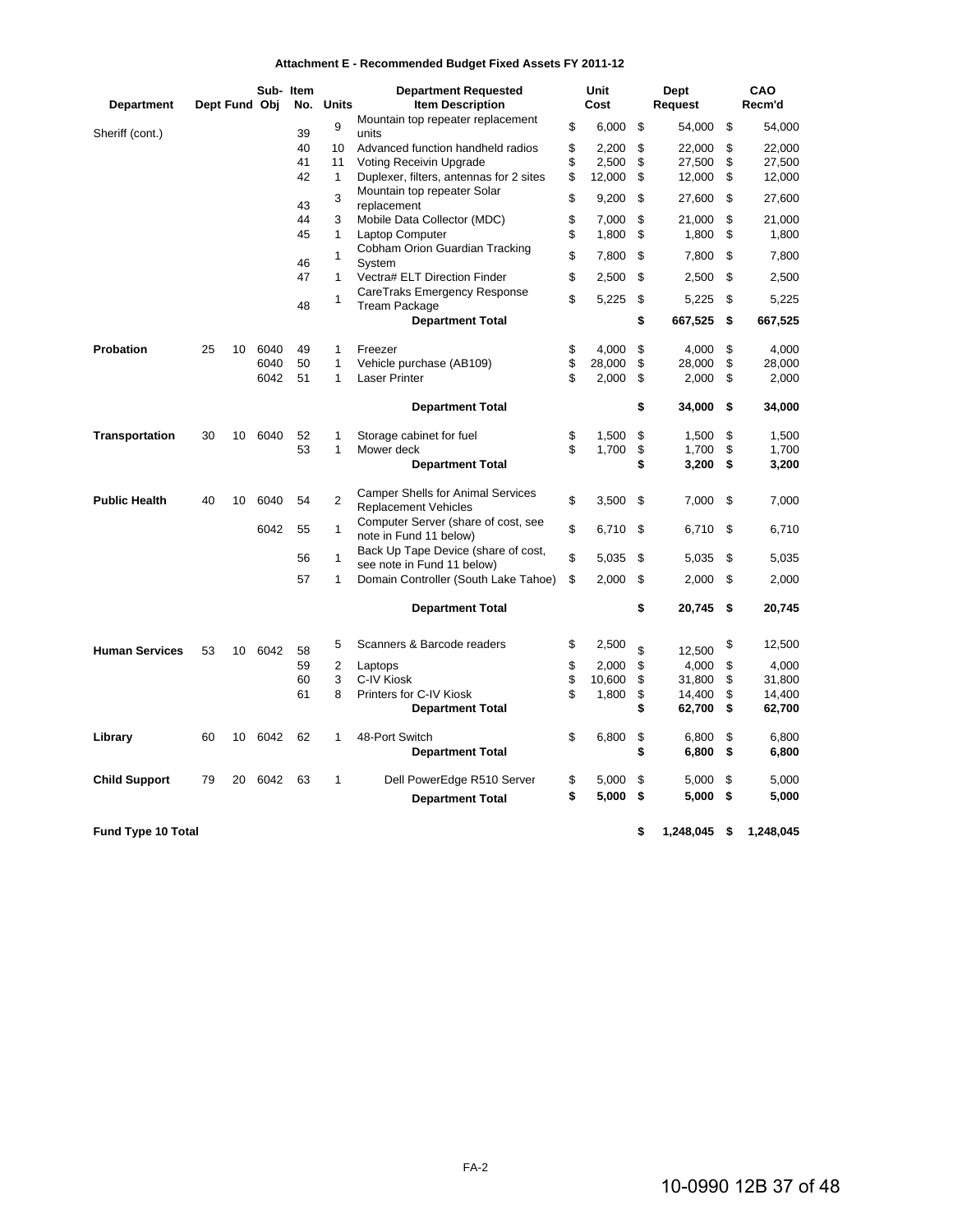| Attachment E - Recommended Budget Fixed Assets FY 2011-12 |  |  |
|-----------------------------------------------------------|--|--|
|-----------------------------------------------------------|--|--|

|                                   |    |    |               | Sub- Item |                   | <b>Department Requested</b>                                                                                      |          | Unit             |          | Dept             |          | CAO              |
|-----------------------------------|----|----|---------------|-----------|-------------------|------------------------------------------------------------------------------------------------------------------|----------|------------------|----------|------------------|----------|------------------|
| <b>Department</b><br>Fund Type 11 |    |    | Dept Fund Obj |           | No. Units         | <b>Item Description</b>                                                                                          |          | Cost             |          | Request          |          | Recm'd           |
| <b>Sheriff</b>                    | 24 | 11 | 6040          | 64        | 1                 | Cameras and recorder for housing units<br>to meet anticipated Prison Rape<br><b>Elimination Act requirements</b> | \$       | 50,000           | \$       | 50,000           | \$       | 50,000           |
|                                   |    |    |               |           |                   | <b>Department Total</b>                                                                                          |          |                  | \$       | 50,000           | \$       | 50,000           |
| <b>Transportation</b>             | 30 | 11 | 6040          | 65        | 2                 | 3 axle dump truck (replacement for 25-<br>06 and 25-07)                                                          | \$       | 225,000          | \$       | 450,000          | \$       | 450,000          |
|                                   |    |    |               | 66<br>67  | 2<br>1            | <b>Engine Retrofit-graders</b><br>Engine Retrofit - loader                                                       | \$<br>\$ | 40,500<br>20,250 | \$<br>\$ | 81,000<br>20,250 | \$<br>\$ | 81,000<br>20,250 |
|                                   |    |    |               | 68        | $\mathbf{1}$      | Air regenerative highway sweeper (TB)                                                                            | \$       | 300,000          | \$       | 300,000          | \$       | 300,000          |
|                                   |    |    |               | 69        | 1                 | Plotter/cutter for making road signs                                                                             | \$       | 10,000           | \$       | 10,000           | \$       | 10,000           |
|                                   |    |    |               | 70        | $\mathbf{1}$      | Crane unit for Bridge Crew truck 28-10                                                                           | \$       | 16,000           | \$       | 16,000           | \$       | 16,000           |
|                                   |    |    |               | 71        | 1                 | Bottom dump trailer                                                                                              | \$       | 15,000           | \$       | 15,000           | \$       | 15,000           |
|                                   |    |    |               | 72<br>73  | 1<br>1            | Stake bed truck with diesel engine<br>Press Machine                                                              | \$<br>\$ | 60,000<br>4,600  | \$<br>\$ | 60,000<br>4,600  | \$<br>\$ | 60,000<br>4,600  |
|                                   |    |    |               | 74        | $\mathbf{1}$      | Grinder-cold planer attachment for skid<br>steer                                                                 | \$       | 20,000           | \$       | 20,000           | \$       | 20,000           |
|                                   |    |    |               | 75        | 1                 | Self-propelled walk behind<br>concrete/pavement saw                                                              | \$       | 11,000           | \$       | 11,000           | \$       | 11,000           |
|                                   |    |    |               | 76        | $\mathbf{1}$      | Vibratory Rammer/Compactor                                                                                       | \$       | 3,200            | \$       | 3,200            | \$       | 3,200            |
|                                   |    |    |               | 77<br>78  | 1<br>1            | Pressure Washer<br>Storage container                                                                             | \$<br>\$ | 5,100<br>2,700   | \$<br>\$ | 5,100<br>2,700   | \$<br>\$ | 5,100<br>2,700   |
|                                   |    |    |               | 79        | 1                 | Air regenerative highway sweeper (WS) \$                                                                         |          | 300,000          | \$       | 300,000          | \$       | 300,000          |
|                                   |    |    | 6042          | 80        | 5                 | <b>CADD Unit Replacement Computers</b>                                                                           | \$       | 4,000            | \$       | 20,000           | \$       | 20,000           |
|                                   |    |    |               | 81        | 13                | Personal Computers (Extra Memory<br>and upgraded video cards)                                                    | \$       | 4,000            | \$       | 52,000           | \$       | 52,000           |
|                                   |    |    |               | 82        | 1                 | Notebook Computer                                                                                                | \$       | 1,500            | \$       | 1,500            | \$       | 1,500            |
|                                   |    |    |               | 83        | 1                 | Laptop Computer                                                                                                  | \$       | 1,500            | \$       | 1,500            | \$       | 1,500            |
|                                   |    |    |               | 84<br>85  | 5<br>$\mathbf{1}$ | <b>Laptop Computers</b><br><b>Computer Server</b>                                                                | \$<br>\$ | 1,500<br>7,500   | \$<br>\$ | 7,500<br>7,500   | \$<br>\$ | 7,500<br>7,500   |
|                                   |    |    |               |           |                   | <b>Department Total</b>                                                                                          |          |                  | \$       | 1,388,850        | \$       | 1,388,850        |
| <b>Public Health</b>              | 40 | 11 | 6040          | 86        | 1                 | Air Conditioner for Server Room                                                                                  | \$       | 1,600            | \$       | 1,600            | \$       | 1,600            |
|                                   |    |    |               | 87        | $\mathbf{1}$      | Miscellaneous Items-Office                                                                                       | \$       | 5,000            | \$       | 5,000            | \$       | 5,000            |
|                                   |    |    | 6042          | 88<br>89  | 1<br>1            | Computer Server 931 Spring Street                                                                                | \$       | 8,000<br>6.000   | \$<br>\$ | 8,000            | \$<br>\$ | 8,000            |
|                                   |    |    |               |           |                   | Back Up Tape Device 931 Spring Street<br>Domain Controller (South Lake Tahoe)                                    | \$<br>\$ | 3,000            |          | 6,000            |          | 6,000            |
|                                   |    |    |               | 90        | 1                 |                                                                                                                  |          |                  | \$       | 3,000            | \$       | 3,000            |
|                                   |    |    |               | 91<br>92  | 1<br>1            | <b>Failover Server</b><br>Copier/Printer                                                                         | \$<br>\$ | 10,000<br>1,800  | \$<br>\$ | 10,000<br>1,800  | \$<br>\$ | 10,000<br>1,800  |
|                                   |    |    |               | 93        | ×                 | Computer Server (shared cost, see                                                                                | \$       | 1,290            | \$       | 1,290            | \$       | 1,290            |
|                                   |    |    |               | 94        | ×                 | Back Up Tape Device (shared cost, see                                                                            | \$       | 965              | \$       | 965              | \$       | 965              |
|                                   |    |    |               | 95        |                   | TBD Video Conferencing System Equipment \$                                                                       |          | 5,000            | -\$      | 5,000            | \$       | 5,000            |
| <b>Mental Health</b>              | 41 | 11 | 6040          | 96        | $\mathbf{1}$      | <b>Department Total</b><br>Exercise Bicycle (for PHF clients)<br><b>Teleconference Equipment</b>                 | \$       | $2,500$ \$       | \$       | 42,655<br>2,500  | \$<br>\$ | 42,655<br>2,500  |
|                                   |    |    |               | 97        | $\mathbf{1}$      | (Telemedicine)                                                                                                   | \$       | 123,700          | - \$     | 123,700          | \$       | 123,700          |
|                                   |    |    | 6042          | 98        | $\mathbf{1}$      | Polycom Conference management<br>Appliance4000 (CMA 4000)                                                        | \$       | 10,000           | -\$      | 10,000           | \$       | 10,000           |
|                                   |    |    |               | 99        | $\mathbf{1}$      | Scanning Equipment for Medi-Cal<br><b>Billing</b>                                                                | \$       | 2,594            | \$       | 2,594            | \$       | 2,594            |
|                                   |    |    |               |           |                   | <b>Department Total</b>                                                                                          |          |                  | \$       | 138,794          | \$<br>\$ | 138,794          |
|                                   |    | 11 |               | 6040 100  | 1                 | Video Conferencing Equipment                                                                                     | \$       | 76,000           | -\$      | 76,000           | \$       | 76,000           |
| <b>Human Services</b>             | 53 |    |               | 101       | 3                 | Workstations                                                                                                     | \$       | 4,500            | \$       | 13,500           | \$       | 13,500           |
|                                   |    |    |               | 102       | $\mathbf{1}$      | Fire Safe Filing Cabinet                                                                                         | \$       | 2,500            | \$       | 2,500            | \$       | 2,500            |
|                                   |    |    | 6042          | 103       | 1                 | Router                                                                                                           | \$       | 2,000            | - \$     | 2,000            | \$       | 2,000            |
|                                   |    |    |               | 104       | 1<br>1            | Switch<br>Server                                                                                                 | \$<br>\$ | 2,500            | \$<br>\$ | 2,500<br>3,000   | \$<br>\$ | 2,500            |
|                                   |    |    |               | 105       |                   |                                                                                                                  |          | 3,000            | \$       | 99,500           | \$       | 3,000<br>99,500  |
|                                   |    |    |               |           |                   | <b>Department Total</b>                                                                                          |          |                  |          |                  |          |                  |
| Fund Type 11 Total                |    |    |               |           |                   |                                                                                                                  |          |                  | \$       | 1,719,799 \$     |          | 1,719,799        |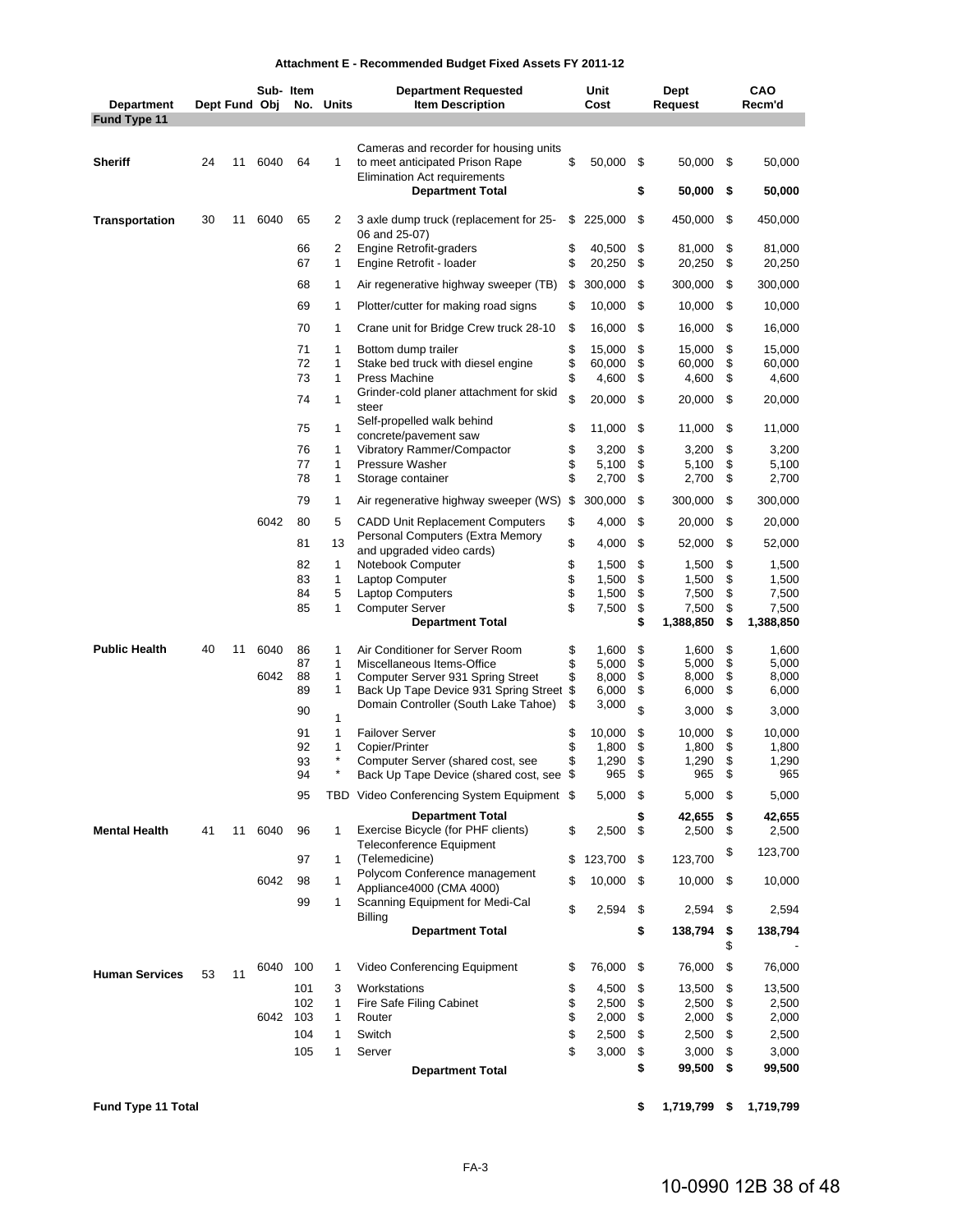| <b>Department</b>         |    | Dept Fund Obj     | Sub-Item     |                                               | No. Units                       | <b>Department Requested</b><br><b>Item Description</b>                                                                                                        | Unit<br>Cost                           |                                                              | Dept<br>Request                              |                                                                         |                                             | CAO<br>Recm'd                                                           |
|---------------------------|----|-------------------|--------------|-----------------------------------------------|---------------------------------|---------------------------------------------------------------------------------------------------------------------------------------------------------------|----------------------------------------|--------------------------------------------------------------|----------------------------------------------|-------------------------------------------------------------------------|---------------------------------------------|-------------------------------------------------------------------------|
| Fund Type 12              |    |                   |              |                                               |                                 |                                                                                                                                                               |                                        |                                                              |                                              |                                                                         |                                             |                                                                         |
| <b>Transportation</b>     | 30 | $12 \overline{ }$ | 6040         | 106                                           | 1                               | Ride on Mower & Attachments<br><b>Department Total</b>                                                                                                        | \$                                     | 10,000 \$                                                    | \$                                           | 10,000<br>10,000                                                        | \$.<br>\$                                   | 10,000<br>10,000                                                        |
| <b>Env Management</b>     | 42 | 12                | 6040         | 107                                           | 1                               | Backpack Fogger                                                                                                                                               | \$                                     | 2,500                                                        | \$                                           | 2,500                                                                   | \$                                          | 2,500                                                                   |
|                           |    |                   | 6042         | 108<br>109<br>110<br>111<br>112<br>113<br>114 | 1<br>4<br>1<br>4<br>1<br>1<br>1 | Snow Removal Bobcat Slicer<br><b>Flow Meters</b><br>Submursible Pump<br>Sludge Bin Covers<br>Forklift<br>Diaphragm Pump<br>Scanner<br><b>Department Total</b> | \$<br>\$<br>\$<br>\$<br>\$<br>\$<br>\$ | 2,500<br>5,000<br>5,000<br>2,000<br>20,000<br>5,000<br>2,833 | \$<br>\$<br>\$<br>\$<br>\$<br>\$<br>\$<br>\$ | 2,500<br>20,000<br>5,000<br>8,000<br>20,000<br>5,000<br>2,833<br>65,833 | \$<br>\$<br>\$<br>\$<br>\$<br>\$<br>S<br>\$ | 2,500<br>20,000<br>5,000<br>8.000<br>20,000<br>5,000<br>2,833<br>65,833 |
| Fund Type 12 Total        |    |                   |              |                                               |                                 |                                                                                                                                                               |                                        |                                                              | \$                                           | 75,833 \$                                                               |                                             | 75,833                                                                  |
| Fund Type 32              |    |                   |              |                                               |                                 |                                                                                                                                                               |                                        |                                                              |                                              |                                                                         |                                             |                                                                         |
| <b>Transportation</b>     | 30 | 32<br>32          | 6040<br>6045 | 115<br>116                                    | 1<br>47                         | Heavy duty 2 post lift<br>Vehicles (Various types)<br><b>Department Total</b>                                                                                 | \$                                     | 7,500<br>\$1,378,354                                         | \$<br>\$<br>\$                               | 7,500<br>1,378,354<br>1,385,854                                         | \$<br>\$<br>\$                              | 7,500<br>1,378,354<br>1,385,854                                         |
| <b>Fund Type 32 Total</b> |    |                   |              |                                               |                                 |                                                                                                                                                               |                                        |                                                              | \$                                           | 1,385,854                                                               | \$                                          | 1,385,854                                                               |
|                           |    |                   |              |                                               |                                 | <b>GRAND TOTAL</b>                                                                                                                                            |                                        |                                                              | \$                                           | 4,429,531                                                               | \$                                          | 4,429,531                                                               |

#### **Attachment E - Recommended Budget Fixed Assets FY 2011-12**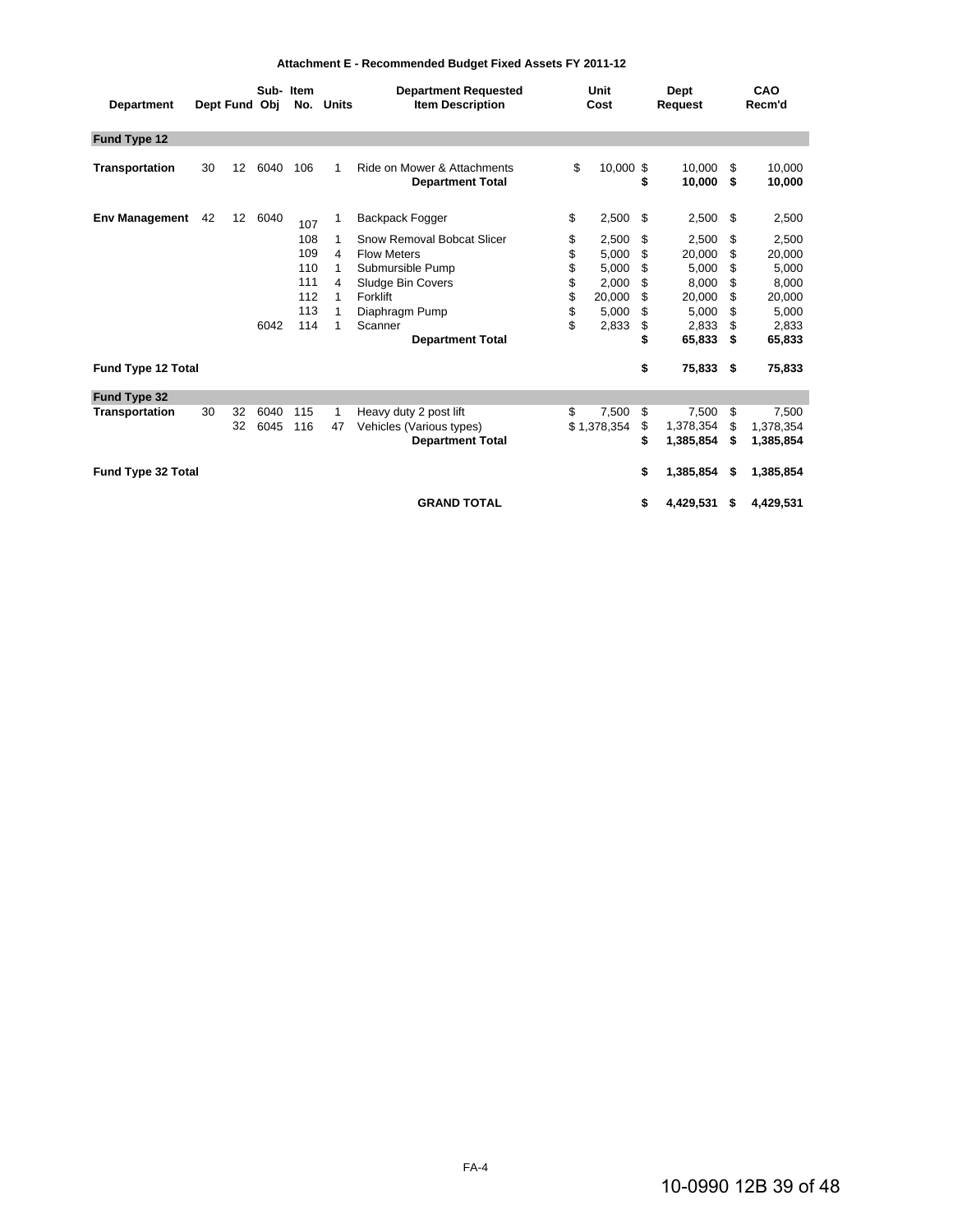#### **Memberships FY 2011-12 (Addenda) Attachment F**

|                       |                                                                 | Amount              |     | Amount        |                          |  |  |
|-----------------------|-----------------------------------------------------------------|---------------------|-----|---------------|--------------------------|--|--|
| <b>Department</b>     | Membership                                                      | Legislative<br>4221 |     | Other<br>4220 | <b>Funding Source</b>    |  |  |
| AQMD                  | California Air Pollution Control Officers Association           |                     |     |               |                          |  |  |
|                       | (CAPCOA)                                                        | \$850               |     |               | 433100                   |  |  |
|                       | California Environmental Health Association (CEHA)              | \$350               |     |               |                          |  |  |
|                       | <b>AQMD Total</b>                                               | \$1,200             |     | \$0           |                          |  |  |
| <b>Agriculture</b>    | CA Agricultural Commissioners and Sealer Association            |                     | \$  |               | 3,500 General Fund       |  |  |
|                       | California Department of Food and Agriculture State<br>Licenses |                     | \$  |               | 750 General Fund         |  |  |
|                       | California Invasive Plant Council                               |                     | \$  |               | 50 General Fund          |  |  |
|                       | Nat'l Conference of Weights & Measures                          |                     | \$  |               | 195 General Fund         |  |  |
|                       | Pesticide Applicators Professional Association                  |                     | \$  |               | 280 General Fund         |  |  |
|                       | <b>Regional Council of Rural Counties</b>                       | \$<br>11,875        |     |               | <b>BOS/General Fund</b>  |  |  |
|                       | Regional Council of Rural Counties/Schools                      | \$<br>1,487         |     |               | <b>BOS/General Fund</b>  |  |  |
|                       | Sacramento Valley Ag Commissioners and Sealers                  |                     | \$  |               | 75 General Fund          |  |  |
|                       | Sacramento Valley Deputy AG Commissioner<br>Association         |                     | \$  |               | 20 General Fund          |  |  |
|                       | Western Weights & Measures                                      |                     | \$  |               | 50 General Fund          |  |  |
|                       | <b>Agriculture Total</b>                                        | \$<br>13,362        | \$  | 4,920         |                          |  |  |
| Assessor              | California Assessor's Association                               | \$<br>520           |     |               | General Fund             |  |  |
|                       | El Dorado County Association of Realtors                        |                     | \$  |               | 80 General Fund          |  |  |
|                       | Northern California Assessor's Association                      |                     | \$  |               | 35 General Fund          |  |  |
|                       | Society of Auditor-Appraisers                                   |                     | \$  |               | 120 General Fund         |  |  |
|                       | <b>Assessor Total</b>                                           | \$<br>520           | \$  | 235           |                          |  |  |
| <b>Auditor</b>        | American Institute of Certified Public Accountants<br>(AICPA)   |                     | \$  |               | 540 General Fund         |  |  |
|                       | Assn of Governmental Auditors (AGA)                             |                     | \$  |               | 285 General Fund         |  |  |
|                       | CA Society Certified Public Accountants (CalCPA)                |                     | \$  |               | 790 General Fund         |  |  |
|                       | State Assn of County Auditors                                   | \$<br>450           |     |               | General Fund             |  |  |
|                       | <b>Auditor Total</b>                                            | \$<br>450           | \$  | 1,615         |                          |  |  |
| <b>Board of</b>       | CA Assn of Clerks & Elected Officials                           | \$<br>200           |     |               | General Fund             |  |  |
| <b>Supervisors</b>    | CA Clerks of the BOS Assn                                       |                     | \$  |               | 225 General Fund         |  |  |
|                       | High Sierra Resource Conservation & Development<br><b>CNCL</b>  |                     | \$  |               | 250 General Fund         |  |  |
|                       | SAC Mother Lode Regional Assn of Supervisors                    |                     | \$  |               | 185 General Fund         |  |  |
|                       | <b>Board of Supervisors Total</b>                               | \$<br>200           | \$  | 660           |                          |  |  |
| CAO-                  | County Admin Officers Assn of CA                                | \$<br>1,150         |     |               | General Fund             |  |  |
| <b>Administration</b> | National Assn of Counties                                       | \$<br>3,090         |     |               | General Fund             |  |  |
| <b>CAO-Economic</b>   | CALED (Ca Assn for Local Economic Development                   |                     | \$  |               | 670 Promotion            |  |  |
| <b>Development</b>    | IEDC (Internationa Economic Development Council)                |                     | \$  |               | 765 Promotion            |  |  |
|                       | Metro Chamber                                                   |                     | \$  |               | 373 Promotion            |  |  |
|                       | SACTO (Sacramento Area Commerce & Trade<br>Organization         |                     | \$  |               | 5,200 Promotion          |  |  |
|                       | South Lake Tahoe Chamber of Commerce                            |                     | \$  |               | 395 Promotion            |  |  |
| <b>CAO-Purchasing</b> | CAPPO (CA Assn of Public Purchasing Officers)                   |                     | \$  |               | 520 General Fund         |  |  |
|                       | NIGP (Nat'l institute of Government Purchasing)                 |                     | \$  |               | 330 General Fund         |  |  |
|                       | <b>CAO Total</b>                                                | \$<br>4,240         | -\$ | 8,253         |                          |  |  |
| <b>Child Support</b>  | California State Bar                                            |                     | \$  |               | 1,350 State              |  |  |
|                       | Child Support Director's Association                            |                     | \$  | 10,000 State  |                          |  |  |
|                       | National Child Support Enforcement Association                  |                     | \$  |               | 125 State                |  |  |
|                       | Notary Association                                              | \$                  | \$  |               | 525 State                |  |  |
|                       | California Revenue Officer's Association                        |                     | \$  |               | 125 Charges for Services |  |  |
|                       | California Association of Collectors                            |                     | \$  |               | 300 Charges for Services |  |  |
|                       | <b>Child Support Total</b>                                      | \$                  | \$  | 12,425        |                          |  |  |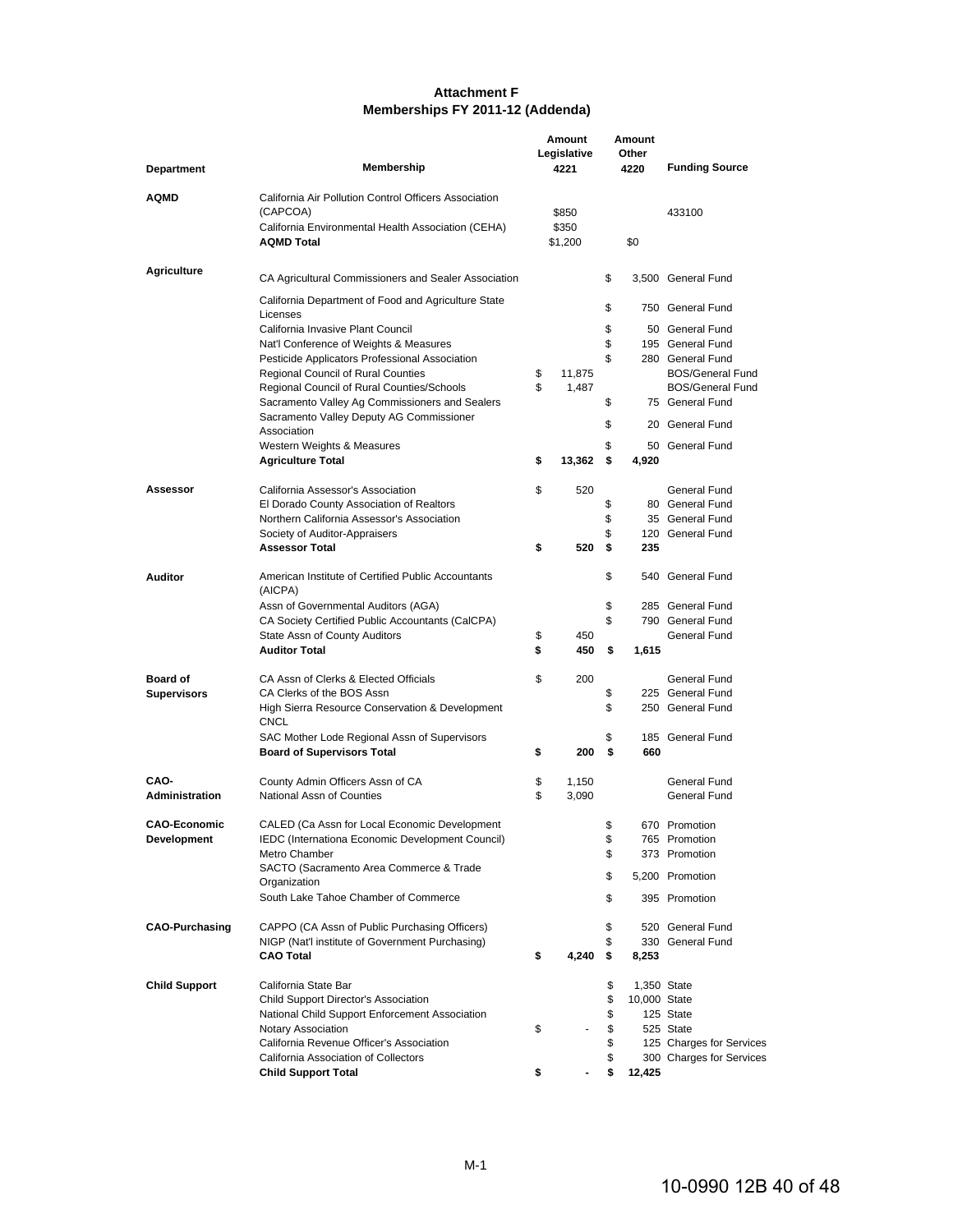| <b>Department</b>                  | Membership                                                                                                                                     |          | Amount<br>Legislative<br>4221 |                | Amount<br>Other<br>4220 | <b>Funding Source</b>                                                        |
|------------------------------------|------------------------------------------------------------------------------------------------------------------------------------------------|----------|-------------------------------|----------------|-------------------------|------------------------------------------------------------------------------|
| <b>County Counsel</b>              | <b>County Counsel Associates</b><br><b>CSAC Litigation Coordination Program</b><br>El Dorado County Bar Association<br>State Bar of California | \$       | 2,000                         | \$<br>\$<br>\$ |                         | 4.900 General Fund<br>General Fund<br>100 General Fund<br>4,510 General Fund |
|                                    | <b>County Counsel Total</b>                                                                                                                    | \$       | 2,000                         | - \$           | 9,510                   |                                                                              |
| <b>Development</b>                 | American Planning Association                                                                                                                  | \$       | 110                           |                |                         | <b>Fees and General Funds</b>                                                |
| Services -                         | CA County Planning Commissioners Assn                                                                                                          | \$       | 230                           |                |                         | <b>Fees and General Funds</b>                                                |
|                                    | CACEO: California Assn of Code Enforcement Officers                                                                                            | \$       | 150                           |                |                         | <b>Fees and General Funds</b>                                                |
|                                    | CALBO: California Building Officials                                                                                                           | \$       | 215                           |                |                         | Fees and General Funds                                                       |
|                                    | CBOAC: County Building Officials Assn of California                                                                                            | \$       | 150                           |                |                         | Fees and General Funds                                                       |
|                                    | EDC Fire Chiefs Assn.                                                                                                                          |          |                               | \$             |                         | 40 Fees and General Funds                                                    |
|                                    | EDC FPO: El Dorado County Fire Prevention Officers<br>Assn.                                                                                    |          |                               | \$             |                         | 25 Fees and General Funds                                                    |
|                                    | ICC: International Code Council<br>NFPA: National Fire Protection Assn                                                                         | \$<br>\$ | 280<br>150                    |                |                         | <b>Fees and General Funds</b><br>Fees and General Funds                      |
|                                    | SAGE: Surveyors, Architects, Geologists and Engineers                                                                                          |          |                               | \$             |                         | 180 Fees and General Funds                                                   |
|                                    | SVABO: Sacramento Valley Assn of Building Officials                                                                                            |          |                               | \$             |                         | 255 Fees and General Funds                                                   |
|                                    | <b>Development Services-Buiding</b>                                                                                                            | \$       | 1,285                         | \$             | 500                     |                                                                              |
| <b>District Attorney</b>           | Assn of Certified Fraud Specialists                                                                                                            |          |                               | \$             |                         | 150 Trust                                                                    |
|                                    | CA District Attorney's Assn                                                                                                                    |          |                               | \$             |                         | 3,045 General Fund                                                           |
|                                    | CA District Attorney's Assoc. (CDAA)- Member Dues<br>\$1,900, and Educational Assessment \$5,000--                                             |          |                               | \$             |                         | 7,750 General Fund                                                           |
|                                    | CA District Attorney's Investigators Assn                                                                                                      |          |                               | \$             |                         | 420 General Fund                                                             |
|                                    | Crimes Victim Assistance Association                                                                                                           |          |                               | \$             |                         | 155 General Fund                                                             |
|                                    | CA Narcotics Officers Assn<br>California National Childrens Alliance                                                                           |          |                               | \$<br>\$       |                         | 75 General Fund<br>50 General Fund                                           |
|                                    |                                                                                                                                                |          |                               |                |                         |                                                                              |
|                                    | California State Division of the Int'l Assn for Identification                                                                                 |          |                               | \$             |                         | 40 Grant                                                                     |
|                                    | High Tech Crime Investigators Assn                                                                                                             |          |                               | \$             |                         | 50 General Fund                                                              |
|                                    | Internantional Assn of Financial Crimes Investigators                                                                                          |          |                               | \$             |                         | 75 General Fund                                                              |
|                                    | International Assn for Identification<br>National Childrens Alliance annual membership-                                                        |          |                               | \$             |                         | 60 Grant                                                                     |
|                                    | Warchol                                                                                                                                        |          |                               | \$             |                         | 300 General Fund                                                             |
|                                    | National District Attorney's Assn                                                                                                              |          |                               | \$             |                         | 345 General Fund                                                             |
|                                    | Northern CA Fraud Investigators Assn                                                                                                           |          |                               | \$             |                         | 80 Grant/General Fund                                                        |
|                                    | State Bar of CA<br><b>District Attorney Total</b>                                                                                              | \$       |                               | \$<br>\$       | 20,785                  | 8,190 General Fund                                                           |
|                                    |                                                                                                                                                |          |                               |                |                         |                                                                              |
| Environmental<br><b>Management</b> | American Public Health Association<br>American Water Works Association                                                                         |          |                               | \$             |                         | 195 Cost Recovery<br>\$396 Permit Fees                                       |
|                                    | CA Directors of Environmental Health                                                                                                           |          |                               |                |                         | \$1,265 Permit Fees                                                          |
|                                    | CA Environmental Health Association                                                                                                            |          |                               |                |                         | \$2.275 Permit Fees                                                          |
|                                    | CA Environmental Health Association                                                                                                            |          | \$525                         |                |                         | Permit Fees                                                                  |
|                                    | CA Onsite Water Association                                                                                                                    |          |                               |                |                         | \$330 Permit Fees                                                            |
|                                    | <b>CWEA</b>                                                                                                                                    |          |                               |                |                         | \$550 Liquid Waste                                                           |
|                                    | ESJPA (RCRC)<br>National Environmental Health Association                                                                                      |          | \$7,000                       |                |                         | Solid Waste<br>\$300 Permit Fees                                             |
|                                    | North American Hazardous Material Assn                                                                                                         |          |                               |                |                         | \$50 Permit Fees                                                             |
|                                    | <b>SAGE</b>                                                                                                                                    |          |                               |                |                         | \$60 Permit Fees                                                             |
|                                    | Solid Waste Association                                                                                                                        |          |                               |                |                         | \$201 Solid Waste                                                            |
|                                    | St of CA Consumer Affairs                                                                                                                      |          |                               |                |                         | \$270 Solid Waste                                                            |
|                                    | State Water Resources Board                                                                                                                    |          |                               |                |                         | \$360 Landfill/Septage Fees                                                  |
| <b>Human Resources</b>             |                                                                                                                                                | \$       | 7,525 \$                      |                | 5,427                   |                                                                              |
|                                    | California Public Employers Labor Relations Association                                                                                        |          |                               |                |                         | <b>General Fund</b>                                                          |
|                                    | (CalPELRA)                                                                                                                                     |          |                               | \$             | 1,050                   |                                                                              |
|                                    | County Personnel Administrators Assoc (CPAAC)                                                                                                  |          |                               | \$             | 250                     |                                                                              |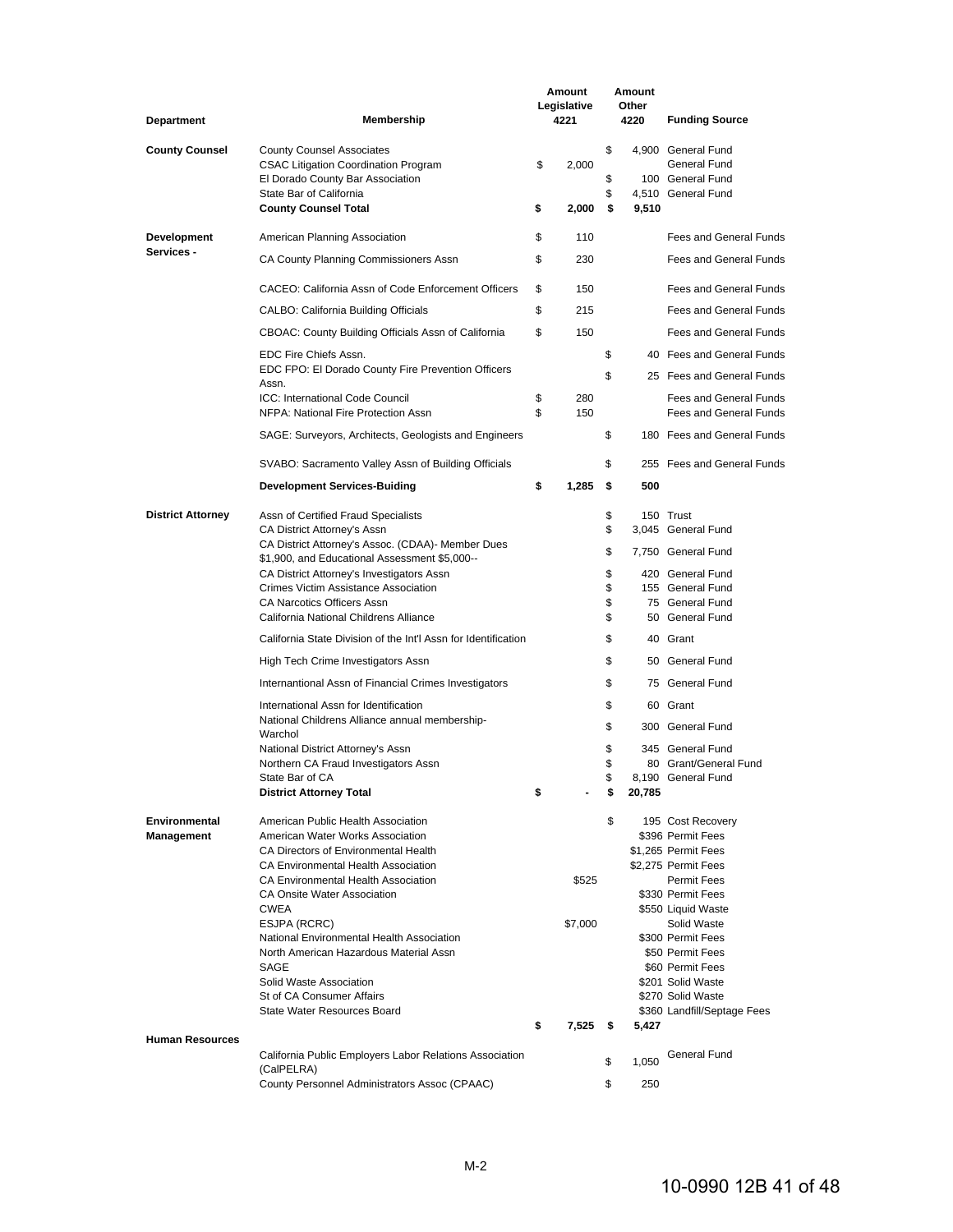|                                       |                                                                                                                   | <b>Amount</b><br>Legislative |          | Amount<br>Other |                                 |
|---------------------------------------|-------------------------------------------------------------------------------------------------------------------|------------------------------|----------|-----------------|---------------------------------|
| <b>Department</b>                     | <b>Membership</b>                                                                                                 | 4221                         |          | 4220            | <b>Funding Source</b>           |
| <b>Human Resources</b><br><b>Risk</b> | Gold Country Consortium - Libert Cassidy<br>American Health Information Mgmt Assoc                                |                              | \$<br>\$ | 4.785<br>165    | <b>General Fund</b>             |
|                                       | Association of Workers Compensation Professionals                                                                 |                              |          |                 | \$50 Internal Service           |
|                                       | California Health Information Assoc (CHIA)                                                                        |                              | \$       | 50              |                                 |
|                                       | California Safety Officers Association (CSOOC)                                                                    |                              | \$       |                 | 250 Internal Service            |
|                                       | California State Association of Counties                                                                          | \$<br>26,000                 |          |                 | <b>Internal Service</b>         |
|                                       | <b>Public Agency Risk Management Association</b>                                                                  |                              | \$       |                 | 100 Internal Service            |
|                                       | <b>Public Risk Management Association</b>                                                                         |                              | \$       |                 | 250 Internal Service            |
|                                       |                                                                                                                   |                              |          |                 | <b>Internal Service</b>         |
| <b>Human Services</b>                 | <b>Human Resources Total</b>                                                                                      | \$<br>26,000                 | \$       | 6,950           |                                 |
|                                       | Alliance of Information & Referral Systems (AIRS)                                                                 |                              | \$       |                 | 250 Fed/State/Gen Fund          |
|                                       | Alzheimer's Foundation of America                                                                                 |                              | \$       |                 | 250 Fees for service            |
|                                       | American Dietetic Association                                                                                     |                              | \$       |                 | 432 Federal                     |
|                                       | American Dietetic Association                                                                                     |                              | \$       |                 | 241 Fed/State/Gen Fund          |
|                                       | California Advocates for Nursing Home Reform<br>(CANHR)                                                           | \$<br>50                     |          |                 | Fed/State/Gen Fund              |
|                                       | California Association for Microenterprise Opportunity                                                            | \$<br>250                    |          |                 | Federal                         |
|                                       | California Association of Area Agencies on Aging (C4A)                                                            |                              | \$       | 2.600           | Fed/State/Gen<br>Fund/Donations |
|                                       | California Association of Public Authorities                                                                      | \$<br>2,363                  |          |                 | Fed/State/Gen Fund              |
|                                       | California Department of Social Services/Community<br>Care Licensing Division                                     |                              | \$       |                 | 275 Fees for service            |
|                                       | California Housing Authorities Association                                                                        | \$<br>325                    |          |                 | Federal                         |
|                                       | California Long Term Care Ombudsman Association                                                                   | \$<br>200                    |          |                 | Fed/State/Gen Fund              |
|                                       | California Nevada Community Action Association                                                                    |                              | \$       |                 | 1,100 Federal                   |
|                                       | California State Association of Public Administrators,<br>Public Guardians, and Public Conservators<br>(CAPAPGPC) |                              | \$       |                 | 650 Federal/General Fund/Fees   |
|                                       | California State Bar Association                                                                                  |                              | \$       |                 | 820 Fed/State/Gen Fund          |
|                                       | California WIC Association                                                                                        |                              | \$       |                 | 200 Federal                     |
|                                       | California Workforce Association                                                                                  | \$<br>250                    |          |                 | Federal                         |
|                                       | Commission on Dietetic Registration                                                                               |                              | \$       |                 | 100 Federal                     |
|                                       | County Welfare Directors Association                                                                              | \$<br>39,304                 |          |                 | Fed/State/Gen Fund              |
|                                       | International Lactation Consultant Association                                                                    |                              | \$       |                 | 165 Federal                     |
|                                       | <b>MAA/TCM Participation Fees</b>                                                                                 |                              | \$       |                 | 25.000 Federal                  |
|                                       | <b>MSSP Site Association Dues</b>                                                                                 |                              | \$       |                 | 525 Federal/State               |
|                                       | National Notary Association                                                                                       |                              | \$       |                 | 52 Fed/State/Gen Fund           |
|                                       | National WIC Association                                                                                          |                              | \$       |                 | 50 Federal                      |
|                                       | Northern California Nevada Executive Directors<br>Association (NCNEDA)                                            | \$<br>300                    |          |                 | Federal                         |
|                                       | Society for Human Resource Management                                                                             |                              | \$       |                 | 180 Fed/State/Gen Fund          |
|                                       | <b>Human Services Total \$</b>                                                                                    | 43,042                       | \$       | 32,890          |                                 |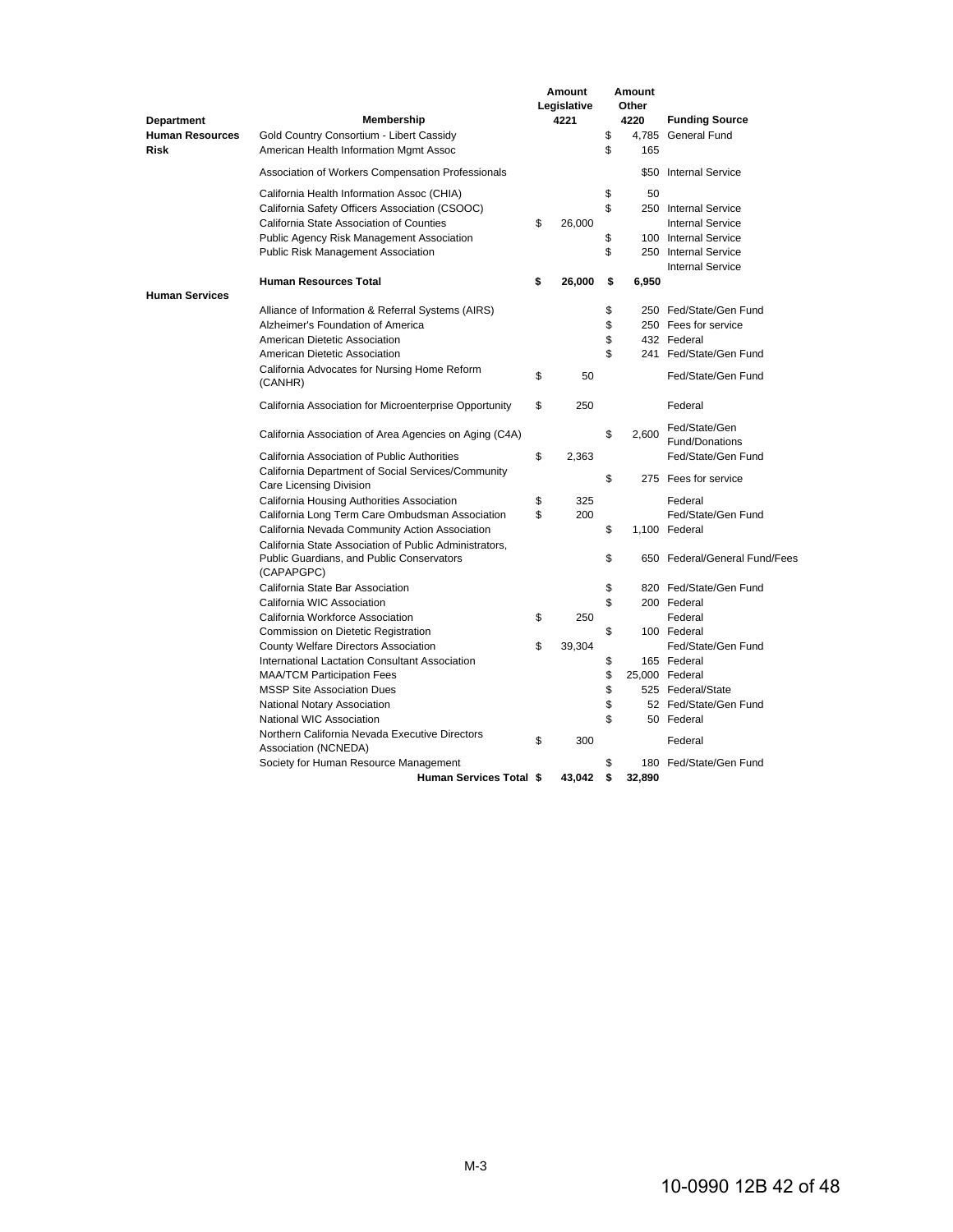|                        |                                                         |    | Amount      |      | Amount |                                              |
|------------------------|---------------------------------------------------------|----|-------------|------|--------|----------------------------------------------|
|                        |                                                         |    | Legislative |      | Other  |                                              |
| <b>Department</b>      | Membership                                              |    | 4221        |      | 4220   | <b>Funding Source</b>                        |
| <b>Information</b>     |                                                         |    |             |      |        |                                              |
| Technologies           |                                                         |    |             |      |        |                                              |
|                        | <b>Experts Exchanges</b>                                |    |             | \$   |        | 90 General Fund                              |
|                        | Microsoft Project User Group                            |    |             | \$   |        | 100 General Fund                             |
|                        | National Association of Government Webmasters           |    |             | \$   |        | 90 General Fund                              |
|                        | Information Technology Total \$                         |    |             | \$   | 280    |                                              |
| Library                |                                                         |    |             |      |        |                                              |
|                        | American Association for State & Local History          |    |             | \$   |        | 130 General Fund                             |
|                        | American Library Association                            | \$ | 200         |      |        | General Fund                                 |
|                        | Califa Library Network                                  |    |             | \$   |        | 400 General Fund                             |
|                        | California Association of Museums                       |    |             | \$   |        | 165 General Fund                             |
|                        | California Library Association (Director)               | \$ | 140         |      |        | General Fund                                 |
|                        | California Library Association (Institutional)          | \$ | 750         |      |        | General Fund                                 |
|                        | NorthNet Library System                                 |    |             | \$   |        | 5,100 General Fund                           |
|                        | Sirsi Dynix Users Group                                 |    |             | \$   |        | 100 General Fund                             |
|                        | <b>Library Total</b>                                    | \$ | 1,090       | \$   | 5,895  |                                              |
| <b>Mental Health</b>   |                                                         |    |             |      |        |                                              |
|                        | California Department of Social Services - Community    |    |             |      |        |                                              |
|                        | Care Licensing                                          |    |             | \$   |        | 425 MHSA funds                               |
|                        |                                                         |    |             |      |        |                                              |
|                        | California Local Mental Health Boards and Commissions   | \$ | 300         |      |        | Medi-Cal, MHSA and                           |
|                        | (CALMHB-C)                                              |    |             |      |        | Realignment                                  |
|                        | California Mental Health Director's Association (CMHDA) |    |             |      |        |                                              |
|                        | for Masters in Social Work Degree Program               |    |             | \$   |        | 20,000 MHSA WET funds                        |
|                        |                                                         |    |             |      |        |                                              |
|                        | California Mental Health Director's Association (CMHDA) | \$ | 4,200       |      |        | Medi-Cal, MHSA and                           |
|                        |                                                         |    |             |      |        | Realignment                                  |
|                        | California Mental Health Director's Association (CMHDA) |    |             |      |        | Medi-Cal, MHSA and                           |
|                        | - Mental Health Services Act (MHSA) Special             | \$ | 1,500       |      |        | Realignment                                  |
|                        | Assessment                                              |    |             |      |        |                                              |
|                        | National Association of County Behavioral Health and    | \$ | 800         |      |        | Medi-Cal, MHSA and                           |
|                        | Development (NACBHD)                                    |    |             |      |        | Realignment                                  |
|                        | State of California, Department of Consumer Affairs     |    |             | \$   | 200    | Medi-Cal, MHSA and                           |
|                        |                                                         |    |             |      |        | Realignment                                  |
|                        | <b>Mental Health Total</b>                              | \$ | 6,800       | \$   | 20,625 |                                              |
| Probation              |                                                         |    |             |      |        |                                              |
|                        | California Association of Probation Institution         |    |             |      |        |                                              |
|                        | Administrators (Qty 2)                                  |    |             | \$   |        | 100 General                                  |
|                        | California Association of Probation Services            |    |             |      |        |                                              |
|                        | Administrators (Qty 3)                                  |    |             | \$   |        | 100 General                                  |
|                        | Chief Probation Officers of California (Consortium)     | \$ | 2,400       |      |        | General                                      |
|                        | Chief Probation Officers of California (CPOC)           | \$ | 1,641       |      |        | General                                      |
|                        | National Notary Association (Qty 2 @ \$124.00 ea)       |    |             | \$   |        | 248 General                                  |
|                        | Probation Business Managers' Association (PBMA)         |    |             | \$   |        | 100 General                                  |
|                        | Probation Information Technology Managers'              |    |             |      |        |                                              |
|                        | Association                                             |    |             | \$   |        | 50 General                                   |
|                        | <b>Probation Total</b>                                  | \$ | 4,041       | \$   | 598    |                                              |
| <b>Public Defender</b> |                                                         |    |             |      |        |                                              |
|                        | CA Public Defender's Assn                               | \$ | 975         |      |        | General Fund                                 |
|                        | CA State Bar Assn                                       | \$ | 5,460       | \$   |        | 365 General Fund                             |
|                        | <b>Public Defender Total</b>                            | \$ | 6,435       | - \$ | 365    |                                              |
| <b>Public Health</b>   |                                                         |    |             |      |        |                                              |
|                        |                                                         |    |             |      |        | CSA 3 & 7 Ambulance                          |
|                        | American Ambulance Association - AAA                    |    |             |      | 900    | Service Fees and Taxes                       |
|                        |                                                         |    |             |      |        |                                              |
|                        | American College of Preventive Medicine - ACPM          |    |             |      |        | 350 Realignment                              |
|                        | American Humane Association - AHA                       |    | 120         |      |        | Various Fees for Animal<br>- Services, Sales |
|                        |                                                         |    |             |      |        | Tax Realignment & NCC                        |
|                        |                                                         |    |             |      |        |                                              |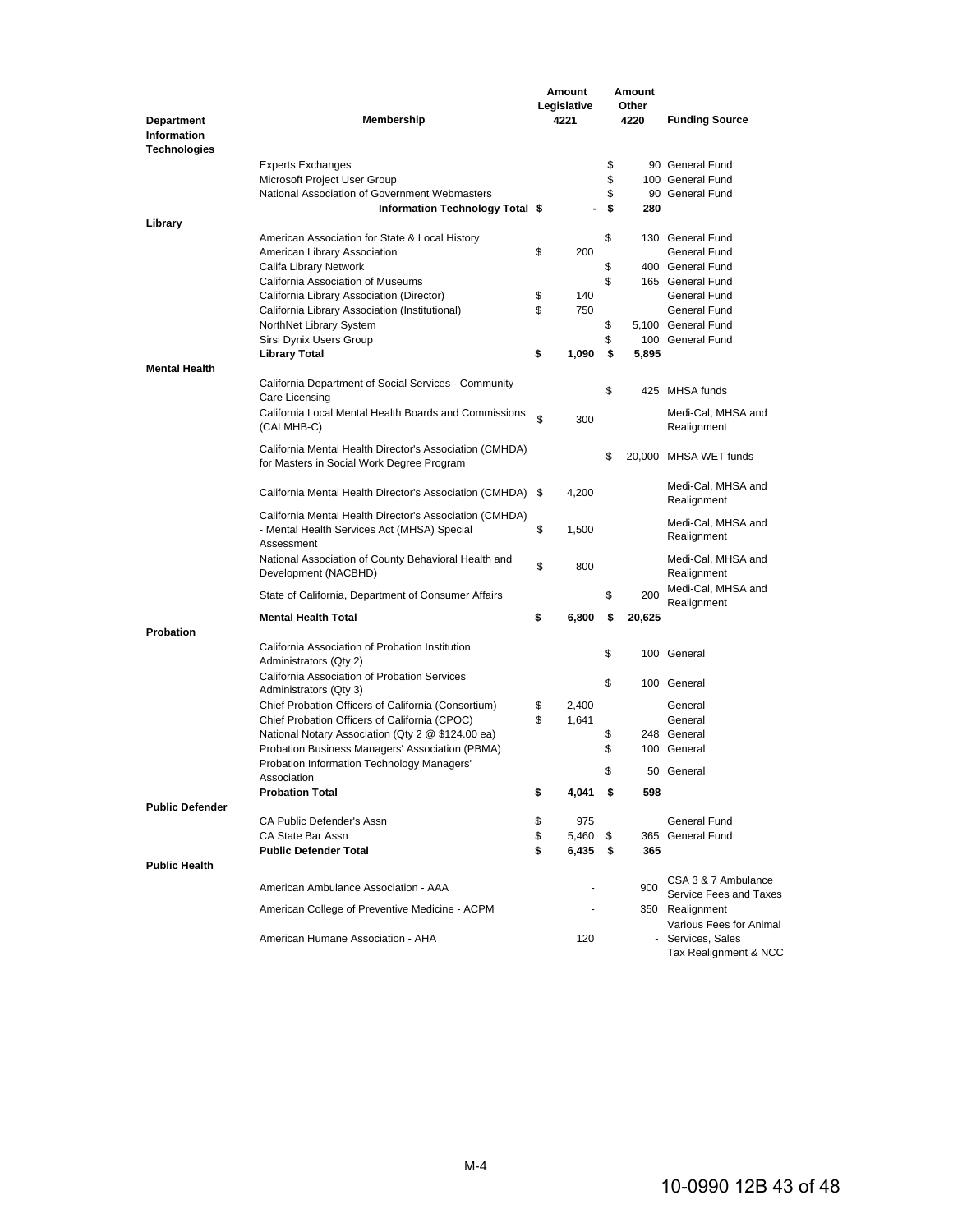| Department | Membership                                                                                                         | Amount<br>Legislative<br>4221 | Amount<br>Other<br>4220 | <b>Funding Source</b>                                                 |
|------------|--------------------------------------------------------------------------------------------------------------------|-------------------------------|-------------------------|-----------------------------------------------------------------------|
|            | American Public Health Association - APHA<br>California Association of Communicable Disease<br>Controllers - CACDC | 250<br>50                     |                         | - Realignment<br>CACDC is an affiliate of<br>California Conference of |
|            |                                                                                                                    |                               |                         | Local Health Officers<br>(CCLHO).                                     |
|            | Board of Registered Nursing - Cont. Education Unit<br>License - BRN-CEU                                            | 300                           |                         | - Realignment                                                         |
|            | Breining Institute - Substance Abuse Certification<br><b>Register of Addition Specialists</b>                      |                               | 300                     | State & Federal ADP<br>Funding                                        |
|            | Breining Institute - Substance Abuse Certification<br><b>Register of Addition Specialists</b>                      |                               | 300                     | State & Federal ADP<br>Fundina                                        |
|            | Breining Institute - Substance Abuse Certification<br>Register of Addition Specialists                             |                               | 150                     | State & Federal ADP<br>Funding                                        |
|            | Breining Institute - Substance Abuse Certification<br>Register of Addition Specialists                             |                               | 150                     | State & Federal ADP<br>Funding                                        |
|            | Breining Institute - Substance Abuse Certification<br><b>Register of Addition Specialists</b>                      |                               | 150                     | State & Federal ADP<br>Fundina                                        |
|            | California Alcohol and Drug Program Administrator's<br>Association of California - CADPAAC                         | 3,800                         |                         | State & Federal ADP<br>Fundina                                        |
|            | California Animal Control Director's Association -<br><b>CACDA</b>                                                 | 200                           |                         | Various Fees for Animal<br>- Services, Sales<br>Tax Realignment & NCC |
|            | California Association of Public Health Laboratory<br><b>Directors</b>                                             | 500                           |                         | Fees for Lab Sycs and<br>Realignment                                  |
|            | California Conference of Local AIDS Directors - CCLAD                                                              | 150                           |                         | - AIDS Block Grant                                                    |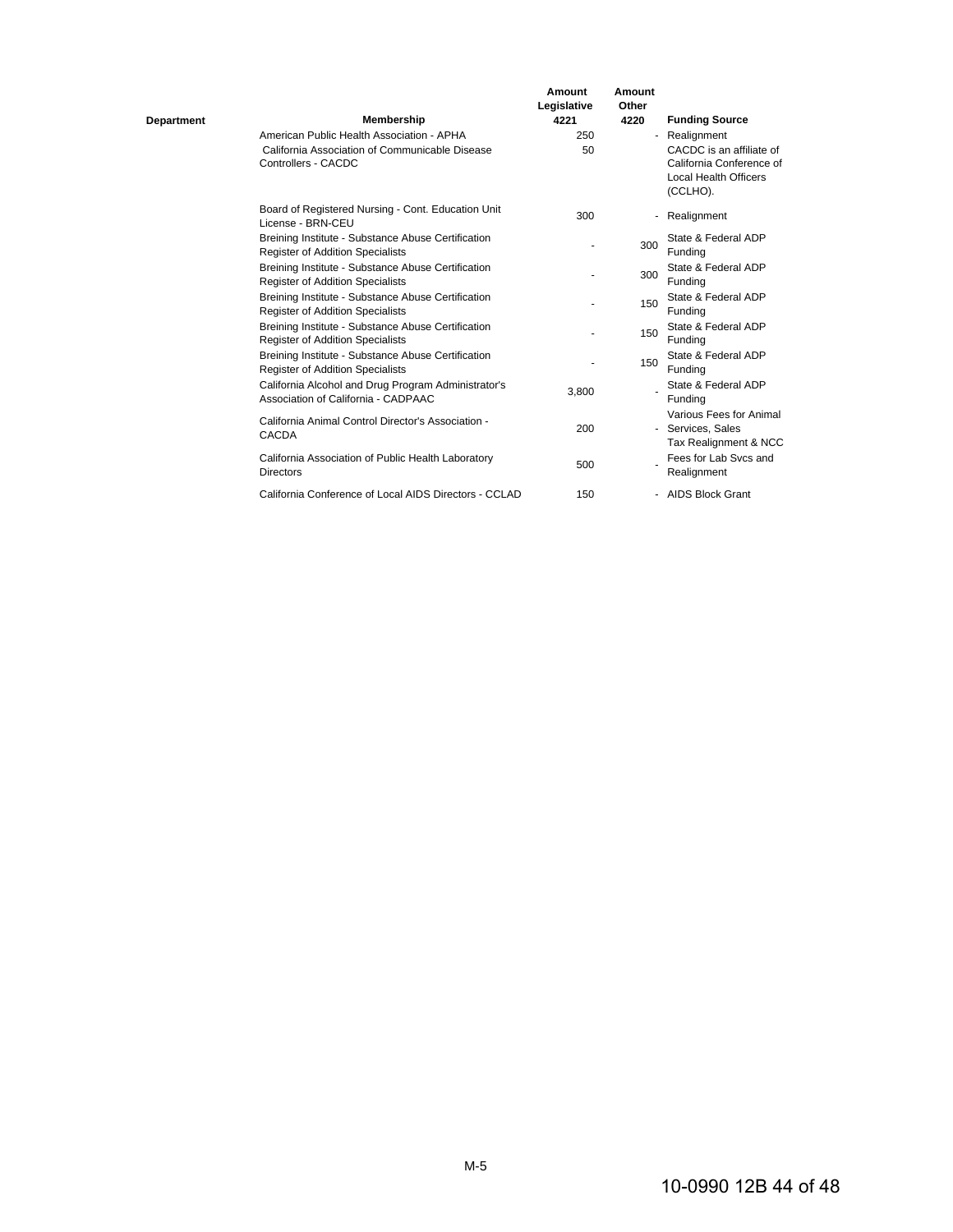| Department | Membership                                                                                      | Amount<br>Legislative<br>4221 | Amount<br>Other<br>4220 | <b>Funding Source</b>                                                   |
|------------|-------------------------------------------------------------------------------------------------|-------------------------------|-------------------------|-------------------------------------------------------------------------|
|            | California Conference of Local Directors of Health<br>Education (CCLDHE)                        |                               |                         | 50 State: AB 75 Tobacco                                                 |
|            | California Conference of Local Directors of Maternal,<br>Child and Adolescent Health - CCLDMCAH | 1.100                         |                         | State & Federal MCAH<br>funding and Realignment                         |
|            | California Conference of Local Health Department<br>Nursing Directors - CCLHDND                 | 400                           |                         | - Realignment                                                           |
|            | California Conference of Local Health Officers - CCLHO<br>(Health Officers Association of CA)   | 3,000                         | ٠                       | Realignment                                                             |
|            | California State Rural Health Association - CSRHA                                               |                               |                         | 100 Realignment                                                         |
|            | County Health Executive Association of California -<br>CHEAC (Index: 401111)                    | 3,000                         |                         | - Realignment                                                           |
|            | El Dorado County Fire Chiefs Association                                                        |                               | 25                      | General Fund and<br><b>Fees for Services</b>                            |
|            | Emergency Medical Director's Association of California                                          |                               | 225                     | General Fund and<br><b>Fees for Services</b>                            |
|            | <b>EMS Administrator's Association of California</b><br>(EMSAAC)                                |                               | 400                     | General Fund and<br><b>Fees for Services</b>                            |
|            | Humane Society of the United States - HSUS                                                      | 25                            |                         | Various Fees for Animal<br>- Services, Sales<br>Tax Realignment & NCC   |
|            | Local Lead Agency Project Director's Association -<br><b>LLAPDA</b>                             |                               |                         | 500 State: AB 75 Tobacco                                                |
|            | Medical Board of California - License Renewal (EMS<br><b>Medical Director)</b>                  |                               | 500                     | General Fund and<br><b>Fees for Services</b>                            |
|            | National Animal Control Association - NACA                                                      |                               |                         | Various Fees for Animal<br>125 Services, Sales<br>Tax Realignment & NCC |
|            | National Association of County and City Health Officals -<br>NACCHO                             | 850                           |                         | - Realignment                                                           |
|            | National Association of Drug Court Professionals -<br><b>NADCP</b>                              |                               | 300                     | State & Federal ADP<br>Funding                                          |
|            | National Association of EMS Physicians (NAEMSP)                                                 |                               | 275                     | General Fund and<br><b>Fees for Services</b>                            |
|            | National Public Health Information Coalition- NPHIC                                             |                               |                         | 100 Realignment                                                         |
|            | Sierra Sacramento Valley Medical Society and California<br>Medical Association - SSVMS-CMA      | 600                           |                         | - Realignment                                                           |
|            | Sierra Wildlife Rescue                                                                          |                               |                         | Various Fees for Animal<br>100 Services, Sales<br>Tax Realignment & NCC |
|            | Society of Animal Welfare Administrators - SAWA                                                 |                               |                         | Various Fees for Animal<br>200 Services, Sales<br>Tax Realignment & NCC |
|            | State Humane Association of California - SHAC                                                   | 100                           |                         | Various Fees for Animal<br>- Services, Sales<br>Tax Realignment & NCC   |
|            | <b>Public Health Total</b>                                                                      | 14,445                        | 5,200                   |                                                                         |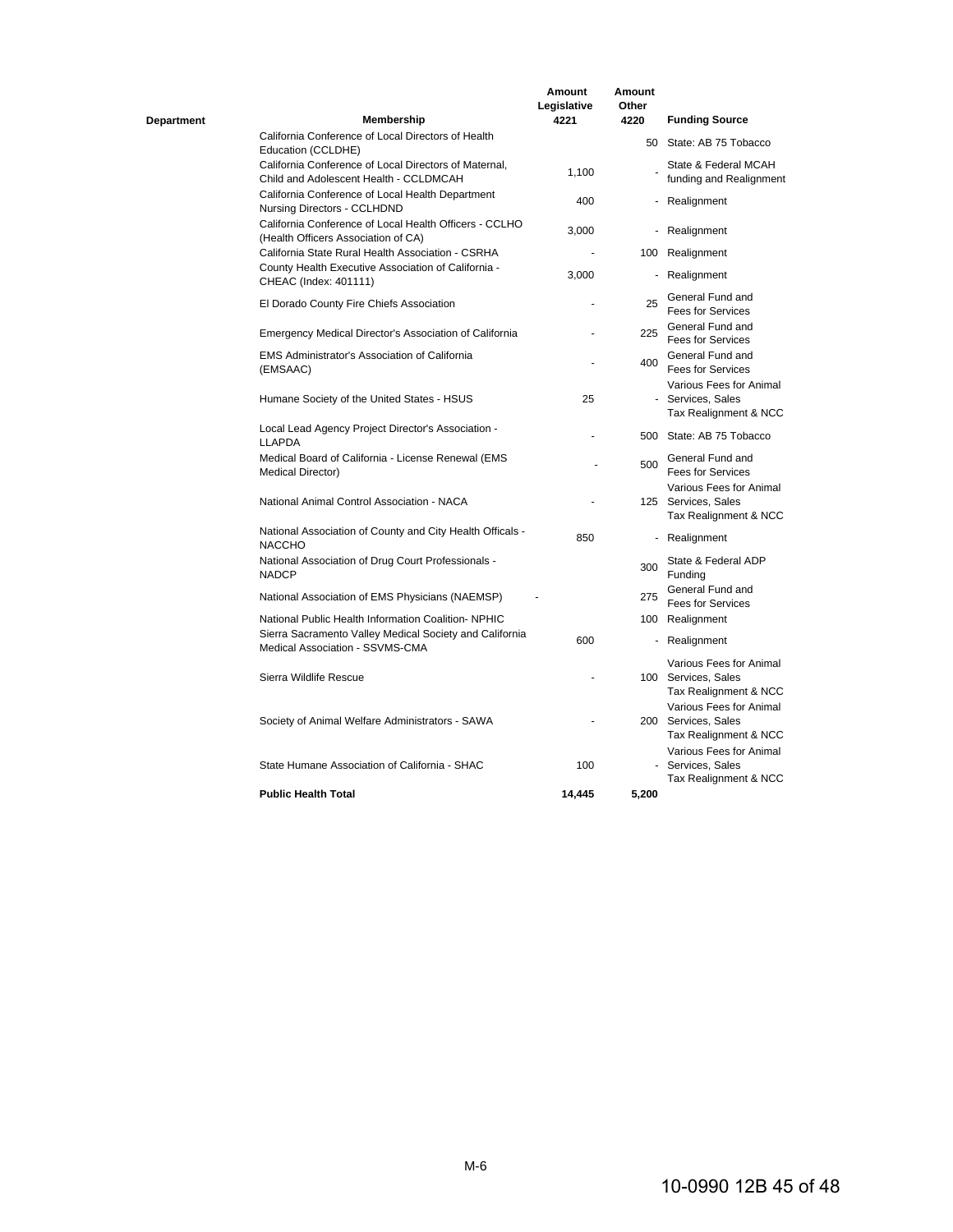|                   |                                                                                             |          | Amount      |          | Amount |                                      |
|-------------------|---------------------------------------------------------------------------------------------|----------|-------------|----------|--------|--------------------------------------|
|                   |                                                                                             |          | Legislative |          | Other  |                                      |
| <b>Department</b> | Membership                                                                                  |          | 4221        |          | 4220   | <b>Funding Source</b>                |
| Recorder-Clerk /  | CA Assn. Clerks and Elections Officials                                                     |          |             |          |        | General Fund                         |
| <b>Elections</b>  | CA Assn. Clerks and Elections Officials                                                     | \$<br>\$ | 675<br>650  |          |        |                                      |
|                   | Recorder Clerk Assn of CA                                                                   | \$       | 900         |          |        | General Fund                         |
|                   | <b>Recorder-Clerk / Elections Total</b>                                                     | \$       | 2,225       | \$       |        |                                      |
| <b>Sheriff</b>    |                                                                                             |          |             |          |        |                                      |
|                   | Western State's Sheriff's Association                                                       |          |             | \$       |        | 100 General Fund                     |
|                   | CA Peace Officer's Association                                                              |          |             | \$       |        | 380 General Fund                     |
|                   | <b>CA State Coroner's Association</b>                                                       |          |             | \$       |        | 300 General Fund                     |
|                   | CA Association of PA, PG & PC                                                               |          |             | \$       |        | 150 General Fund                     |
|                   | CA State Sheriff's Association                                                              | \$       | 6,200       |          |        | General Fund                         |
|                   | <b>CA Notary</b>                                                                            |          |             | \$       |        | 210 General Fund<br>200 General Fund |
|                   | CA Background Investigator's Assn.<br>CA Notary                                             |          |             | \$<br>\$ |        | 105 General Fund                     |
|                   | Secretary of State Notary Testing                                                           |          |             | \$       |        | 50 General Fund                      |
|                   | CA Criminal Justice Warrant Service Association                                             |          |             | \$       |        | 125 General Fund                     |
|                   | CA Law Enforcement Records Sup Assoc                                                        |          |             | \$       |        | 125 General Fund                     |
|                   | CA Tactical Dispatcher Assoc                                                                |          |             | \$       |        | 45 General Fund                      |
|                   | International Assoc of Crime Analysis                                                       |          |             | \$       |        | 50 General Fund                      |
|                   | International Association of Law Enforcement                                                |          |             | \$       |        | 50 General Fund                      |
|                   | Intelligence Analysis                                                                       |          |             |          |        |                                      |
|                   | Northern CA Crime and Intelligence Analyst Association                                      |          |             | \$       |        | 65 General Fund                      |
|                   | National Association for Search & Rescue (NASAR)                                            |          |             | \$       |        | 400 General Fund                     |
|                   | CA Emergency Services Association                                                           |          |             | \$       |        | 200 General Fund                     |
|                   | High Technology Crime Association                                                           |          |             | \$       |        | 200 General Fund                     |
|                   | CA Law Enforcement Intel Unit<br>CA Homicide Investigator's Association                     |          |             | \$<br>\$ |        | 500 General Fund<br>400 General Fund |
|                   | Intelligence Association Crime Analysts                                                     |          |             | \$       |        | 150 General Fund                     |
|                   | Sexual Assault Association                                                                  |          |             | \$       |        | 105 General Fund                     |
|                   | Robbery Investigator's Association                                                          |          |             | \$       |        | 200 General Fund                     |
|                   | CA Fraud Investigator's Association                                                         |          |             | \$       |        | 200 General Fund                     |
|                   | Burglary Investigator's Association                                                         |          |             | \$       |        | 200 General Fund                     |
|                   | FBI National Academy                                                                        |          |             | \$       |        | 55 General Fund                      |
|                   | National Tech Investigator's Assoc                                                          |          |             | \$       |        | 50 General Fund                      |
|                   | Northern CA Gang Intelligence Assoc                                                         |          |             | \$       |        | 125 General Fund                     |
|                   | Biker International Assoc of Northern CA                                                    |          |             | \$       |        | 125 General Fund                     |
|                   | International Latino Gang Interrligence Assoc<br>CA Association of Hostage Negotiations     |          |             | \$<br>\$ |        | 125 General Fund<br>120 General Fund |
|                   | <b>CA Tactical Officer's Association</b>                                                    |          |             | \$       |        | 40 General Fund                      |
|                   | National Tactical Officer's Assoc                                                           |          |             | \$       |        | 40 General Fund                      |
|                   | National Technical Investigator's Assoc                                                     |          |             | \$       |        | 95 General Fund                      |
|                   | CA District Attorney's Association                                                          |          |             | \$       |        | 40 General Fund                      |
|                   | CA Narcotics Officer's Association                                                          |          |             | \$       |        | 400 General Fund                     |
|                   | International Association of Bomb Technicians                                               |          |             | \$       |        | 300 General Fund                     |
|                   | Sacramento Area EOD Unit                                                                    |          |             | \$       |        | 250 General Fund                     |
|                   | California Association for Property                                                         |          |             | \$       |        | 55 General Fund                      |
|                   | International Association for Property and Evidence                                         |          |             | \$       |        | 75 General Fund                      |
|                   | <b>CA State Coroner's Association</b><br>CA Association of Public Administrator's Public    |          |             | \$       |        | 160 General Fund                     |
|                   | Guardians; Public Conservator's                                                             |          |             | \$       |        | 150 General Fund                     |
|                   | CA Peace Officer's Association                                                              |          |             | \$       |        | 280 General Fund                     |
|                   | National Tactical Officer's Association                                                     |          |             | \$       |        | 240 General Fund                     |
|                   | <b>CA Tactical Officer's Association</b>                                                    |          |             | \$       |        | 300 General Fund                     |
|                   | American Sniper Association                                                                 |          |             | \$       |        | 100 General Fund                     |
|                   | Western States K-9 Associaton                                                               |          |             | \$       |        | 175 General Fund                     |
|                   | <b>PADI Diving Society</b>                                                                  |          |             | \$       |        | 450 General Fund                     |
|                   | CA Hostage Negotiator's Association                                                         |          |             | \$       |        | 500 General Fund                     |
|                   | National Tactical Officer's Association<br>National Associaton of School Resource Officer's |          |             | \$<br>\$ |        | 125 General Fund<br>100 General Fund |
|                   | American Sniper Association                                                                 |          |             | \$       |        | 25 General Fund                      |
|                   | FBI National Academy Association                                                            |          |             | \$       |        | 100 General Fund                     |
|                   | Western States K-9 Association                                                              |          |             | \$       |        | 75 General Fund                      |
|                   | Northern CA Corrections Association                                                         |          |             | \$       |        | 100 General Fund                     |
|                   | American Correctional Food Association                                                      |          |             | \$       |        | 75 General Fund                      |
|                   | CA Peace Officer's Association                                                              |          |             | \$       |        | 80 General Fund                      |
|                   | National Notary Association                                                                 |          |             | \$       |        | 45 General Fund                      |
|                   | National Notary Association                                                                 |          |             | \$       |        | 110 General Fund                     |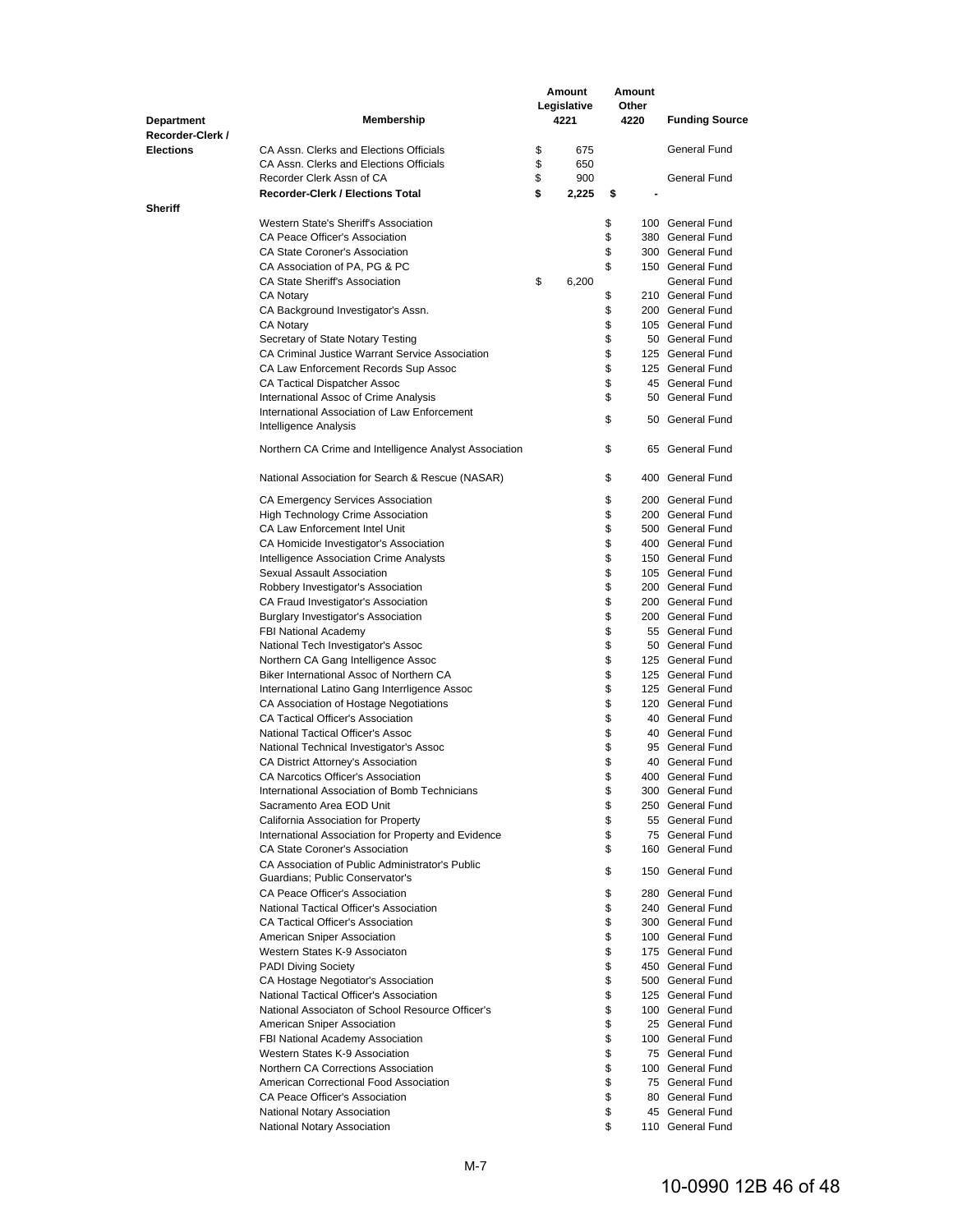|                   |                                                             | Amount<br>Legislative | Amount<br>Other |                              |
|-------------------|-------------------------------------------------------------|-----------------------|-----------------|------------------------------|
| <b>Department</b> | <b>Membership</b>                                           | 4221                  | 4220            | <b>Funding Source</b>        |
|                   | American Jail Association                                   |                       | \$<br>160       | General Fund                 |
|                   | CA Gang Investigator's Association                          |                       | \$<br>100       | General Fund                 |
|                   | Northern CA Gang Association                                |                       | \$              | 175 General Fund             |
|                   | International Latino Gang Intelligence Association          |                       | \$<br>100       | General Fund                 |
|                   | Northern CA Biker Investigator's Assoc                      |                       | \$<br>80        | General Fund                 |
|                   | <b>CA Prison Gangs</b>                                      |                       | \$<br>200       | <b>General Fund</b>          |
|                   | El Dorado County Fire Training Officer's Association        |                       | \$<br>25        | <b>General Fund</b>          |
|                   | American Jail Association                                   |                       | \$              | 300 General Fund             |
|                   | FBI National Academy Association                            |                       | \$              | 125 General Fund             |
|                   | CA League of Alternative Sentencing                         |                       | \$              | 150 General Fund             |
|                   | Fire Chief's Assciation                                     |                       | \$<br>100       | <b>General Fund</b>          |
|                   | CA Boating Safety Officer's Association                     |                       | \$              | 200 State Boating & Waterway |
|                   | Medic Alert                                                 |                       | \$              | 100 State Boating & Waterway |
|                   |                                                             |                       |                 | General Fund                 |
|                   | <b>Sheriff Total \$</b>                                     | 6,200                 | \$<br>11,410    |                              |
| Surveyor          |                                                             |                       |                 |                              |
|                   | CA. Geographic Information Assn                             |                       | \$<br>100       | General Fund                 |
|                   | CA. Land Surveyors Assn State Membership                    |                       | \$              | 180 General Fund             |
|                   | National Society of Professional Surveyors with             |                       | \$              | 270 General Fund             |
|                   | Geographic Land                                             |                       |                 |                              |
|                   | Surveyors, Architects, Geologists Engineers of El<br>Dorado |                       | \$<br>100       | General Fund                 |
|                   | Urban Regional Information Systems Assn National            |                       | \$              | 200 General Fund             |
|                   | Surveyor Total \$                                           |                       | \$<br>850       |                              |